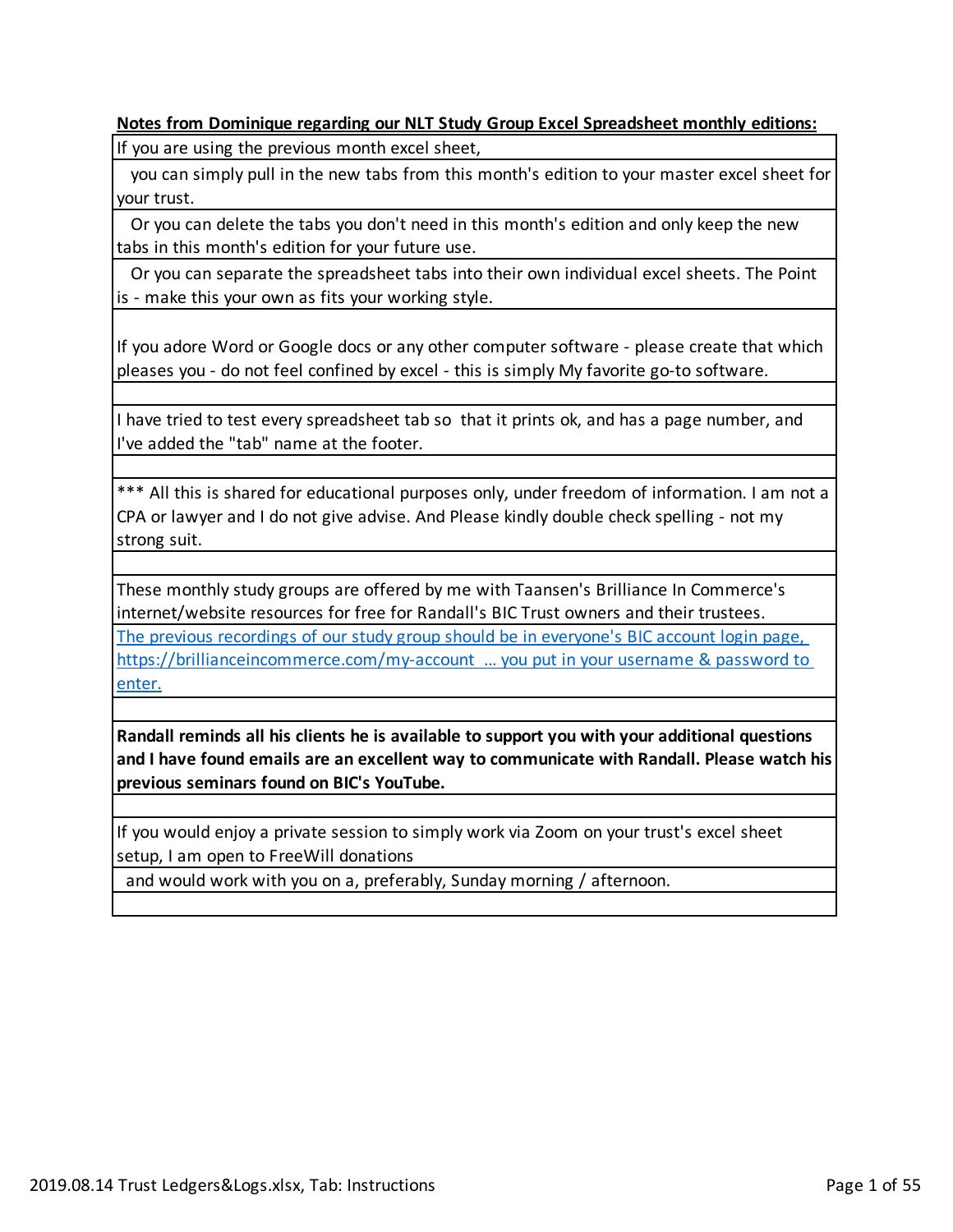## My company is **Simply Soulful Service Ltd. LC** -

I Gratefully accept FreeWill donations @ dominiquehacketttrustee@protonmail.com PayPal account. *Or by mail - email to ask me my address.*

If you wish to speak with me privately and I am not currently working with your trust a suggested FreeWill donation of \$88 for an hour is Greatly appreciated,

-we can set up a zoom call or phone call on Sunday - I'm trying to leave this day open to speaking with people one-on-one.

I understand that many of us are awaiting future funding - so I'm doing my best to support us all with these free group calls once a month and I hope you will bring your questions and share your wisdom in our monthly meetings. Blessings and Thank you for your loving presence, Dominique

FYI: I'm getting a lot of random calls on my cell phone, so I prefer people to email me, so I can set up a time with you to call back.

If I can answer your questions via email, I am happy to do so, and I'm also trying to do my correspondence catch on Sundays as well.

*And finally, my apologies if I have not responded timely. Right now, I'm supporting my girlfriend with the defense work needed in her court case. Thank you for your patience. I also teach and transcribe Braille as my "official" day job.*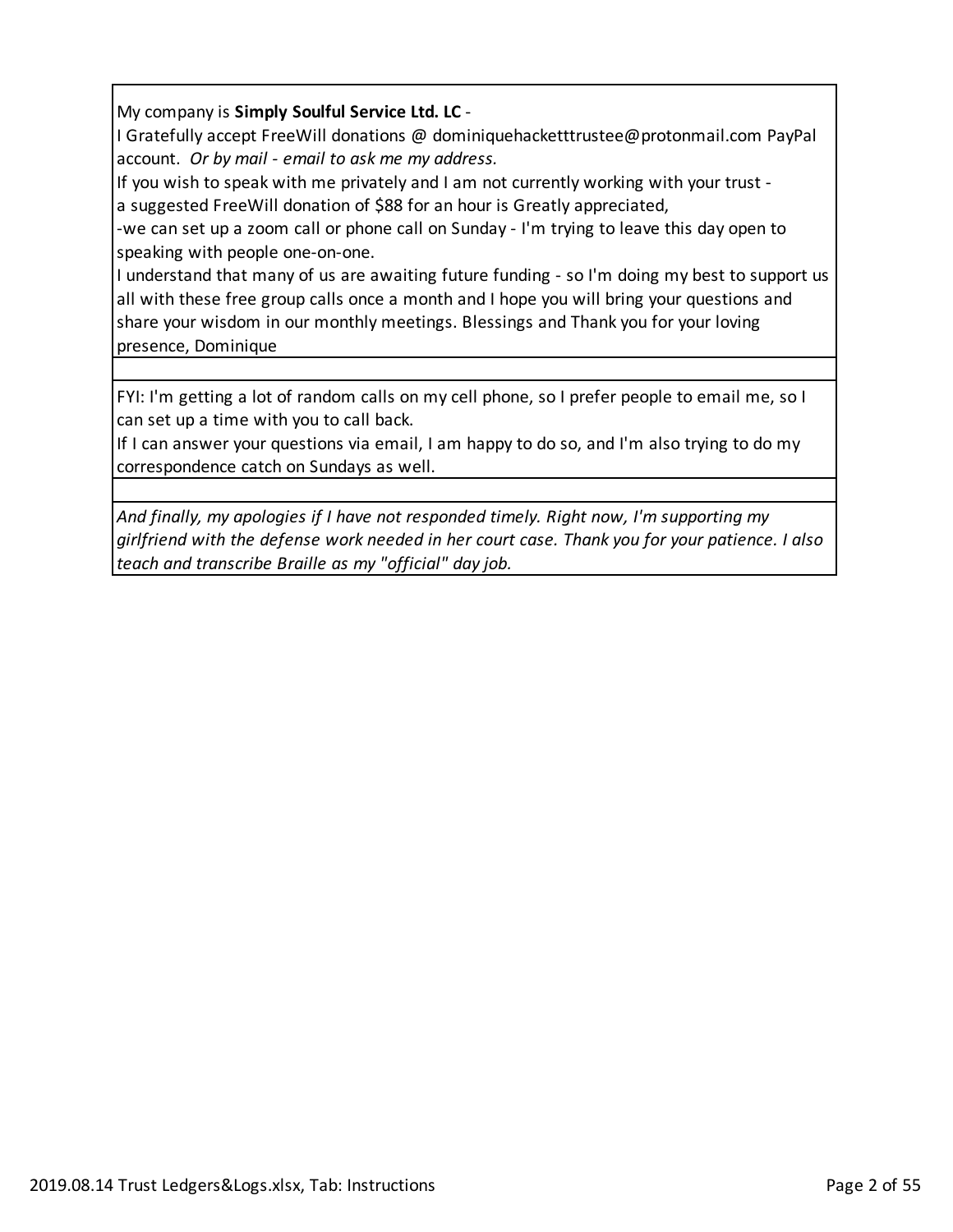|                                                                                                                                                  | "Do not put your trust in money, but put your money in Trust."-- Oliver Wendell<br>Holmes, Sr. (1809-1894)  "The man who dies rich dies disgraced." -- Andrew<br>Carnegie (1835-1919)                                                                                                                                                                                                                                                                                                                                      |
|--------------------------------------------------------------------------------------------------------------------------------------------------|----------------------------------------------------------------------------------------------------------------------------------------------------------------------------------------------------------------------------------------------------------------------------------------------------------------------------------------------------------------------------------------------------------------------------------------------------------------------------------------------------------------------------|
|                                                                                                                                                  | NOTE: You can make the host's shared screen much larger by clicking<br>the View Options at top of screen, then hover over Zoom Options, and<br>click on 200%.                                                                                                                                                                                                                                                                                                                                                              |
| <b>BIC - Irrevocable Private Trust contract - Chapters 5 &amp; 6 of the</b><br>book The Art of Passing The Buck ~ The History of Trusts & Wealth |                                                                                                                                                                                                                                                                                                                                                                                                                                                                                                                            |
|                                                                                                                                                  | <b>Retention</b>                                                                                                                                                                                                                                                                                                                                                                                                                                                                                                           |
|                                                                                                                                                  | <b>Agenda for 1-2 hour Study Group</b>                                                                                                                                                                                                                                                                                                                                                                                                                                                                                     |
|                                                                                                                                                  | 5 min 1) Greetings - This is a Brilliance In Commerce NLT Study Group Meeting for all of us<br>who have purchased a trust or made a down payment for a trust & our co-trustees. It<br>is Wonderful if you can add your questions to the chat window as this is downloadable<br>after the meeting and I can make sure to re-ask the questions to Randall to get<br>additional clarification for us. This takes the place of taking notes, so I deeply<br>appreciate all of you who are asking questions in the chat window. |
|                                                                                                                                                  | 5 min - 10(2) Hot Topics anyone? Trust Issues/Problems anyone is currently trying to solve -<br>min please share in the chat window and we can address these topics first.                                                                                                                                                                                                                                                                                                                                                 |
| min                                                                                                                                              | 5 min - 10(3) Any questions from previous study group meetings?                                                                                                                                                                                                                                                                                                                                                                                                                                                            |
| min                                                                                                                                              | 5 min - 10 4) Questions from this month's reading Chapter 3 & 4 of Passing the Buck?                                                                                                                                                                                                                                                                                                                                                                                                                                       |
|                                                                                                                                                  | remaining 5) Quickly organize topics & get a quick input from everyone on priority & start<br>time working through the list of topics                                                                                                                                                                                                                                                                                                                                                                                      |
|                                                                                                                                                  | 15 minutes 6) Quick summary of what could not be covered & ask for volunteer to summarize<br>before ending questions for emailing to Randall - for future BIC seminar topics<br>In Fellowship<br>and Cosmic Communion                                                                                                                                                                                                                                                                                                      |
| Group                                                                                                                                            | Previous The previous recordings of our study group should be in everyone's BIC account login<br>Recordings of page, https://brillianceincommerce.com/my-account  you put in your username &<br>NLT Study password to enter.                                                                                                                                                                                                                                                                                               |
|                                                                                                                                                  | "There is no greatness where there is no simplicity." $\sim$ Leo Tolstoy                                                                                                                                                                                                                                                                                                                                                                                                                                                   |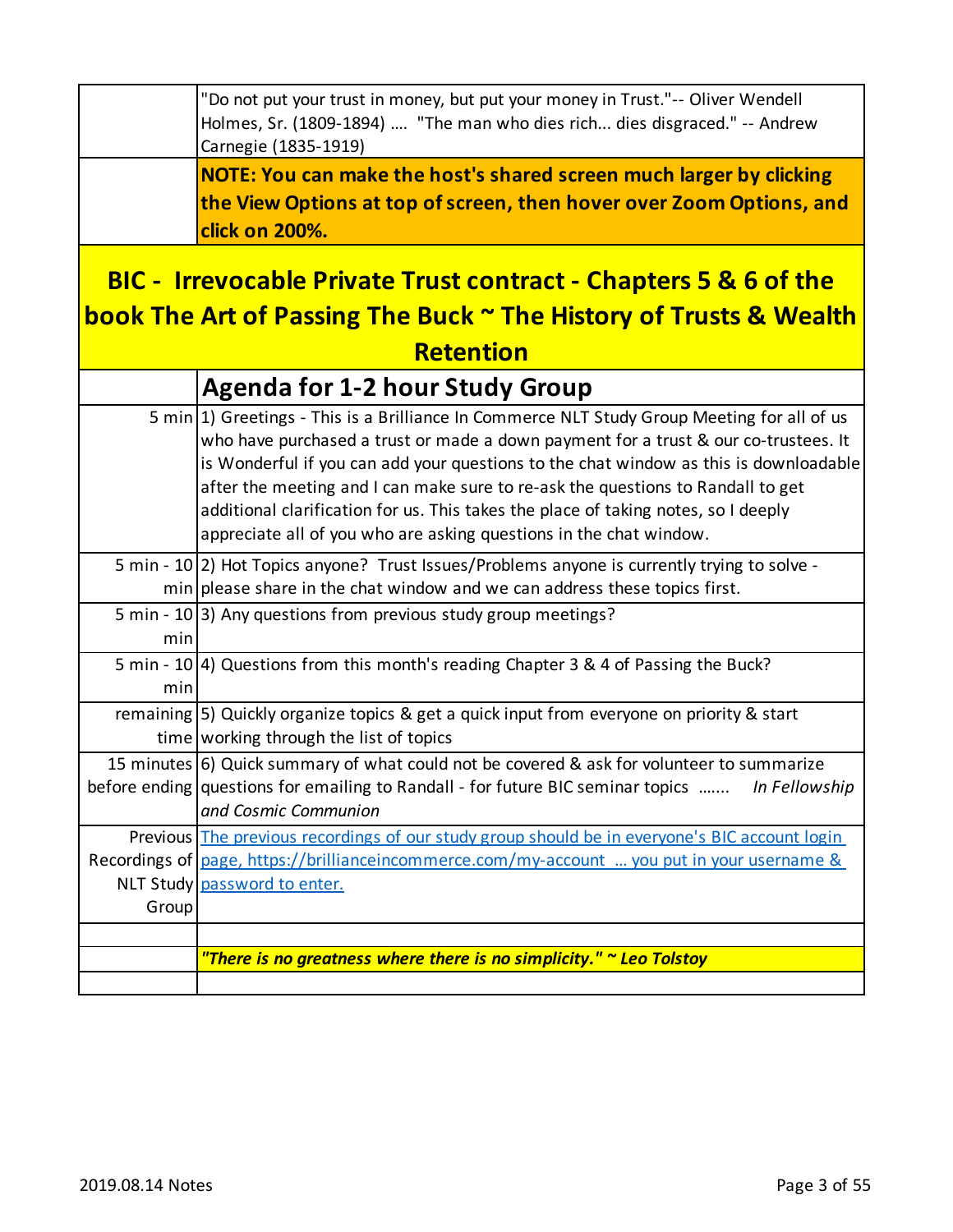|             | Dominique Link for Spread sheet - I will add to chat window so you can click on it. 2019.08.14         |
|-------------|--------------------------------------------------------------------------------------------------------|
|             | manages - Trust Ledgers&Logs.xlsx - I recommend downloading into excel.                                |
|             | Simply Soulful If you are currently using a previous month's spreadsheet, simply drag into your active |
|             | Service Ltd. LC excel sheet the tabs you want to Add to your existing master excel sheet the tabs you  |
|             | want from this July excel sheet edition.                                                               |
|             | My plan is for Every month's new edition to contains all the tabs.                                     |
|             | My company is Simply Soulful Service Ltd. LC - I accept FreeWill donations @                           |
|             | dominiquehacketttrustee@protonmail.com PayPal account.                                                 |
|             | If you wish to speak with me privately - a FreeWill donation of \$88 for an hour is                    |
|             | Greatly appreciated, -we can set up a zoom call on Sunday - I'm trying to leave this                   |
|             | day open to speaking with people one-on-one.                                                           |
| Dominique's |                                                                                                        |
| Spreadsheet |                                                                                                        |
|             | added tab for https://www.dropbox.com/s/ywzy5e7dt8xmsd4/2019.08.14%20Trust%20Ledgers%26                |
| Aug         | $Logs.xlx?dl=0$                                                                                        |
| PDF version |                                                                                                        |
|             |                                                                                                        |
|             |                                                                                                        |
|             |                                                                                                        |
|             | Please email me dominiquehacketttrustee@protonmail.com. If you are not able to                         |
|             | download this excel sheet - please email me, and I'll send you the drop box link.                      |
|             |                                                                                                        |
|             |                                                                                                        |
|             | Spreadsheet So briefly in the spreadsheet that I keep issuing an updated edition, we have a:           |
|             | Overview: Document log so we can track the papers that make up our trust entity                        |
|             | Trust financial ledger to help us track the trust corpus, Charges and Credits                          |
|             | <b>Linked Statement of Financial Position.</b>                                                         |
|             | Added - FinStatForBenn - I'll explain this today - Financial Statement for Beneficiaries               |
|             | <b>Previous Month's NLT Study Notes</b>                                                                |
|             | 2019.08.14 Notes - Today's notes are here                                                              |
|             | Tips&Tricks per the recommendation of fellow student.                                                  |
|             |                                                                                                        |
|             | Change to NLT This month, I will do the same as last month, we'll talk and discuss the book, and       |
|             | Study Group then, I'll stop the recording and re-start the recording when we discuss my excel          |
|             | Format spreadsheet offering for this month. This way, for future reviews, we will have mini            |
|             | recordings of just the excel sheet tab discussions separate from our Trust study notes.                |
|             |                                                                                                        |
|             | Respect Today we are discussing chapters 5 & 6 of The Art of Passing the Buck Vol I. The Art           |
|             | Copyright: of Passing the Buck Vol 1 & 2 are copyrighted. So what we are instructing our study         |
|             | group that everyone purchase your own copy of the book & this group plans to discuss                   |
|             | specific topics to make sure we all understand what is being shared in this book. We                   |
|             | are engaged in this study group in Making a Life for ourselves - and sharing our most                  |
|             | important capital - Human Capital.                                                                     |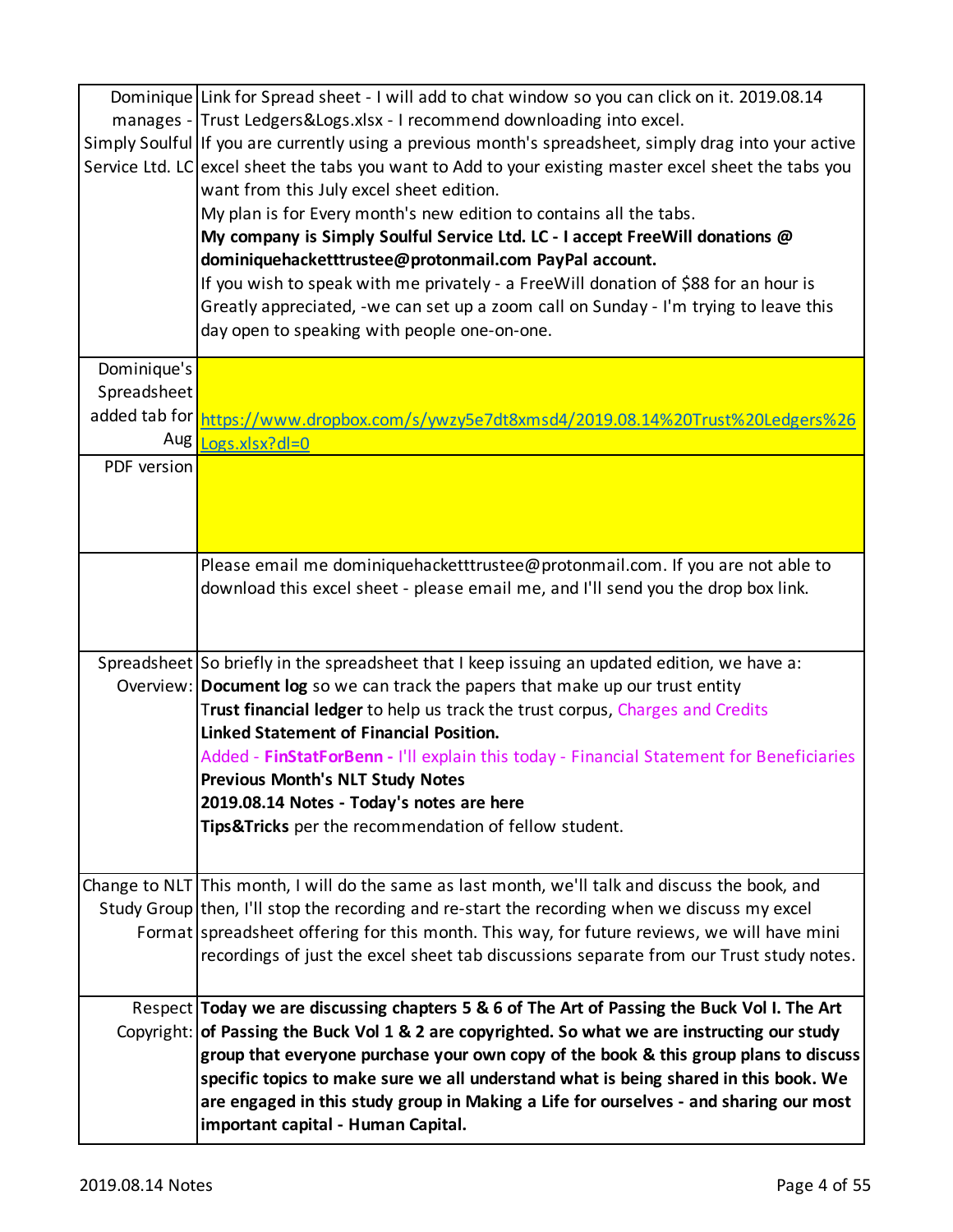| Passing The       |                                                                                                                                                                                |
|-------------------|--------------------------------------------------------------------------------------------------------------------------------------------------------------------------------|
|                   | Buck Here is the link if you have not purchased your copy yet - we intend to study Vol I and                                                                                   |
|                   | then go on to Vol II - https://passingbucks.com/                                                                                                                               |
|                   | Disclaimer: The NLT trustee study group sessions are not intended as legal or financial advice. The                                                                            |
|                   | host is not an Attorney or CPA and does not offer legal or financial advice. All of us as                                                                                      |
|                   | students do research and share open source information. The private exchanges                                                                                                  |
|                   | between us are for personal and educational purposes only and are under the                                                                                                    |
|                   | protection of free speech. We may discuss ways to avoid taxes, but never suggest                                                                                               |
|                   | evading taxes.                                                                                                                                                                 |
| Side Note:        |                                                                                                                                                                                |
| Randall's         |                                                                                                                                                                                |
| <b>Trust</b>      | if you are making payments, you have the Trust Abstract - this is for the RV exchange                                                                                          |
|                   | meeting - not for opening bank accounts -<br>Opening Bank Accounts, they usually want to see the entire trust indenture. Do not                                                |
|                   | include the schedules (including DO NOT Include the beneficiaries)                                                                                                             |
|                   | - the schedules and minutes are private.                                                                                                                                       |
|                   | Banks can have the Trust Abstract (do NOT include Any Addendums) and can SEE the                                                                                               |
|                   | indenture, but they don't need a copy of the indenture - the Trust Abstract contains                                                                                           |
|                   | the Certification of Trust which has the essentials of the Trust indenture - and ask that                                                                                      |
|                   | whatever copies you leave them with- that they mark the file PRIVATE.                                                                                                          |
| <b>Side Note:</b> |                                                                                                                                                                                |
|                   |                                                                                                                                                                                |
|                   |                                                                                                                                                                                |
|                   | Regarding Wills Require Probate<br>Wills Property passing under the terms of a last will and testament requires probate to                                                     |
|                   | legally transfer to living beneficiaries. This includes property that's directed to a                                                                                          |
|                   | testamentary trust because the probate process essentially forms this trust.                                                                                                   |
|                   |                                                                                                                                                                                |
|                   | Wills become a matter of public record when they're submitted to the court for                                                                                                 |
|                   | probate. The terms of a living trust remain private.                                                                                                                           |
|                   |                                                                                                                                                                                |
|                   | Property passing under the terms of both revocable and irrevocable living trusts avoids                                                                                        |
|                   | probate. The trust's terms are the mechanism by which its assets can move into a                                                                                               |
|                   | new, living individual's ownership.                                                                                                                                            |
|                   |                                                                                                                                                                                |
|                   | A trust can continue to hold property for the benefit of certain beneficiaries after the<br>grantor's death, such as minor children who cannot legally take ownership of their |
|                   | own property until they reach the age of majority or spendthrifts who might otherwise                                                                                          |
|                   | whip through their inheritances.                                                                                                                                               |
|                   |                                                                                                                                                                                |
|                   | The successor trustee would simply keep the trust up and operating and distribute                                                                                              |
|                   | money or property to beneficiaries under the terms you set when you created the<br>trust.                                                                                      |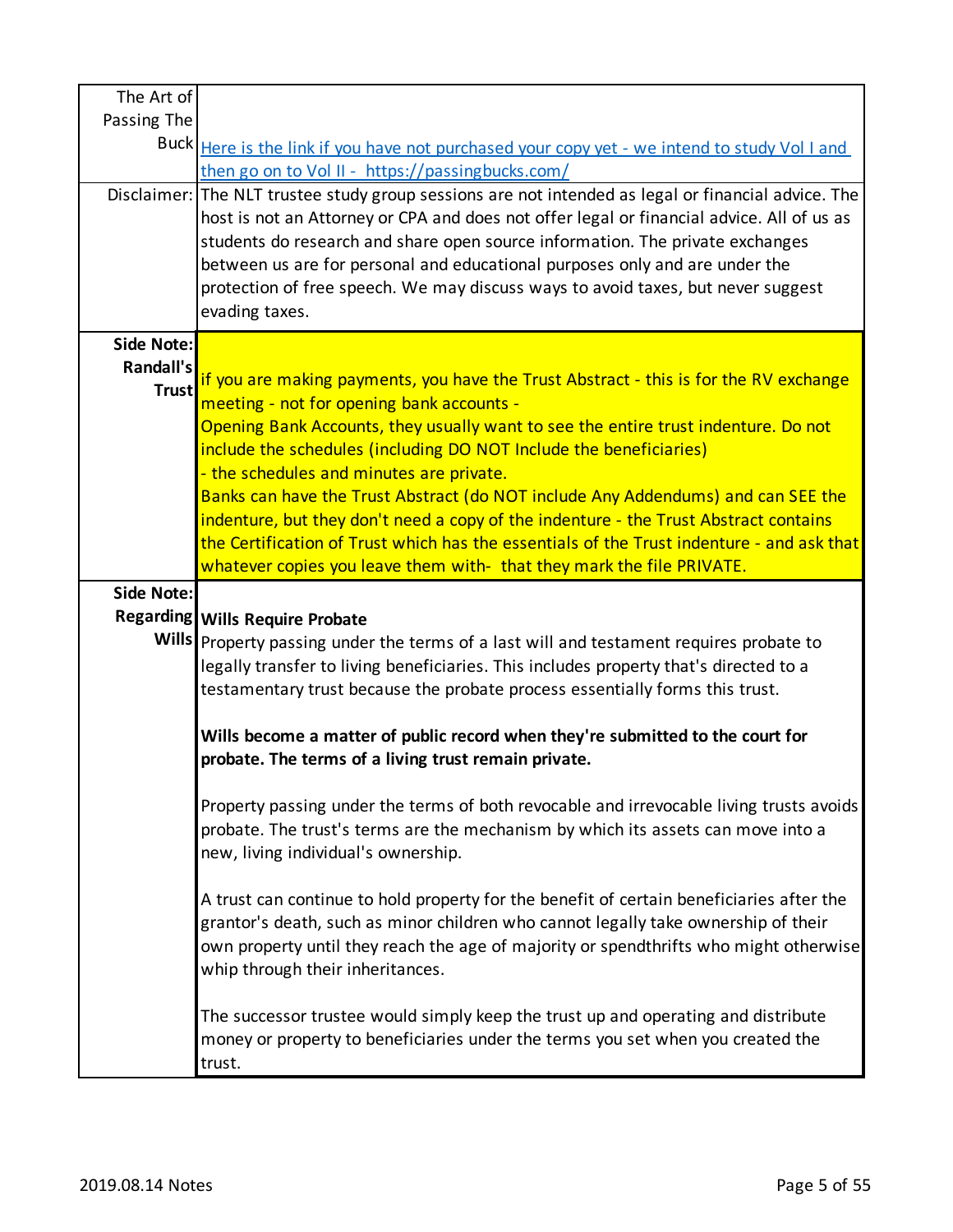| <b>July Trust</b> |                                                                                                    |
|-------------------|----------------------------------------------------------------------------------------------------|
| Group             | 1) How are properties that are still under a mortgage arrangement moved over to a                  |
| <b>Questions:</b> | COLATO? I am interested in placing the property in question into a Trust and I realize             |
|                   | the mortgage agreement will follow into the Trust itself. Can you please expound on                |
|                   | that particular process?                                                                           |
|                   | Note: COLATO - Common Law Trust Organization                                                       |
|                   | Mortgage/taxes will follow property                                                                |
|                   | Many clients shift their property into trust: schedule "B"                                         |
|                   | Now the trust owns it, and you get the benefit                                                     |
| What a trust      |                                                                                                    |
| is (Black's       |                                                                                                    |
| Law Dict 6th      |                                                                                                    |
| Edition) (Also    |                                                                                                    |
| see page 5 of     | "A legal entity created by a grantor for the benefit of designated beneficiaries under             |
| chapter 1):       | the laws of the state and the valid trust indenture."                                              |
| Page 11           | In Chapter 1 we are reminded that US Constitution declares, "no State shall  pass                  |
|                   | any  law impairing the obligation of contracts" When a trust is created with out                   |
|                   | fraud by contract, not statutes, it holds a position in law superior to any state law              |
|                   | Therefore, Trust rules stand superior not only to state constitutional law; they form              |
|                   | private law which operates legally outside the US Constitution - as guaranteed by that             |
|                   | document.                                                                                          |
|                   | Page 10 There was a footnote on page 10 for an article "Divide and Conquer" and I found it and     |
|                   | footnote: placed it in my drop box - if you are interested in reading -                            |
|                   | https://www.dropbox.com/s/a4p26wgt9axfip4/trusts-divide-and-conquer.pdf?dl=0                       |
| Page 14           |                                                                                                    |
|                   | footnote: You should look this up yourself, but here is a copy as of 8/2019 - IRS Code on Trusts - |
|                   | https://www.dropbox.com/s/ufn33g95hulsl21/IRS.26%20CFR%20Sec.301.7701-4%20-                        |
|                   | %20Trusts.pdf?dl=0                                                                                 |
|                   | Page 14   could not find Darling V Buddy on my first search, but I did find this article 1961 on   |
| footnote:         | The Common Law of Business Trusts - interesting reading - link -                                   |
|                   | https://www.dropbox.com/s/q16c0hy5ccn62v7/The%20Common%20Law%20of%20B                              |
|                   | usiness%20Trusts.pdf?dl=0                                                                          |
| Page 16           | Regarding the facts that most people who receive a win-fall of money lose it and                   |
| Footnote:         | become quite distraught and unhappy - People Magazine, Payday or Mayday? May17,                    |
|                   | 1999 - link                                                                                        |
|                   | https://www.dropbox.com/s/c06t75644edca5s/Payday%20or%20Mayday.pdf?dl=0                            |
| Page 17           |                                                                                                    |
| Footnote:         | Jean Strause, Morgan American Financier - Amazon link -                                            |
|                   | https://www.amazon.com/Morgan-American-Financier-Jean-Strouse/dp/0812987047                        |
| Link to Black's   |                                                                                                    |
| Law               |                                                                                                    |
| Dictionary 2nd    |                                                                                                    |
|                   | Edition: http://www.nfpcar.org/Archive/Blacks_Law/                                                 |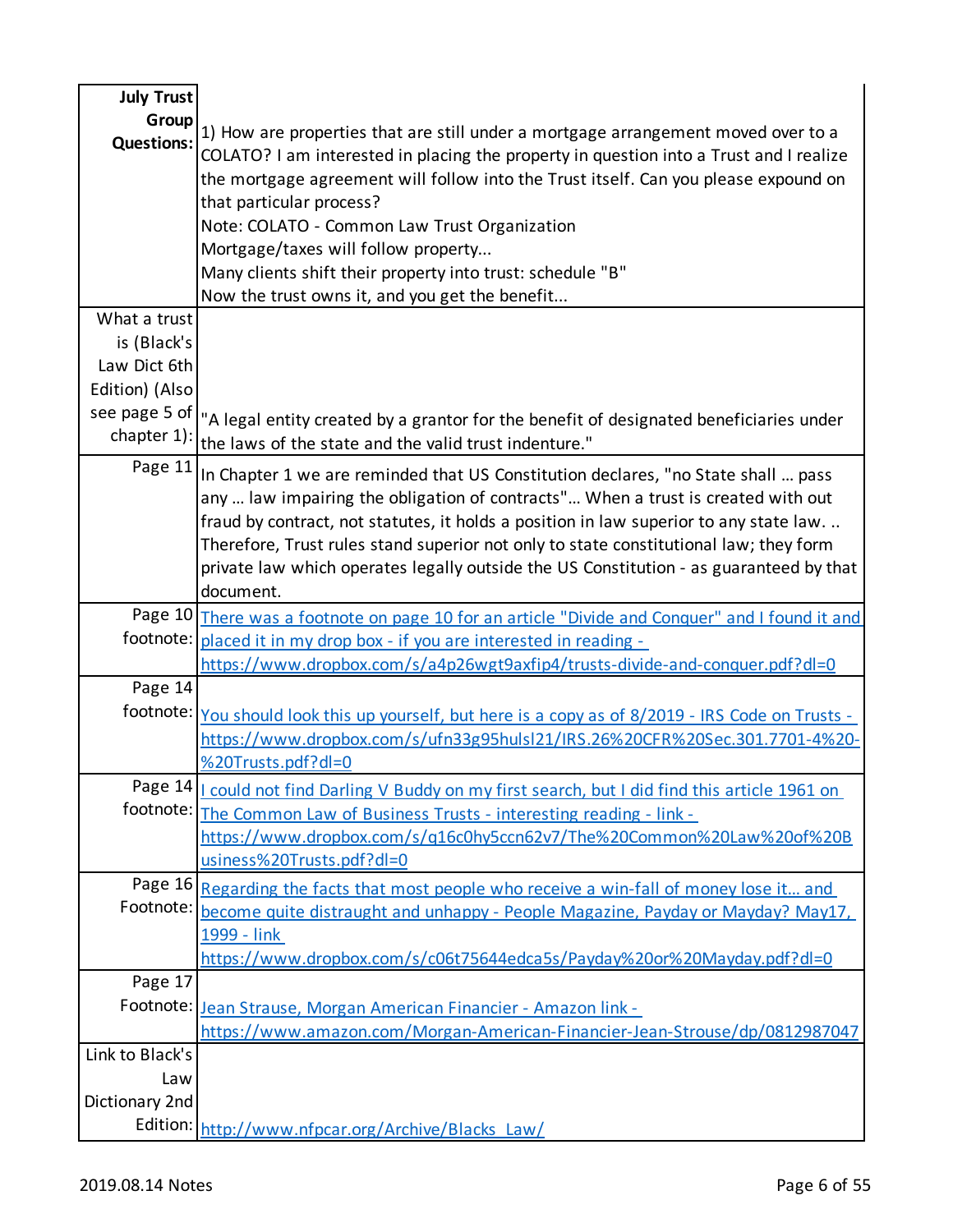|                | pdf version https://www.dropbox.com/s/bffqfqzmydgoxi3/Blacks_Law_Dictionary.2nd.pdf?dl=0                                                                                                                                                                                                                                                                                                                                                                                                                                                                                                                                                                                                      |
|----------------|-----------------------------------------------------------------------------------------------------------------------------------------------------------------------------------------------------------------------------------------------------------------------------------------------------------------------------------------------------------------------------------------------------------------------------------------------------------------------------------------------------------------------------------------------------------------------------------------------------------------------------------------------------------------------------------------------|
|                | Page 33 George Gleason Bogert, The Law of Trusts and Trustees - Google - has this book as an                                                                                                                                                                                                                                                                                                                                                                                                                                                                                                                                                                                                  |
| Footnote       | eBook. -                                                                                                                                                                                                                                                                                                                                                                                                                                                                                                                                                                                                                                                                                      |
|                | https://books.google.com/books/about/Handbook of the Law of Trusts.html?id=9lv                                                                                                                                                                                                                                                                                                                                                                                                                                                                                                                                                                                                                |
|                | <b>EAAAAIAAJ</b>                                                                                                                                                                                                                                                                                                                                                                                                                                                                                                                                                                                                                                                                              |
| How a trust    |                                                                                                                                                                                                                                                                                                                                                                                                                                                                                                                                                                                                                                                                                               |
| works (Black's |                                                                                                                                                                                                                                                                                                                                                                                                                                                                                                                                                                                                                                                                                               |
| Law Dic 6th    |                                                                                                                                                                                                                                                                                                                                                                                                                                                                                                                                                                                                                                                                                               |
| Edition) (Also | Any arrangement whereby property is transferred with intention that it be<br>administrated by trustee for another's benefit.                                                                                                                                                                                                                                                                                                                                                                                                                                                                                                                                                                  |
| see page 6 of  |                                                                                                                                                                                                                                                                                                                                                                                                                                                                                                                                                                                                                                                                                               |
| chapter 1):    |                                                                                                                                                                                                                                                                                                                                                                                                                                                                                                                                                                                                                                                                                               |
|                |                                                                                                                                                                                                                                                                                                                                                                                                                                                                                                                                                                                                                                                                                               |
| Page8-9        | Grantor places funds/property into Trust and now no longer owns them, and the funds<br>are the responsibility of the Trustees and in the name of the Trust, and the grantor<br>can continue to advise, and Beneficiaries are now eligible for distributions and have<br>the tax liability to handle on what they receive, and Beneficiaries can also take part in<br>the financial decisions of the Trust if the Trustees invite them to do so, and<br>Beneficiaries interact with the Trustees chosen to ensure their welfare, and because<br>the purpose of the Trust is to increase assets and especially cash flow, the Trustees<br>receive a percentage of distribution as an incentive. |
|                | Trusts are documented in Egyptian tax documents.                                                                                                                                                                                                                                                                                                                                                                                                                                                                                                                                                                                                                                              |
|                | Bible documents the issue of inheritance when Esau sold his birthright to Jacob.                                                                                                                                                                                                                                                                                                                                                                                                                                                                                                                                                                                                              |
|                | Plato used a Trust to form a sovereign university in Greece.                                                                                                                                                                                                                                                                                                                                                                                                                                                                                                                                                                                                                                  |
|                | Roman's used a fidei-commissum, similar to today's common-law trust, to pass                                                                                                                                                                                                                                                                                                                                                                                                                                                                                                                                                                                                                  |
|                | property on to a foreigner.                                                                                                                                                                                                                                                                                                                                                                                                                                                                                                                                                                                                                                                                   |
|                | 11th century English Knights used Trusts when they are away in the Crusades, using<br>the Church as their Trustee, as emissary's from heaven were the only ones strong<br>enough to stand against the King.                                                                                                                                                                                                                                                                                                                                                                                                                                                                                   |
|                | The Royal Courts of Chancery enforced the laws of Trust, and this sophisticated legacy<br>of case law governing the conduct and responsibilities of Trustees the we find in<br>courts today                                                                                                                                                                                                                                                                                                                                                                                                                                                                                                   |
|                | Those who wanted to give land to the Church could only do so through "use" as certain<br>orders had taken vows of poverty. Thus a third party held the land title and served<br>under bond to handle the land and this third-party is known as a Trustee.                                                                                                                                                                                                                                                                                                                                                                                                                                     |
|                | Holding (lease) title to land under English Common-Law carried with it many<br>obligations.  A "use" avoided these extractions while still letting the beneficiaries<br>enjoy the benefits of the land.                                                                                                                                                                                                                                                                                                                                                                                                                                                                                       |
|                | <b>Massachusetts Trust - a Business Trust.</b>                                                                                                                                                                                                                                                                                                                                                                                                                                                                                                                                                                                                                                                |
|                | By using Common-Law Trust and not a government granted charter, a Trust operates<br>with greater freedom and far more privacy.                                                                                                                                                                                                                                                                                                                                                                                                                                                                                                                                                                |
| Mantra:        | By providing a common vehicle for the sell-interests of its Beneficiaries, a Trust<br>teaches the lessons of interdependence, cooperation and working together for the<br>common good.                                                                                                                                                                                                                                                                                                                                                                                                                                                                                                        |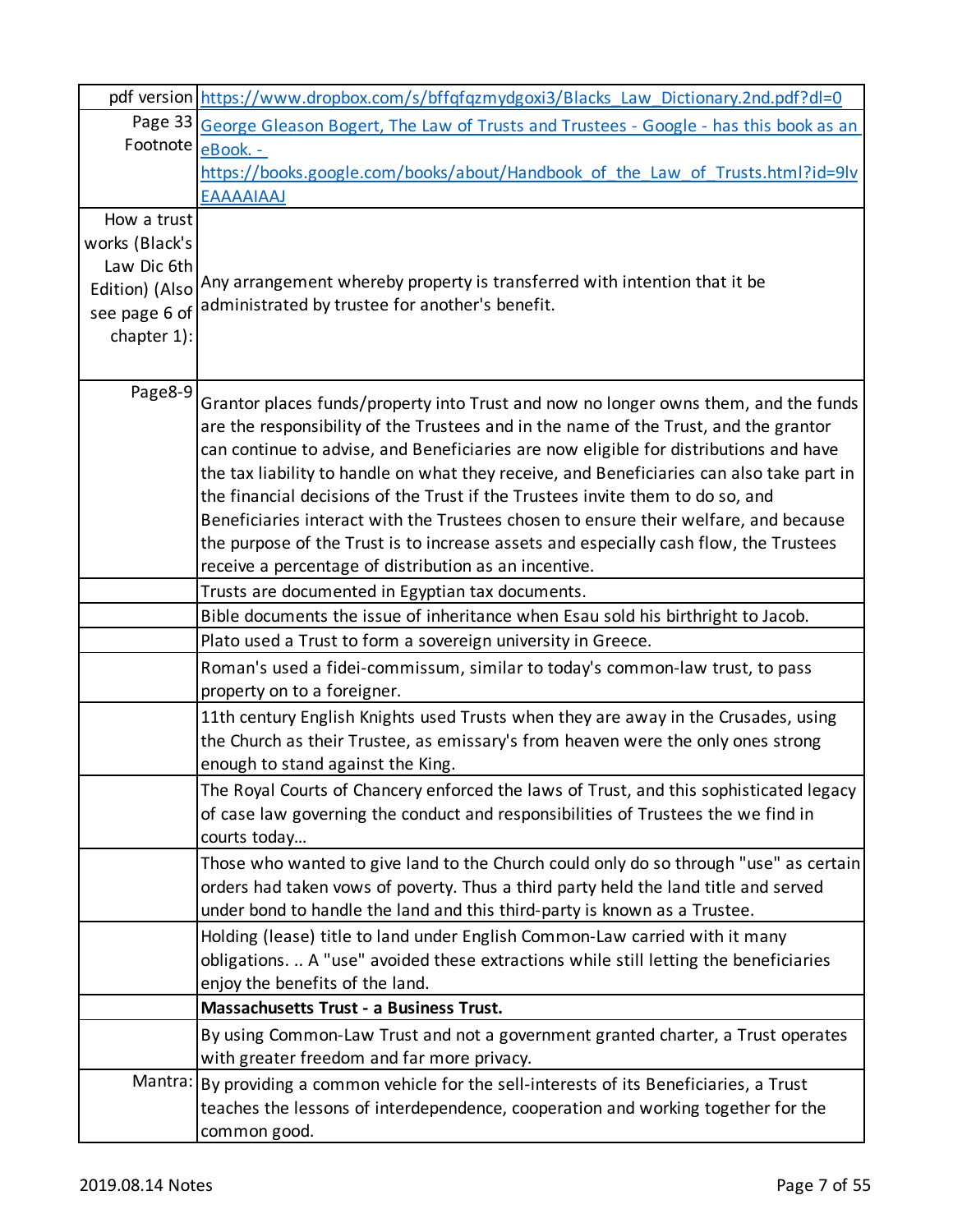|                | Queen Elizabeth is famous for "borrowing" merchant's profits with an agreement                    |
|----------------|---------------------------------------------------------------------------------------------------|
|                | called "the privy seal" Thus, she unintentionally contributed to developing Trusts                |
|                | among the rich, private citizens and to protecting assets by the clergy.                          |
|                | The North American Land Company - set up by Robert Morris, governor of                            |
|                | Pennsylvania, which is still in existence today.                                                  |
|                | Page 37 There is a Footnote on Page 37 for the "Brief History of Pure Trusts" and the link didn't |
| Footnote:      | work, so I did some research and found it posted elsewhere. Here is a link to my                  |
|                | dropbox file where I created a pdf -                                                              |
|                | https://www.dropbox.com/s/w5rnef286mdfym2/Brief                                                   |
|                | The Art of Passing the Buck favors 'Family Trusts" - where it's blood or adopted - to             |
|                | carefully train each successive generation to understand and apply sound legal and                |
|                | financial principles to Trust management.                                                         |
|                |                                                                                                   |
|                | Comments regarding government Trusts - I found this article/website -                             |
|                | https://www.pgpf.org/budget-basics/budget-explainer-what-are-federal-trust-funds                  |
| the Dark SideL | Trusts were used in the late 1800"s to concentrate increasing amounts of power in                 |
|                | the hands of ever fewer men and corporations Instead of consolidating their power                 |
|                | in the private sector to stabilize families and provide better service to their customers         |
|                | and the community, they abused their positions, crushing completive initiative and                |
|                | reducing service quality to end users                                                             |
|                | Light Side: Trusts are about encouraging those who care most about you to support your            |
|                | dreams and supplement your strengths with their own.                                              |
|                | The Knights of Old England used their Trusts defensively, as impenetrable shields                 |
|                | against the king.                                                                                 |
|                | The robber barons of Wall Street turned theirs though, into weapons to clobber the                |
|                | competition.                                                                                      |
|                | Collective agreements are what controls the world.                                                |
|                | Page 43 The Common-Law is based on shared resources.                                              |
|                | Without the support of the family, members do not have a firm foundation in life to               |
|                | carry them into new adventures and to give them courage to learn and take the                     |
|                | necessary risks to grow.                                                                          |
|                | The idea of any Trust is to provide the financial bases so the family members can                 |
|                | contribute to society from a position of security, instead of uncertainty.                        |
|                | families must set the foundation now to have enough leverage in the future to be of               |
|                | benefit to this world.                                                                            |
|                | Page 47:   Wealth Retention: Tactics of the Rich in-depth look at vested interest and the         |
|                | cohesiveness of the elite.                                                                        |
|                | First test to see if a trust is a scam is there one Real Beneficiary who is Not the               |
|                | Grantor?                                                                                          |
|                | No Contest Clause - You cause trouble as a beneficiary, you are disinherited.                     |
|                | 3% of the population control 95% of all the known wealth on Earth                                 |
|                | Super Rich families have been hording sine before William the Conqueror ascended to               |
|                | the English throne in 1066 AD.                                                                    |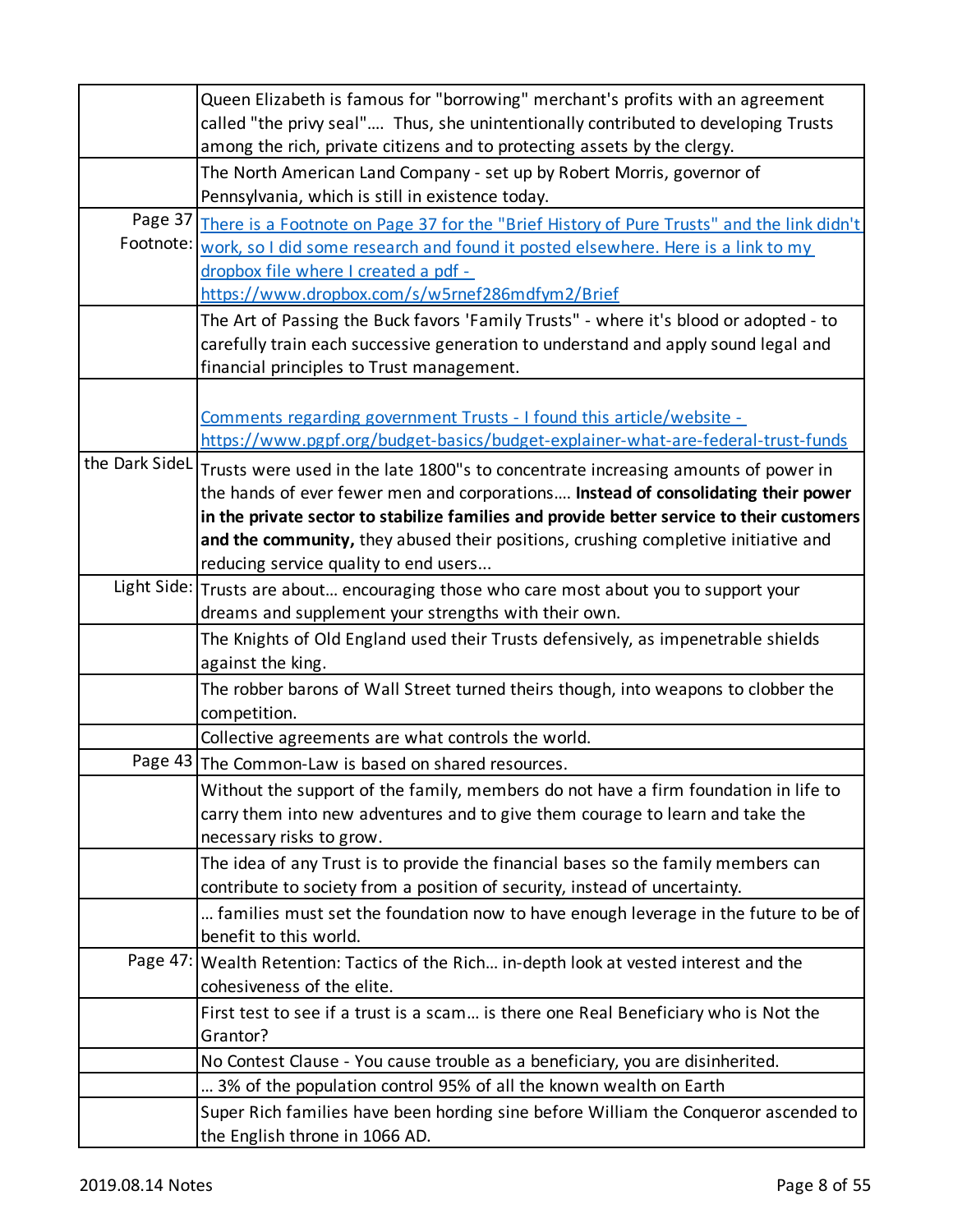|          | Will having lots of money make us lazy and distort our character?  If you still believe<br>that giving our children financial support is harmful, we might want to examine how<br>we formed that idea.                                                                                                                                                                                                              |
|----------|---------------------------------------------------------------------------------------------------------------------------------------------------------------------------------------------------------------------------------------------------------------------------------------------------------------------------------------------------------------------------------------------------------------------|
|          | This book is to wake us up - to show what we have been previously taught and how<br>the system works is not true.                                                                                                                                                                                                                                                                                                   |
|          | Staying in the current rat race extracts as much as possible from us. We all must stop<br>being victims.                                                                                                                                                                                                                                                                                                            |
|          | American Business is the Matrix.                                                                                                                                                                                                                                                                                                                                                                                    |
|          | it harvests the distilled essence, in the form of our money and property, time,<br>energy and effort.                                                                                                                                                                                                                                                                                                               |
|          | Federal Reserve System created a private central bank which looks governmental but<br>is not.                                                                                                                                                                                                                                                                                                                       |
|          | "nonresident alien" - It means one who is a citizen of one of the several states and<br>not a U.S. Citizen who is a taxable entity.                                                                                                                                                                                                                                                                                 |
|          | Trying to take on the "system" needs a deep understanding and no Board of Trustees<br>should try it.                                                                                                                                                                                                                                                                                                                |
|          | the money being issued, contrary to the Constitution, is backed by neither god nor<br>silver, hence is called fiat money                                                                                                                                                                                                                                                                                            |
|          | Page 55   All of them profit by convincing you to invest your hard-earned money and property<br>into a business.                                                                                                                                                                                                                                                                                                    |
|          | With a Family Trust - we pool our resources - The substantial backing thus<br>engendered immediately acts to counter such major causes of business failure as<br>udersapitalization, inadequate knowledge, poor accounting and internal theft.                                                                                                                                                                      |
|          | Relooking at the "entrepreneur" through a group endeavor, the likelihood of success<br>is greatly increased hand picked Board of Trustees is highly likely to give sound<br>advice Further, when you operate through a properly structured Irrevocable Trust,<br>you gain many astonishing tax advantages. This is one of the great keys to asset<br>multiplication.                                                |
|          | Mantra: The Creation and Proper Administration of The Trust key.                                                                                                                                                                                                                                                                                                                                                    |
|          | We may not be very effectual in the first generation of our trust, but the intention is,<br>to educate and grow the next generations who have more resources from our good<br>efforts and they will be able to do more and more.                                                                                                                                                                                    |
| & Trusts | Reincarnation There is a discussion on reincarnation - I'm going to highlight some ideas discussed<br>here & I read Appendix H & there is a reference to Dostoevsky: The Grand Inquisitor -<br>all of this has to do with our mind-set that we are using to approach our trust<br>education and subsequent trust administration - If you don't enjoy discussions of<br>philosophy, indulge me but for a few moments |
|          | From Appendix H - Plato - Soul is older than body. Souls continuously born again into<br>this life.                                                                                                                                                                                                                                                                                                                 |
|          | Origen - a Roman Catholic Church Father explained that man needs that man needs<br>successive lives to correct the apparent inequities of human condition.                                                                                                                                                                                                                                                          |
|          | Greek Orthodox Church - When man is dead, he always lives; when our terrestrial<br>existence ends, we must wait, because we will return to it again.                                                                                                                                                                                                                                                                |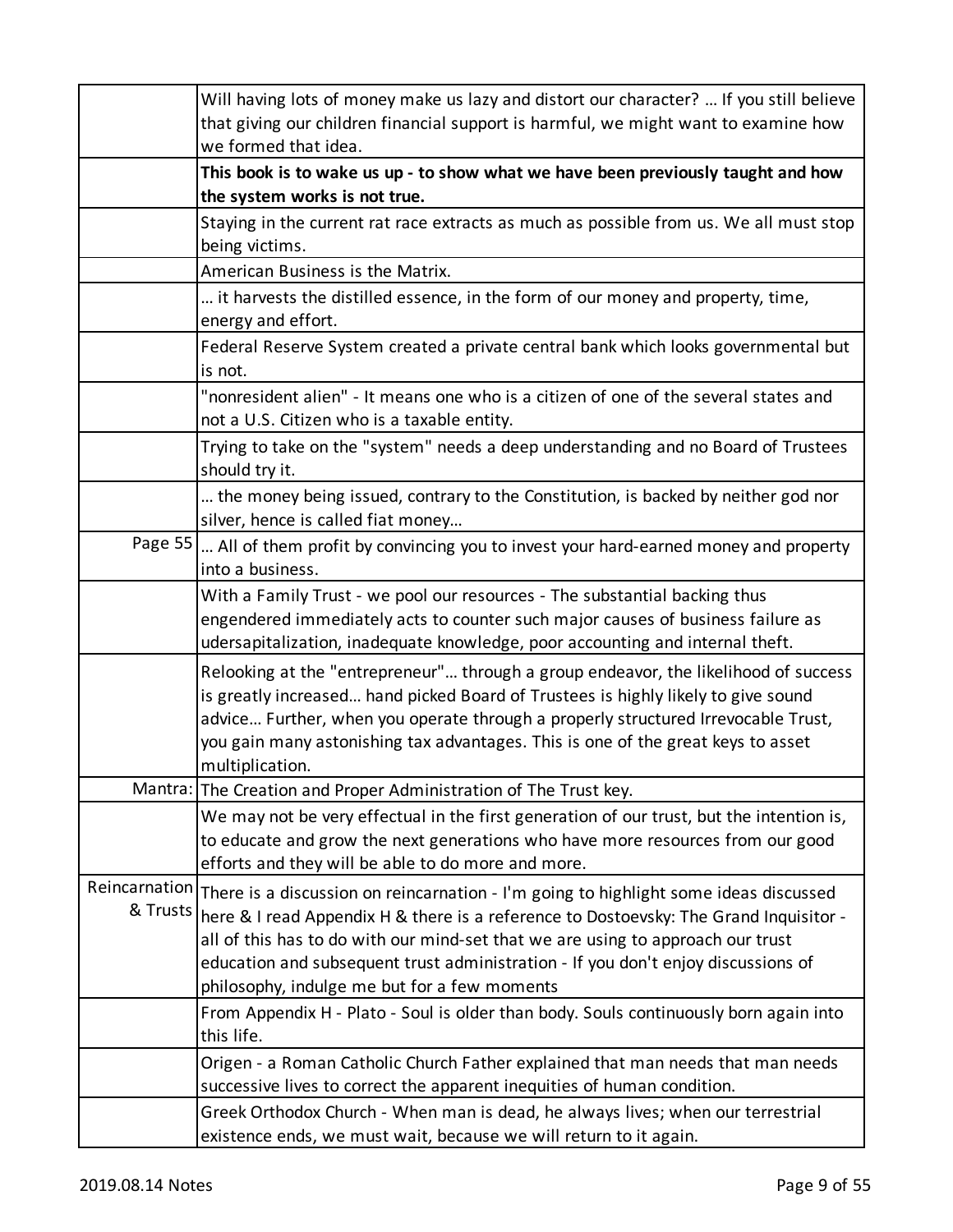|                         | The book The Phoenix Fire Mystery, - I know both the authors - and I have had an NDE                                                                                                                                                                                                                                                                                                                                             |
|-------------------------|----------------------------------------------------------------------------------------------------------------------------------------------------------------------------------------------------------------------------------------------------------------------------------------------------------------------------------------------------------------------------------------------------------------------------------|
|                         | The believers in reincarnation tend to be responsible for their own progress and<br>respect each person to find their own internal authority - make their own relationship<br>with their Creator - whatever way this looks like - from science to religious.<br>I highly recommend the chapter of Dostoevsky: The Grand Inquisitor -<br>https://www.dropbox.com/s/4ayc6ywvey7ymum/Dostoevsky%20Grand%20Inquisitor.<br>$pdf?dl=0$ |
| temptation -<br>Miracle | $1st$ Turn them into loaves and mankind will go trotting after you like a flock, grateful and<br>obedient, though ever fearful that you may take away your hand and that your loaves<br>may cease to come their way.' But you did not want to deprive man of freedom<br>and rejected the offer, for what kind of freedom is it, you reasoned, if obedience<br>is purchased with loaves?                                          |
|                         | It is written: 'Man shall not live by bread alone, but on every word that comes<br>from the mouth of God.""                                                                                                                                                                                                                                                                                                                      |
|                         | Mantra: For the secret of human existence does not consist in living, merely, but in what one<br>lives for.                                                                                                                                                                                                                                                                                                                      |
|                         | There are three powers, only three powers on the earth that are capable of<br>eternally vanquishing and ensnaring the consciences of those feeble mutineers, for<br>their happiness-those powers are: miracle, mystery and authority.                                                                                                                                                                                            |
| temptation -<br>Mystery | 2nd If you would know whether you are the Son of God, then cast yourself down from<br>hence, for it is written that the angels will take charge of him and bear him up, and he<br>will not fall and dash himself to pieces-and then you will know if you are the Son of<br>God, and will prove how much faith you have in your Father.'                                                                                          |
|                         | Come down from the Cross and we will believe that it is You.' You did not come down<br>because again you did not want to enslave man with a miracle and because you<br>thirsted for a faith that was free, not miraculous. You thirsted for a love that was free,<br>not for the servile ecstasies of the slave before the might that has inspired him with<br>dread once and for all.                                           |
|                         | "It is also written: 'Do not put the Lord your God to the test.'"                                                                                                                                                                                                                                                                                                                                                                |
| 3rd<br>temptation -     | authority "All this I will give you," he said, "if you will bow down and worship me."                                                                                                                                                                                                                                                                                                                                            |
|                         | For it is written: 'Worship the Lord your God, and serve him only."                                                                                                                                                                                                                                                                                                                                                              |
|                         | Mantra: Grand Inquisitor speaking to Jesus: "You desired that man's love should be free, that<br>he should follow you freely, enticed and captivated by you. Henceforth, in place of<br>the old, firm law, man was himself to decide with a freeheart what is good and what<br>is evil, with only your image before him to guide him."                                                                                           |
|                         | Job - If a man dies, shall he live again? All the days of my service I would wait, till my<br>renewal should come.<br>Jesus - That which we sow we shall reap.                                                                                                                                                                                                                                                                   |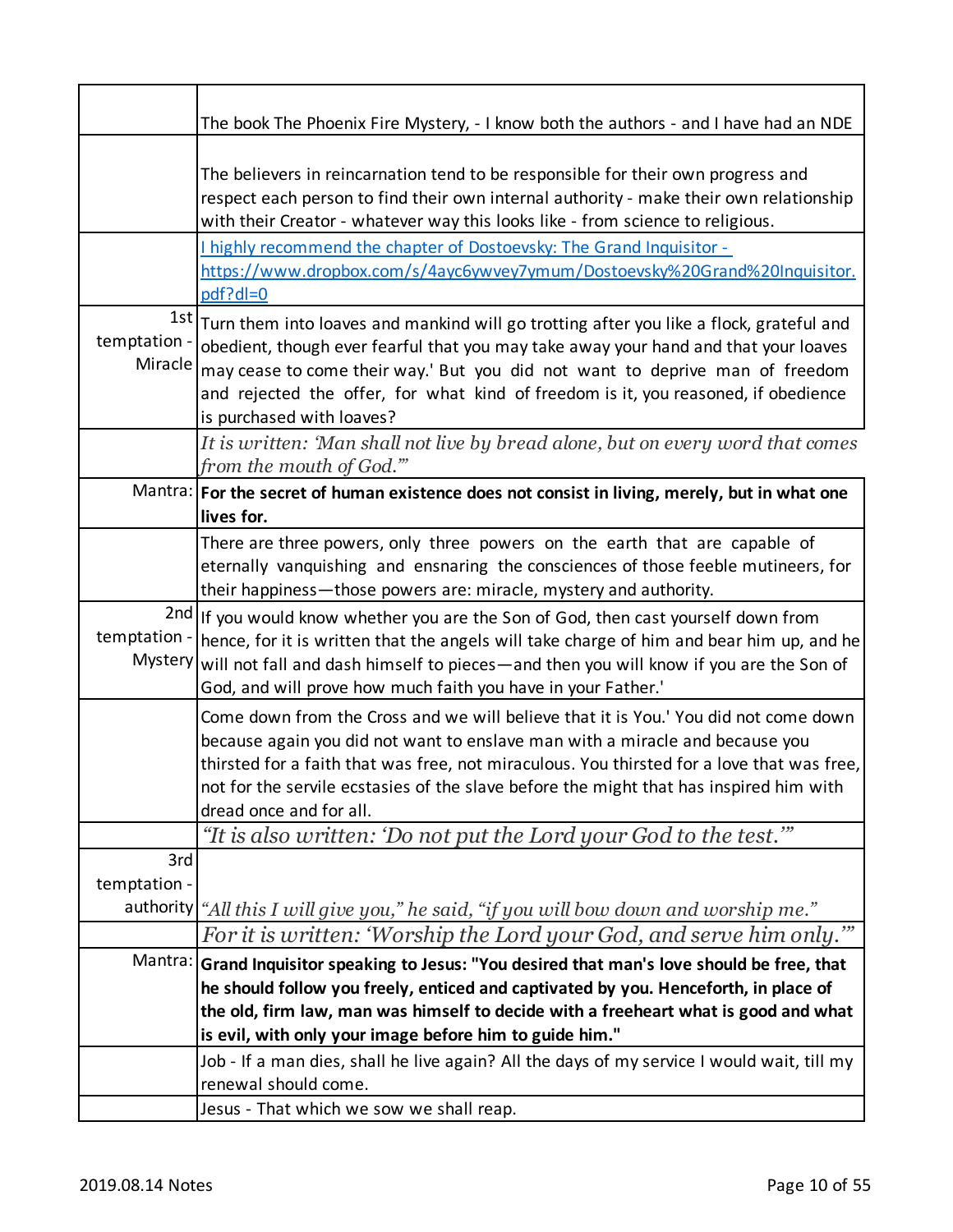|                                               | Pag $59$ from the story shared "So you think money is bad, or you worry about giving too much<br>to your children - that is not the issue. Children need support, and money is only one<br>avenue Teach leadership skills, and to value the people of the world, to help and<br>assist others to succeed, and to create job opportunities, all ways possible to expand<br>the potential of our fellow citizens.<br>Mantra: Encourage and support children's creative endeavors. You never know, You might have<br>a potential Rembrandt or Einstein looking for you for help and mentorship.<br>Remoteness $\left  \epsilon x \right $ the Trust shall terminate twenty-one (21) years from the date hereof or at such |
|-----------------------------------------------|------------------------------------------------------------------------------------------------------------------------------------------------------------------------------------------------------------------------------------------------------------------------------------------------------------------------------------------------------------------------------------------------------------------------------------------------------------------------------------------------------------------------------------------------------------------------------------------------------------------------------------------------------------------------------------------------------------------------|
| of Vesting or<br>Rule Against<br>Perpetuities | maximum time as may be provided for by any applicable Rule against Perpetuities,<br>whichever is later. This Trust shall also be renewable, if this is considered by the<br>Trustees to be in the best interests of the Beneficiaries.                                                                                                                                                                                                                                                                                                                                                                                                                                                                                 |
|                                               | Ex. This trust indenture shall continue for the duration of lives-in-being plus twenty-<br>one (21) years from the signing of this document. If it is in the best interest and to the<br>advantage of the Beneficiaries, the Trustees, at their discretion, shall be empowered<br>by unanimous decision, to terminate its operation earlier. A resolution of said<br>termination shall be entered into the minutes. Upon final, complete discharge of<br>obligations, distribution of the corpus and the termination of the trust, the Board of<br>Trustees shall be discharged and automatically released from all responsibilities<br>hereunder.                                                                     |
|                                               | At any time before the expiration of the term, the Board of Trustees shall be<br>empowered by majority decision to renew its operation for an additional duration of<br>twenty-one (21) years. A resolution of said renewal shall be entered into the minutes.<br>In the event that this document has been filed or recorded the Trustees shall file a                                                                                                                                                                                                                                                                                                                                                                 |
| History notes                                 | notice that this trust will terminate or renew.<br>Under the Common Law, the principle that no interest in property is valid unless it                                                                                                                                                                                                                                                                                                                                                                                                                                                                                                                                                                                 |
|                                               | vests not later than twenty-one years, plus the period of gestation, after some life or<br>lives in being which exist at the time of the creation of the interest.<br>The courts developed the rule during the seventeenth century in order to restrict a<br>person's power to control perpetually the ownership and possession of his or her<br>property after death and to ensure the transferability of property. The rule includes<br>the period of gestation to cover cases of posthumous birth (he birth of a child after<br>the death of a biological parent.)                                                                                                                                                  |
| Page 60                                       | Working nine to five keeps us in "survival" mode we are limited in realizing our true<br>potentials.                                                                                                                                                                                                                                                                                                                                                                                                                                                                                                                                                                                                                   |
|                                               | Highly recommend Rich Dad, Poor Dad - Robert T. Kiyosaki - to help change attitudes<br>on possessing a paid 9 to 5 job.                                                                                                                                                                                                                                                                                                                                                                                                                                                                                                                                                                                                |
| Mantra:                                       | Each person that lives is not only a miracle, but holds an unfathomable amount of<br>unique knowledge.                                                                                                                                                                                                                                                                                                                                                                                                                                                                                                                                                                                                                 |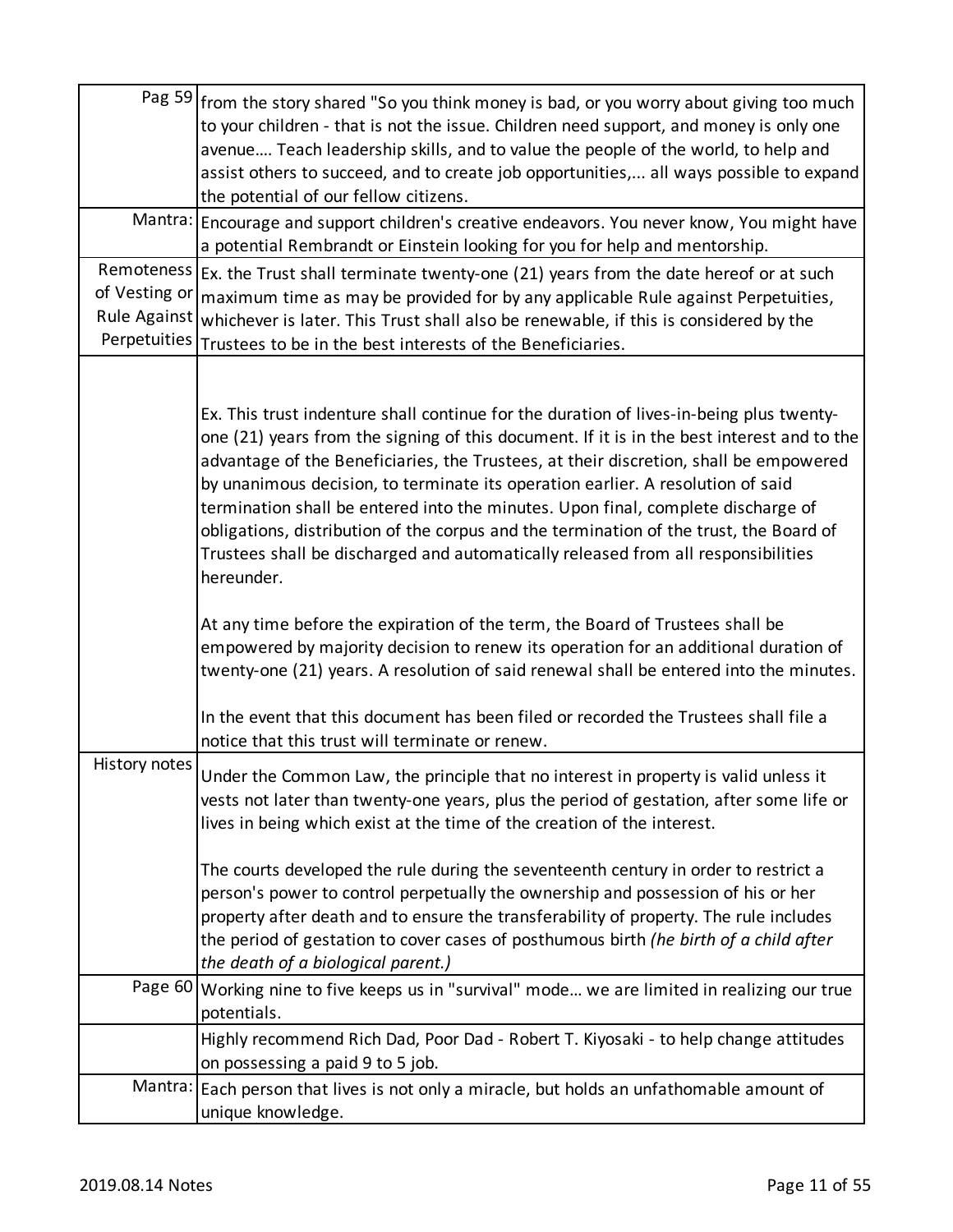|               | People are an unlimited resource.                                                                                                                                                                                                                                                      |
|---------------|----------------------------------------------------------------------------------------------------------------------------------------------------------------------------------------------------------------------------------------------------------------------------------------|
|               | When setting up a Trust structure you hope will enhance the lives of many people yet<br>unborn, you must also take care to build not it provisions for strong ethic and morals.                                                                                                        |
|               | You might even set up guidelines for the Trustees and certain tests for the successors<br>within the Trust, to ensure as much as possible that only those with good intentions -<br>and the willingness to gain and share knowledge - will wield the power the assets will<br>provide. |
|               | Now we can review my spreadsheet changes.                                                                                                                                                                                                                                              |
| Dominique's   |                                                                                                                                                                                                                                                                                        |
| Spreadsheet   |                                                                                                                                                                                                                                                                                        |
| added tab for | ttps://www.dropbox.com/s/ywzy5e7dt8xmsd4/2019.08.14%20Trust%20Ledgers%26                                                                                                                                                                                                               |
| July          | ogs.xlsx?dl=0                                                                                                                                                                                                                                                                          |
| PDF version   |                                                                                                                                                                                                                                                                                        |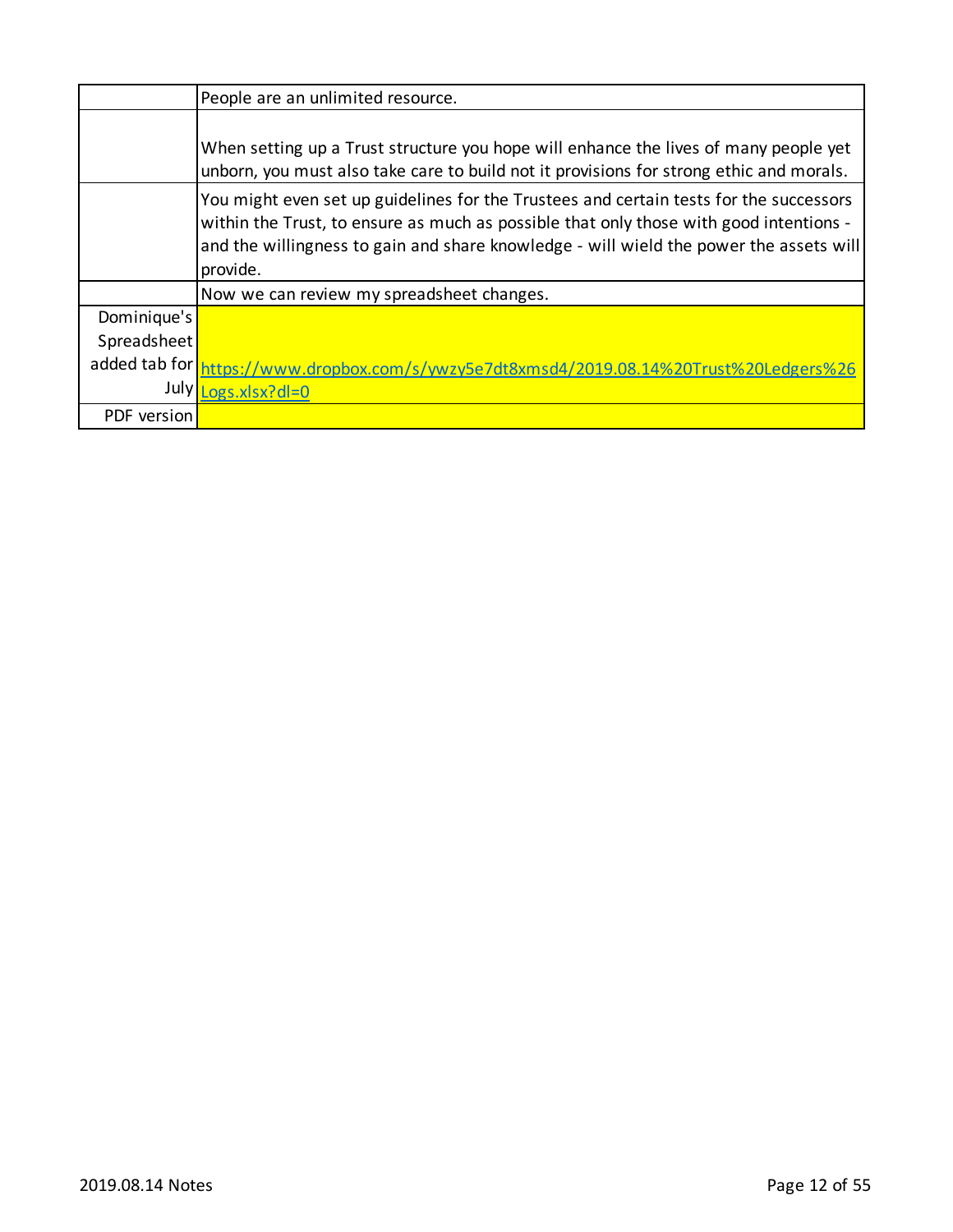|                                     | April 10th, 2019 Randall's Trust Manual (2019)                                                                                                                                                                                                                                                                                                                                                                                       |
|-------------------------------------|--------------------------------------------------------------------------------------------------------------------------------------------------------------------------------------------------------------------------------------------------------------------------------------------------------------------------------------------------------------------------------------------------------------------------------------|
|                                     | Disclaimer: The NLT trustee study group is not intended as legal or financial<br>advice. I am not an Attorney or CPA and do not offer legal or financial<br>advice. We all do research and share open source information. The<br>private exchanges between us are for personal and educational<br>purposes only and are under the protection of free speech. We may<br>discuss ways to avoid taxes, but never suggest evading taxes. |
|                                     | Trust Abstract   A shortened version of a Trust document, leaving out certain details<br>(what is in the trust, the beneficiaries' identity). This is often used to<br>provide proof that a trust has been established to a financial<br>organization or other institution, without revealing specifics that you<br>want to keep private.                                                                                            |
|                                     | Trust Creation What ever is earliest - getting your EIN number or signing your Trust<br>Date: indenture & Funding your trust.                                                                                                                                                                                                                                                                                                        |
|                                     | Memorandum It provides important information, like the name of the <b>trust</b> , the<br>of Irrevocable trustees, and the date it was formed. It provides substantiation<br>Trust: that property is being held in the trust.                                                                                                                                                                                                         |
|                                     | Addendum Sch A: Title of schedule, Personal Property (Including Foreign Currency), Trust<br>name, list of additional personal property exchanged into the trust,<br>delivered to the trust, all property listed above, dated, grantor signs,<br>received into the trust, all property listed above, trustees sign - get<br>notarized for anything that might "re-value".                                                             |
|                                     | tter of Authority: If you are attending a meeting related to trust asset management,<br>attests to your authority to enter the trust into contract.                                                                                                                                                                                                                                                                                  |
|                                     |                                                                                                                                                                                                                                                                                                                                                                                                                                      |
|                                     | <b>Full Trust:</b>                                                                                                                                                                                                                                                                                                                                                                                                                   |
|                                     | Trust Indenture Randall: "A trust indenture Is a contract that is evidence of the<br>creation of a trust. It is an agreement as a contract made between a<br>grantor/settlor and a trustee that represents the settlor/grantor's<br>interests by highlighting the rules and responsibilities that each party<br>must adhere to.                                                                                                      |
| Acknowledgeme<br>nt                 | Trust Indenture signed by Settlor/Grantor                                                                                                                                                                                                                                                                                                                                                                                            |
| Trust by Frist accepting<br>Trustee | Acceptance of Settlor/Grantor appoints First trustee, signs, and trustee signs as                                                                                                                                                                                                                                                                                                                                                    |
| or Successor<br>Trustee             | Acceptance of Trustee appoints second trustee or successor trustee, and trustee<br>Trust by Second signs as accepting                                                                                                                                                                                                                                                                                                                |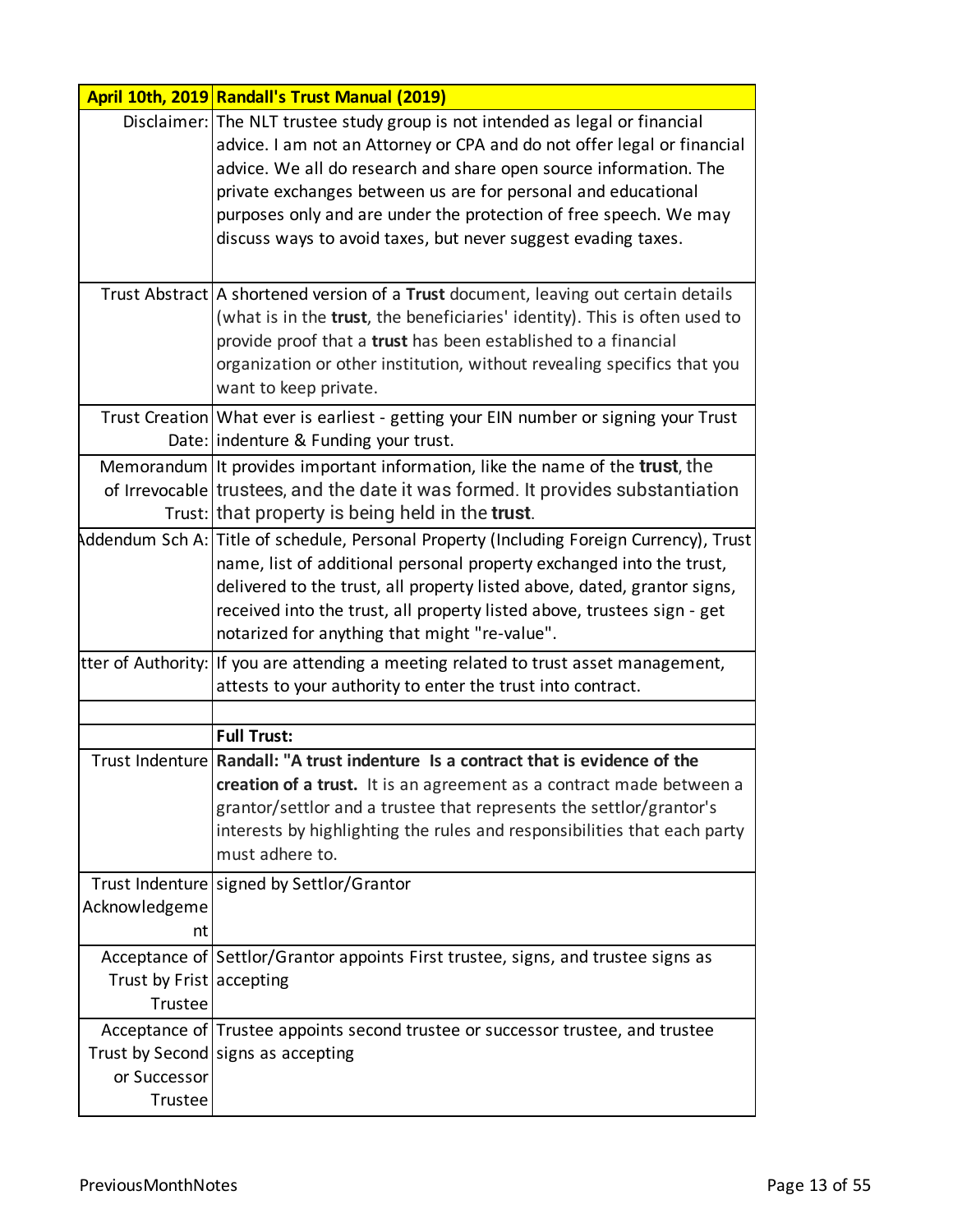|                        | Relinquishment signed by Settlor/Grantor                                                                                                                                                 |
|------------------------|------------------------------------------------------------------------------------------------------------------------------------------------------------------------------------------|
| of Authority           |                                                                                                                                                                                          |
|                        | Sch A Personal at least \$21 dollars - trust must be funded to exist. Personal property<br>Property is movable property. It's anything that can be subject to ownership,<br>except land. |
|                        | Sch B Real Real property is immovable property - it's land and anything attached                                                                                                         |
|                        | Property to the land. Normally, a piece of property can be easily classified as                                                                                                          |
|                        | either personal property or real property                                                                                                                                                |
|                        | Sch C Register List with names & addresses                                                                                                                                               |
| of Beneficiaries       |                                                                                                                                                                                          |
|                        | UofBI #001 Issue certificates - you keep - do not disperse unless you have a                                                                                                             |
|                        | reason to do so. We will study more about this in future classes.                                                                                                                        |
|                        |                                                                                                                                                                                          |
|                        |                                                                                                                                                                                          |
|                        | Deed of If someone other than the settlor/grantor exchanges assets into the                                                                                                              |
|                        | Transfer trust, they can be issued Units of Beneficial Interest in exchange. We                                                                                                          |
|                        | can ask Randall to speak more regarding this special situation.                                                                                                                          |
|                        | Protectors Settlor/Grantor assigns someone this position. Can be assigned at a                                                                                                           |
| Agreement later date.  |                                                                                                                                                                                          |
|                        | First Board Details what the Settlor/Grantor has done and Trustee has agreed.                                                                                                            |
| <b>Minutes</b>         |                                                                                                                                                                                          |
|                        | Trust Abstract Lists documents included, and after the last page, a notary page can                                                                                                      |
|                        | (For Banking be added to notarize the signatures contained in the trust abstract.                                                                                                        |
| Purposes)              |                                                                                                                                                                                          |
| Memorandum see above   |                                                                                                                                                                                          |
| of Irrevocable         |                                                                                                                                                                                          |
| Trust                  |                                                                                                                                                                                          |
|                        | Banking explains the bank that an account will be opened at, with name and                                                                                                               |
|                        | Resolution address of bank.                                                                                                                                                              |
| Minute                 |                                                                                                                                                                                          |
|                        | Executive Appoints an Executive Manager and details duties. The Exec Manager                                                                                                             |
|                        | Manager's $mid$ or might not be a signer on the bank card.                                                                                                                               |
| Agreement              |                                                                                                                                                                                          |
| Minute                 |                                                                                                                                                                                          |
|                        | Trust Certifies the basic details of the trust, while keeping private the                                                                                                                |
|                        | Certification beneficiaries.                                                                                                                                                             |
| Minute                 |                                                                                                                                                                                          |
| Addendum Sch see above |                                                                                                                                                                                          |
| А                      |                                                                                                                                                                                          |
|                        |                                                                                                                                                                                          |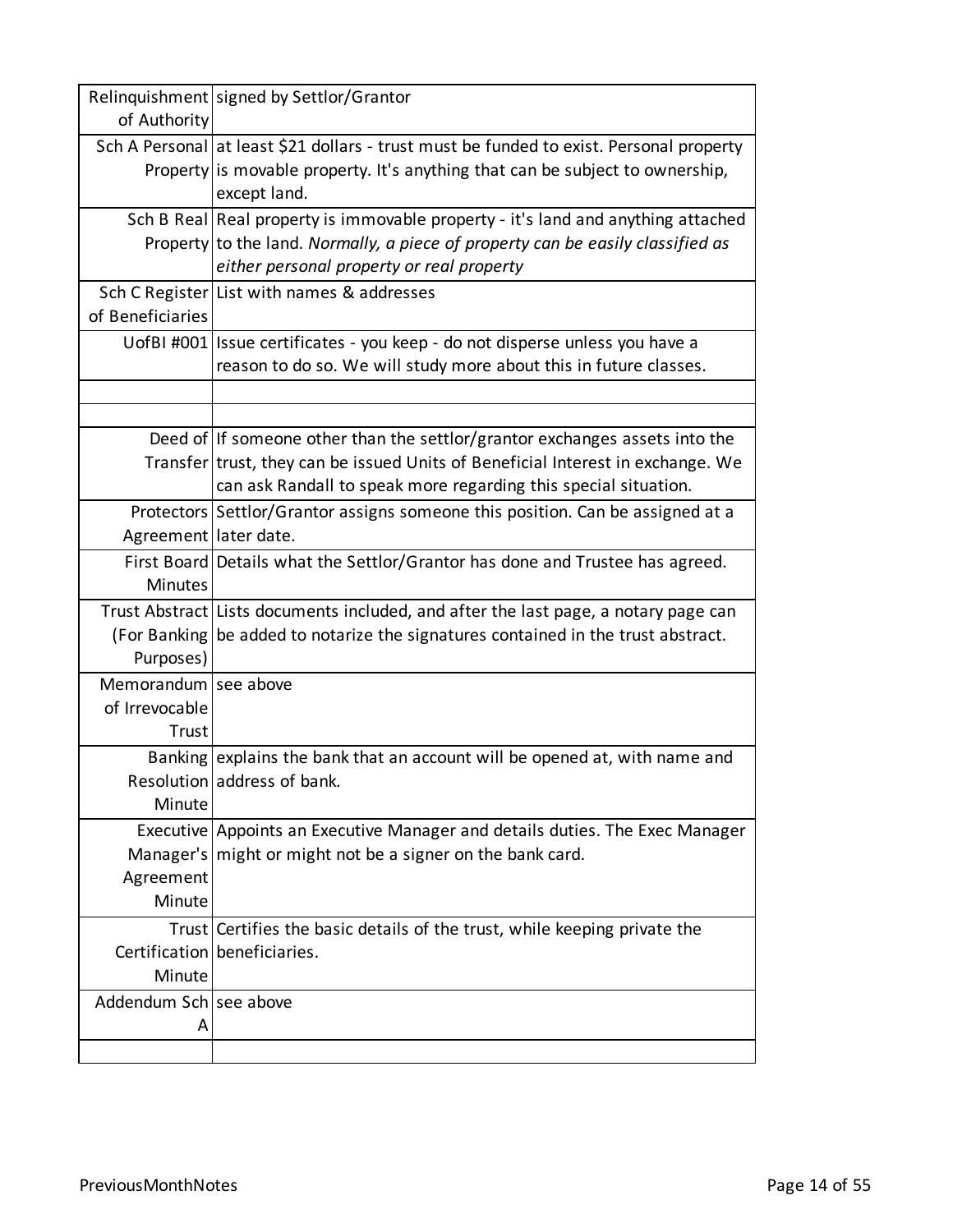|                        | Trust Binder   Sec 1 (Trust Indenture)                                            |
|------------------------|-----------------------------------------------------------------------------------|
|                        | Sections: Sec 2 (Appointments & Schedules)                                        |
|                        | Sec 3 (Bank Paperwork- Copies of Minutes & Add. Sch A)                            |
|                        | Sec 4 (Addendums to Schedules & Trust Amendments)                                 |
|                        | Sec 5 (Board Minutes)                                                             |
|                        |                                                                                   |
|                        | LT from Randall: Combination of an irrevocable trust, accumulation trust, complex |
|                        | trust, insurance trust, inter-vivos trust, private trust, modified-               |
|                        | spendthrift trust, maintenance trust, and family trust.                           |
|                        |                                                                                   |
|                        | Spreadsheet Trust Financial Ledger                                                |
|                        | $Accounting: Assets = Liability + Equity$                                         |
|                        | Schedule A Personal Property                                                      |
|                        | Schedule B Real Property                                                          |
| Addendums Sch A or B   |                                                                                   |
|                        | Schedule CLList of UBI Names                                                      |
|                        | Schedule DITrust Income                                                           |
|                        | Schedule E Trust Expenses                                                         |
|                        | Schedule F UBI Disbursements                                                      |
| Schedule G Liabilities |                                                                                   |
|                        |                                                                                   |
|                        | May 8th, 2019 BIC - The Natural Law Trust - Asset Protection for Peaceful People  |
|                        | Disclaimer: The NLT trustee study group is not intended as legal or financial     |
|                        | advice. I am not an Attorney or CPA and do not offer legal or financial           |
|                        | advice. We all do research and share open source information. The                 |
|                        | private exchanges between us are for personal and educational                     |
|                        | purposes only and are under the protection of free speech.                        |
|                        |                                                                                   |
|                        | Spreadsheet Linked Financial Statement                                            |
|                        | Natural law trusts don't have "income" as defined by tax agencies;                |
|                        | they have "assets" and "increase".                                                |
|                        | recording every significant transaction in a 3-ring paper binder                  |
|                        | notebook and in the computer files.                                               |
|                        |                                                                                   |
|                        | Mantra Asset Protection through an ethical, lawful, life-supporting and           |
|                        | noble purpose.                                                                    |
|                        | Please note - Just because the trust is outside of statutory laws                 |
|                        | doesn't mean its transactions are.                                                |
|                        | 1) Creator (also known as Settlor or Grantor)                                     |
|                        | 2) Beneficiary [s]                                                                |
|                        | 3) Trustee (cannot be family-related to the Creator)                              |
|                        | 4) Second current Trustee or Successor Trustee                                    |
|                        | [The 2 trustees can be 2 friends or 1 friend and1 family member]                  |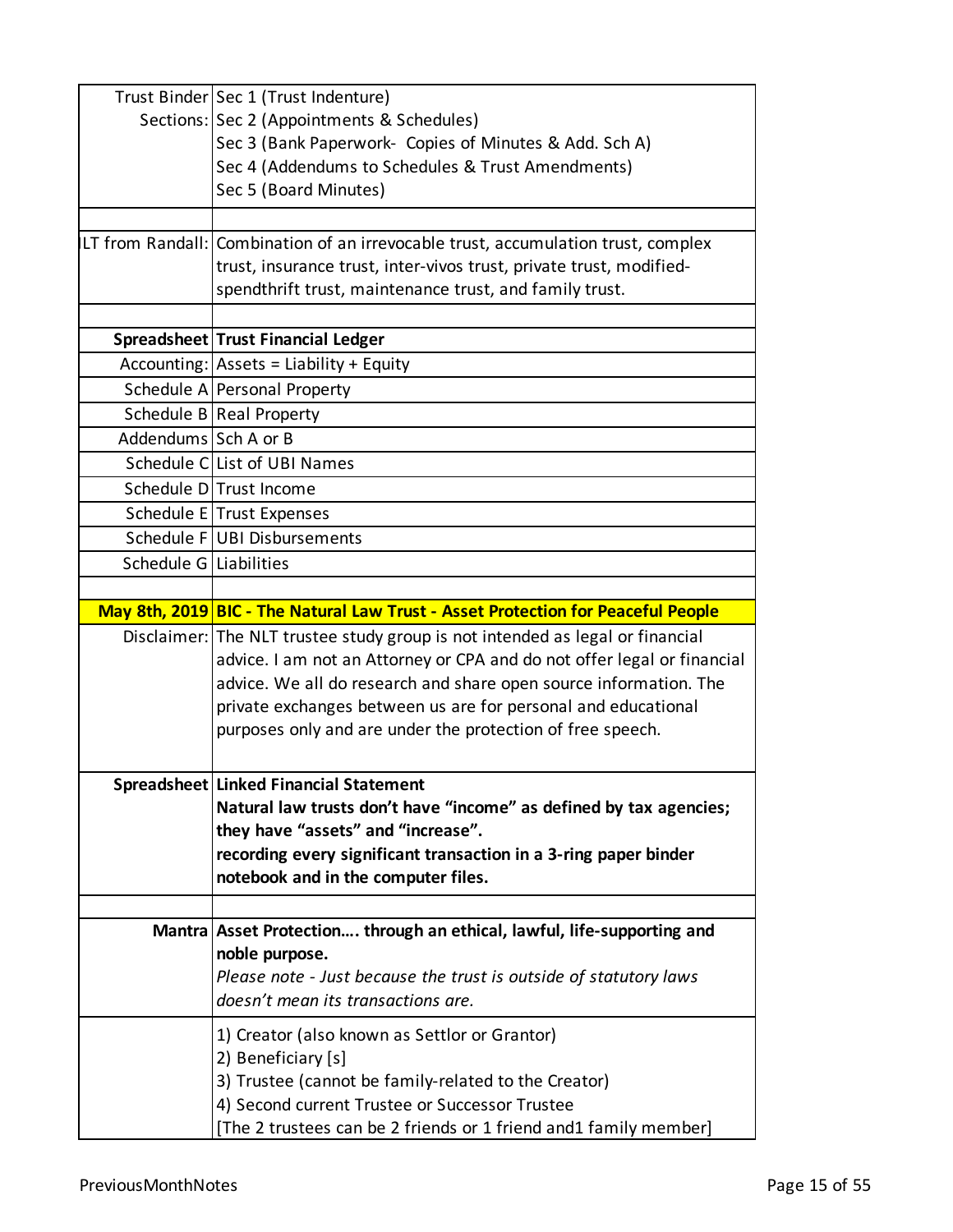| Optional additional officers can be:<br>1) Manager [if settlor, you would be executive manager]<br>2) Protector [non-related to settlor or trustee]<br>3) Other titles (if lots of resources and people are involved)                                                                                                                                                                                                                                           |
|-----------------------------------------------------------------------------------------------------------------------------------------------------------------------------------------------------------------------------------------------------------------------------------------------------------------------------------------------------------------------------------------------------------------------------------------------------------------|
| Benefits of stronger - This is because you, the person setting up the trust, are                                                                                                                                                                                                                                                                                                                                                                                |
| Being the clearly NOT the trustee, and thus you have irrevocably turned over<br>Creator (Settlor   your assets legally to the trustee(s) Disadvantage Trustee must                                                                                                                                                                                                                                                                                              |
| or Grantor), open bank account but you can have 2 signatures and you can be on                                                                                                                                                                                                                                                                                                                                                                                  |
| Beneficiary, and the bank account as manager                                                                                                                                                                                                                                                                                                                                                                                                                    |
| Manager Normally a trustee is signatory on trust bank accounts, but as                                                                                                                                                                                                                                                                                                                                                                                          |
| manager you can organize it so that the trust only authorizes you, not<br>the trustee(s), to be signatory.                                                                                                                                                                                                                                                                                                                                                      |
| Benefits of You can sign on the bank account And give yourself manager title as                                                                                                                                                                                                                                                                                                                                                                                 |
| Being the   well A spouse can be one of the trustees, but not First Trustee or                                                                                                                                                                                                                                                                                                                                                                                  |
| Trustee Protector. And a couple cannot be co-trustees.                                                                                                                                                                                                                                                                                                                                                                                                          |
| How would you Step 1: follow the instructions in the trust manual for adding assets                                                                                                                                                                                                                                                                                                                                                                             |
| put a sole into the trust. (See TRANSFERRING PROPERTY INTO TRUST in the                                                                                                                                                                                                                                                                                                                                                                                         |
| proprietorship Trust Manual.) Transfer the assets of the sole proprietorship into the<br>business into a trust via documents that you create and add into the trust notebook.                                                                                                                                                                                                                                                                                   |
| trust? In most cases, there is no wisdom in posting or recording these                                                                                                                                                                                                                                                                                                                                                                                          |
| documents publicly. It is a private transaction.                                                                                                                                                                                                                                                                                                                                                                                                                |
| Step 2: begin having all monies that were previously paid to the sole                                                                                                                                                                                                                                                                                                                                                                                           |
| proprietorship, now being paid to the trust.                                                                                                                                                                                                                                                                                                                                                                                                                    |
| Step 3: likewise, begin paying all expenses and expenditures that                                                                                                                                                                                                                                                                                                                                                                                               |
| were previously being paid by the sole proprietorship, now from the                                                                                                                                                                                                                                                                                                                                                                                             |
| trust.                                                                                                                                                                                                                                                                                                                                                                                                                                                          |
| The two most conventional methods for funding a trust are by gift or<br>by assignment. One may exchange property into the trust. In some<br>circumstances, it may be useful to combine both the use of gifts, as<br>well as exchanges into trust.                                                                                                                                                                                                               |
| Another technique for placing property into trust is by sale or<br>exchange. Whenever a person sells something or makes an exchange<br>of property there is usually a taxable event. Like kind exchanges may<br>have no adverse tax consequences. If the two pieces of property are<br>not similar in nature, character or class, the exchange will not qualify.<br>Nor will it qualify if the property is not used in a trade, business, or<br>for investment. |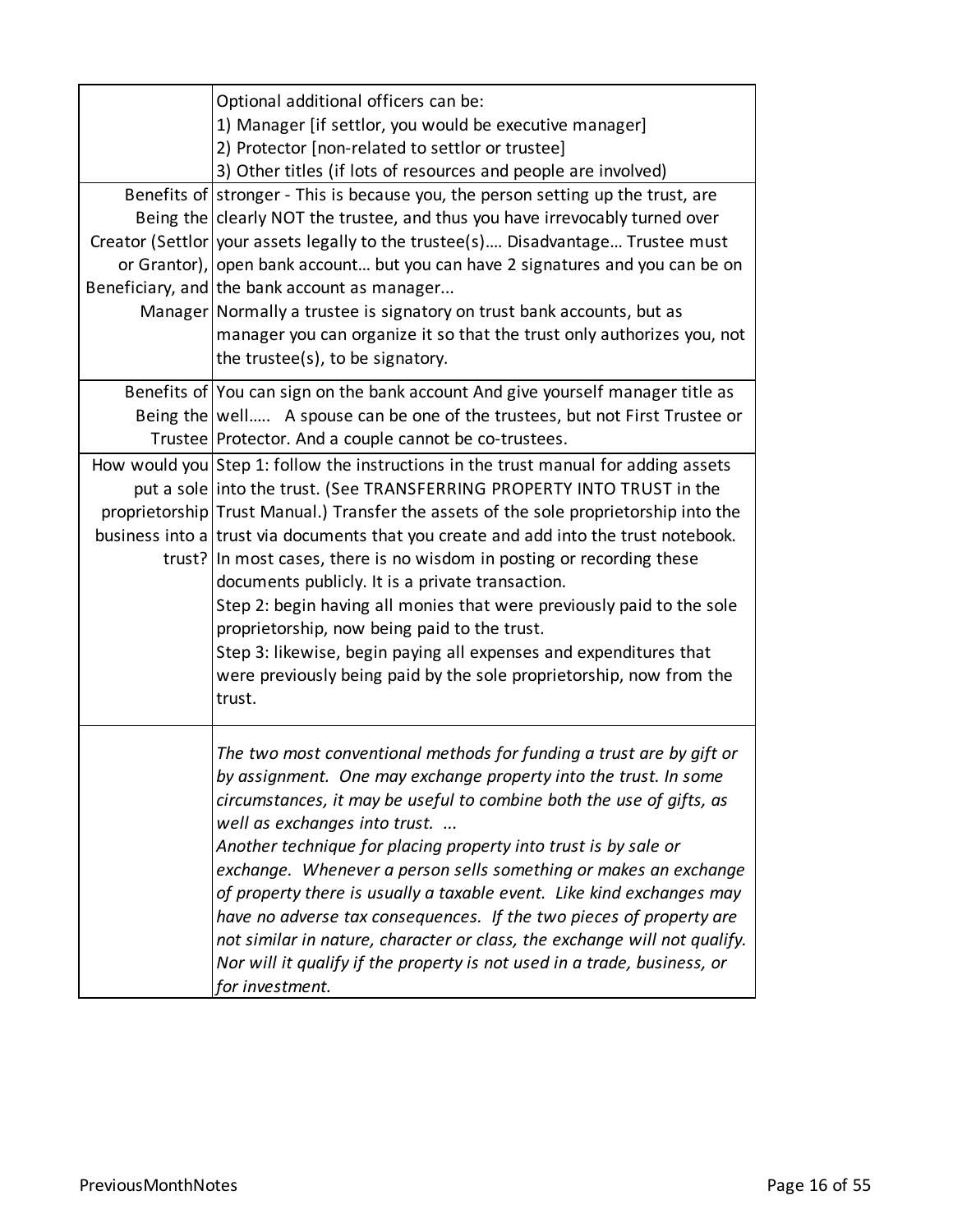| Exchanges and<br>assignments | We can accept any assets into the trust from anyone, but it's more<br>common to "exchange" Units of Beneficial Interest for an asset. If it's<br>a pure gift, you can have the donor write a gift letter, that simply<br>says: (this is simply free sharing of info - not given as advice - you<br>must do your own research) -<br>I certify that this is a bona fide gift and there is no obligation,<br>expressed or implied, to repay this sum in cash or other service of any<br>kind now or in the future.<br>I understand that this gift will may require documentation, including<br>proof I have given the gift from my accounts, and proof that the funds<br>have been received by the trust. I have attached my proof of purchase<br>receipts to this Gift Letter.<br>I certify that the assets given to the trust were not made available to<br>me from any person or entity with an interest in the sale of the above<br>assets.  list the asset and date and sign |
|------------------------------|--------------------------------------------------------------------------------------------------------------------------------------------------------------------------------------------------------------------------------------------------------------------------------------------------------------------------------------------------------------------------------------------------------------------------------------------------------------------------------------------------------------------------------------------------------------------------------------------------------------------------------------------------------------------------------------------------------------------------------------------------------------------------------------------------------------------------------------------------------------------------------------------------------------------------------------------------------------------------------|
|                              | Beneficial  I re-did my Beneficiary Schedule, noting "revoked" and adding the<br>Interest  new beneficiary, and I did a "deed of transfer" document noting the                                                                                                                                                                                                                                                                                                                                                                                                                                                                                                                                                                                                                                                                                                                                                                                                                 |
|                              | Transferred change, and in the Beneficial Interest Transfer table, I noted the<br>changes and I had the trustees sign and this activity will be included<br>in my next trust minutes.                                                                                                                                                                                                                                                                                                                                                                                                                                                                                                                                                                                                                                                                                                                                                                                          |
|                              | House The exchange of a house into a trust where you are the settlor and                                                                                                                                                                                                                                                                                                                                                                                                                                                                                                                                                                                                                                                                                                                                                                                                                                                                                                       |
| ownership into<br>trust      | beneficiary should be a non-taxable event - you can ask before you do<br>the paperwork.                                                                                                                                                                                                                                                                                                                                                                                                                                                                                                                                                                                                                                                                                                                                                                                                                                                                                        |
|                              | Moving an LLC   Make the LLC a "multi-member", if it is not already, and the trust can<br>into the trust own up to 98% $K-1$ issued by the LLC will list you 2% and trust 98%                                                                                                                                                                                                                                                                                                                                                                                                                                                                                                                                                                                                                                                                                                                                                                                                  |
|                              | Can we make The trust is irrevocable, however the settlor who has relinquished                                                                                                                                                                                                                                                                                                                                                                                                                                                                                                                                                                                                                                                                                                                                                                                                                                                                                                 |
|                              | changes in the control, can act as manager, and so long as the trust maintains                                                                                                                                                                                                                                                                                                                                                                                                                                                                                                                                                                                                                                                                                                                                                                                                                                                                                                 |
|                              | future? certain basic structural principles, the manager can make changes<br>and perform actions in that role, assuming s/he has determined the<br>rules written into the trust and follows them.                                                                                                                                                                                                                                                                                                                                                                                                                                                                                                                                                                                                                                                                                                                                                                              |
|                              | Perpetual  , Basel III-mandated Gold: A Zero-Risk Monetary Asset It is non-                                                                                                                                                                                                                                                                                                                                                                                                                                                                                                                                                                                                                                                                                                                                                                                                                                                                                                    |
|                              | Longevity statutory thus, no tax FILING requirements trust can go on being                                                                                                                                                                                                                                                                                                                                                                                                                                                                                                                                                                                                                                                                                                                                                                                                                                                                                                     |
|                              | Beyond the renewed generation after generation                                                                                                                                                                                                                                                                                                                                                                                                                                                                                                                                                                                                                                                                                                                                                                                                                                                                                                                                 |
| Present Global               |                                                                                                                                                                                                                                                                                                                                                                                                                                                                                                                                                                                                                                                                                                                                                                                                                                                                                                                                                                                |
| Changes                      |                                                                                                                                                                                                                                                                                                                                                                                                                                                                                                                                                                                                                                                                                                                                                                                                                                                                                                                                                                                |
|                              | Basel III is an international regulatory accord that introduced a set of                                                                                                                                                                                                                                                                                                                                                                                                                                                                                                                                                                                                                                                                                                                                                                                                                                                                                                       |
|                              | reforms designed to improve the regulation, supervision and risk                                                                                                                                                                                                                                                                                                                                                                                                                                                                                                                                                                                                                                                                                                                                                                                                                                                                                                               |
|                              | management within the banking sector.  Largely in response to the                                                                                                                                                                                                                                                                                                                                                                                                                                                                                                                                                                                                                                                                                                                                                                                                                                                                                                              |
|                              | credit crisis, banks are required to maintain proper leverage ratios                                                                                                                                                                                                                                                                                                                                                                                                                                                                                                                                                                                                                                                                                                                                                                                                                                                                                                           |
|                              | and meet certain minimum capital requirements.                                                                                                                                                                                                                                                                                                                                                                                                                                                                                                                                                                                                                                                                                                                                                                                                                                                                                                                                 |
|                              | https://www.bis.org/bcbs/publ/d424_hlsummary.pdf                                                                                                                                                                                                                                                                                                                                                                                                                                                                                                                                                                                                                                                                                                                                                                                                                                                                                                                               |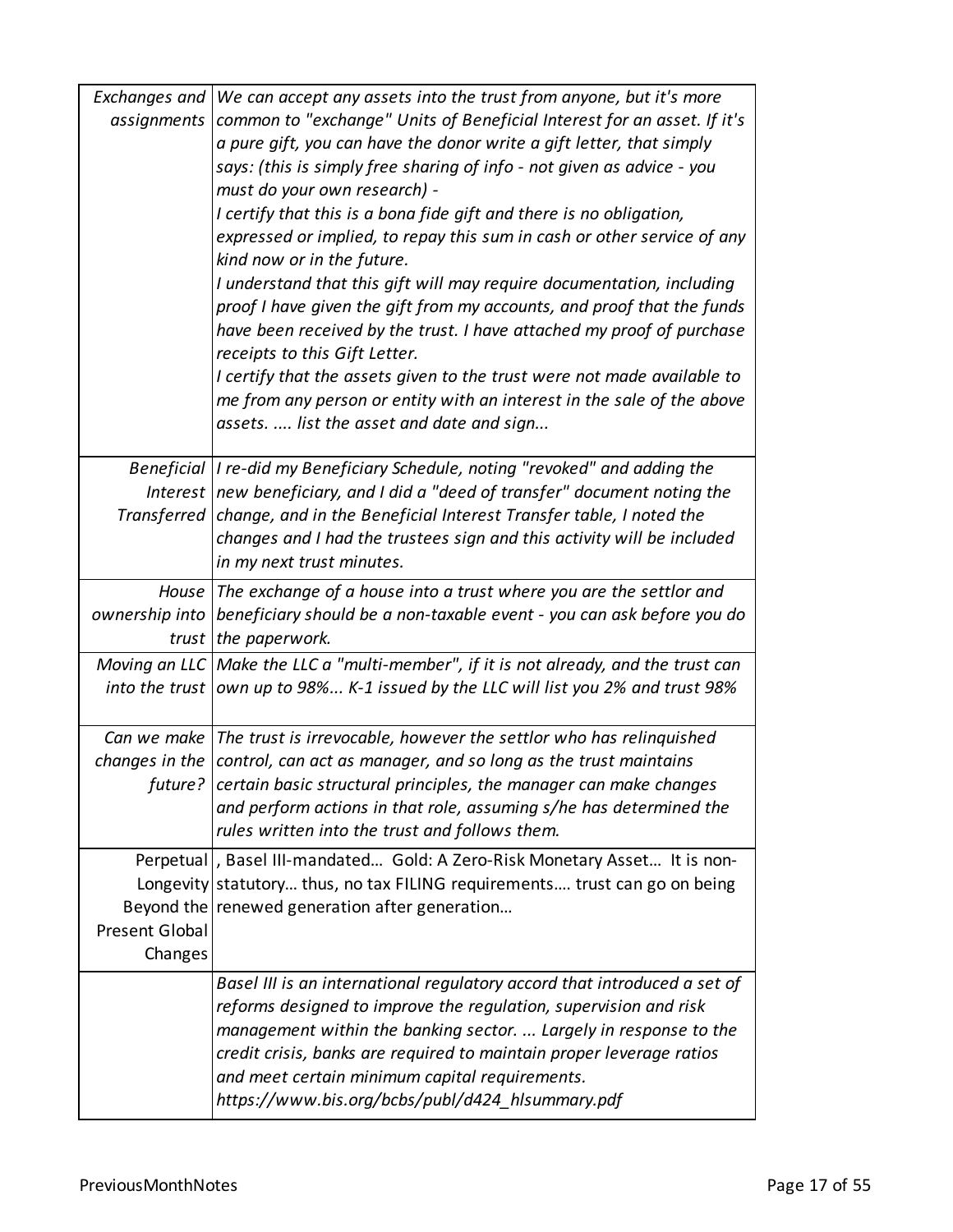| Some of the<br>World's<br>Wealthiest<br>Families - | Favored by Kennedys, Mellons, Carnegies, Rockefellers, Hunts, and other rich<br>families use. Works equally well in most countries worldwide it<br>embraces Kingdom Law, Canon Law, common law, the Uniform<br>Commercial Code, and domestic state law<br>Question - Do you have a Co-Trustee or a Successor Trustee setup<br>already - if not, you need to address this. |
|----------------------------------------------------|---------------------------------------------------------------------------------------------------------------------------------------------------------------------------------------------------------------------------------------------------------------------------------------------------------------------------------------------------------------------------|
|                                                    | Not Taught in $\left  i t \right $ 's like nutrition classes for doctors - very little of the art of setting                                                                                                                                                                                                                                                              |
|                                                    | Law Schools- up and managing trusts is taught in school                                                                                                                                                                                                                                                                                                                   |
|                                                    | often cases are sited where the courts disallowed trusts these "pure<br>trusts" or "common law" trusts that have been "dishonored" are not<br>our Natural Law Trust. So long as you are not wearing all three hats -<br>you can not penetrate this trust and follow the directions of your trust<br>indenture and engage in legal honorable life-affirming activities.    |
|                                                    |                                                                                                                                                                                                                                                                                                                                                                           |
|                                                    | Pure. According to Black's Law Dictionary, a "pure" trust is: "A trust                                                                                                                                                                                                                                                                                                    |
|                                                    | situation that involves three parties. The parties are the creator of the                                                                                                                                                                                                                                                                                                 |
|                                                    | trust, the trustee, and the beneficiary. This is a contractual trust and                                                                                                                                                                                                                                                                                                  |
|                                                    | is different from a statutory trust and is a legal document."                                                                                                                                                                                                                                                                                                             |
| Irrevocable.                                       |                                                                                                                                                                                                                                                                                                                                                                           |
|                                                    | Example of someone giving you 1 mil, giving a Revocable trust 1 mil,                                                                                                                                                                                                                                                                                                      |
|                                                    | and finally Irrevocable - the trust is a legal separate entity.                                                                                                                                                                                                                                                                                                           |
|                                                    | Question - some of you have other trust experiences. If your other                                                                                                                                                                                                                                                                                                        |
|                                                    | trust was penetrated and you do not understand How it was                                                                                                                                                                                                                                                                                                                 |
|                                                    | penetrated, please give your details to Randall in an email and ask if                                                                                                                                                                                                                                                                                                    |
|                                                    | he might know what happened - we learn from the body of wisdom                                                                                                                                                                                                                                                                                                            |
|                                                    | we possess together and what we call in, from our collective studies.                                                                                                                                                                                                                                                                                                     |
|                                                    | Common Law. According to Black's Law Dictionary, "common law" is synonymous                                                                                                                                                                                                                                                                                               |
|                                                    | with "contract law". Common Law: "Contract law regulates                                                                                                                                                                                                                                                                                                                  |
|                                                    | everything from buying a coffee to trading on the stock exchange. A                                                                                                                                                                                                                                                                                                       |
|                                                    | contract is an agreement between two or more competent parties in                                                                                                                                                                                                                                                                                                         |
|                                                    | which an offer is made and accepted, and each party benefits."                                                                                                                                                                                                                                                                                                            |
|                                                    | Common law is the end result of thousands of years of human                                                                                                                                                                                                                                                                                                               |
|                                                    | experience, culminating in countless case precedents. All American                                                                                                                                                                                                                                                                                                        |
|                                                    | courts were common law until the early 1900s, when admiralty,                                                                                                                                                                                                                                                                                                             |
|                                                    | maritime, commercial, and statutory legal procedures began taking                                                                                                                                                                                                                                                                                                         |
|                                                    | precedent. However, even today, common law is still respected in the                                                                                                                                                                                                                                                                                                      |
|                                                    | courts, and is often sufficient to prevail.                                                                                                                                                                                                                                                                                                                               |
|                                                    |                                                                                                                                                                                                                                                                                                                                                                           |
|                                                    | COLATO   "Common Law Trust Organization"                                                                                                                                                                                                                                                                                                                                  |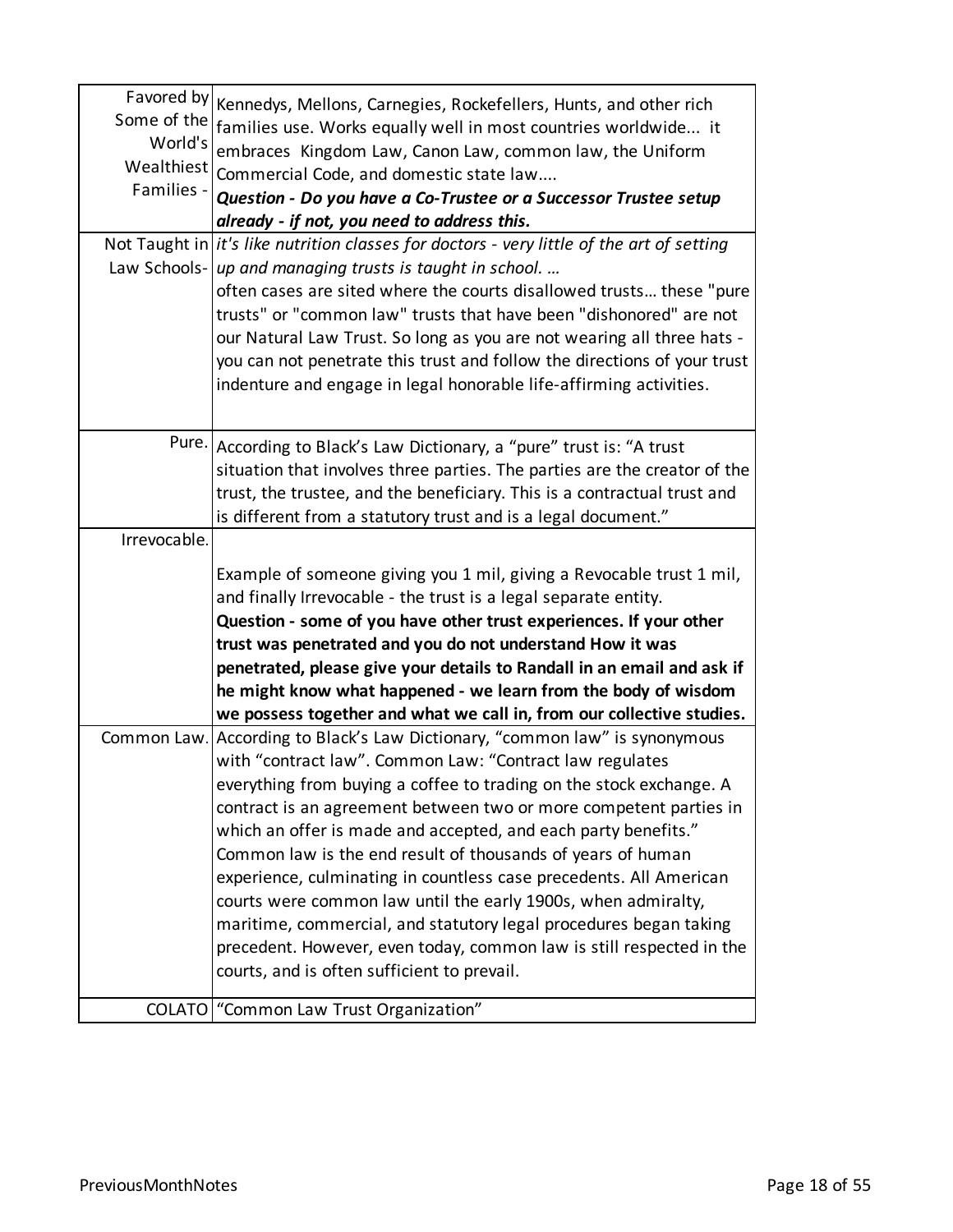|                  | $UBO _A$ "UBO" is an "Unincorporated Business Organization". This term<br>could apply to our Natural Law Trust because it is not incorporated<br>under any statutory jurisdiction.                                                                                                                                                                                                                                                                     |
|------------------|--------------------------------------------------------------------------------------------------------------------------------------------------------------------------------------------------------------------------------------------------------------------------------------------------------------------------------------------------------------------------------------------------------------------------------------------------------|
|                  | United States Constitution, Article I, Section 10.1: "No state shall<br>pass any law impairing the obligation of contracts"                                                                                                                                                                                                                                                                                                                            |
| Sovereign        |                                                                                                                                                                                                                                                                                                                                                                                                                                                        |
| without subjects | NLT - not subject to the jurisdiction of any particular legal body and is<br>not subject to the authority of any particular government. Our trust<br>indenture says "is created and executed in:>>>>" but, it is not<br>"domiciled" in any particular state or province - not registered. Hence<br>it can only ever be certain actions of the officers of the trust that<br>could be subject to any enforcing authority. Otherwise no enforcing        |
|                  | body can ever have general authority over the trust itself, and thus<br>can never have the right to pass judgment on the validity of the trust.                                                                                                                                                                                                                                                                                                        |
|                  | International The Natural Law Trust can thus operate internationally and equally in<br>all countries worldwide for the reason of its sovereignty as explained<br>above.                                                                                                                                                                                                                                                                                |
|                  | Kingdom Law   "because I say so" we freely choose to enter into the trust<br>contract together, without consulting any higher human authority for<br>the permission to do so.                                                                                                                                                                                                                                                                          |
|                  | Canon Law speaker attributes his or her authority to God, or a Divine Source, as<br>the reason for assuming a certain position.                                                                                                                                                                                                                                                                                                                        |
|                  | UCC The Uniform Commercial Code (UCC) became the highest body of law<br>actually in force in trade, banking, and commerce worldwide,<br>transcending national governments and treaties in the 1900s<br>international set of agreements Because a Natural Law Trust is a<br>contract, it naturally operates according to principles elucidated in the<br>UCC, even though doing so cedes nothing to the UCC in the way of<br>jurisdiction or authority. |
|                  | Natural Law - is embedded in the Unified Field and operates evenly throughout the<br>Serves All universe, with the most basic principle of it being that the vibration<br>Beings Perfectly that one entity sends out always and invariably comes back to that<br>& Equally entity. This is the law of karma or "as you sow, so shall you reap".                                                                                                        |
|                  | Statutory Law   body of law passed by statutes deriving from legislation of<br>governments.                                                                                                                                                                                                                                                                                                                                                            |
|                  | What is a Natural Law Trust incorporates the best of all the above systems of                                                                                                                                                                                                                                                                                                                                                                          |
|                  | Natural Law llaw and leaves out the impure and unfair elements.  generally<br>Trust?   more attuned to common law and universal law.                                                                                                                                                                                                                                                                                                                   |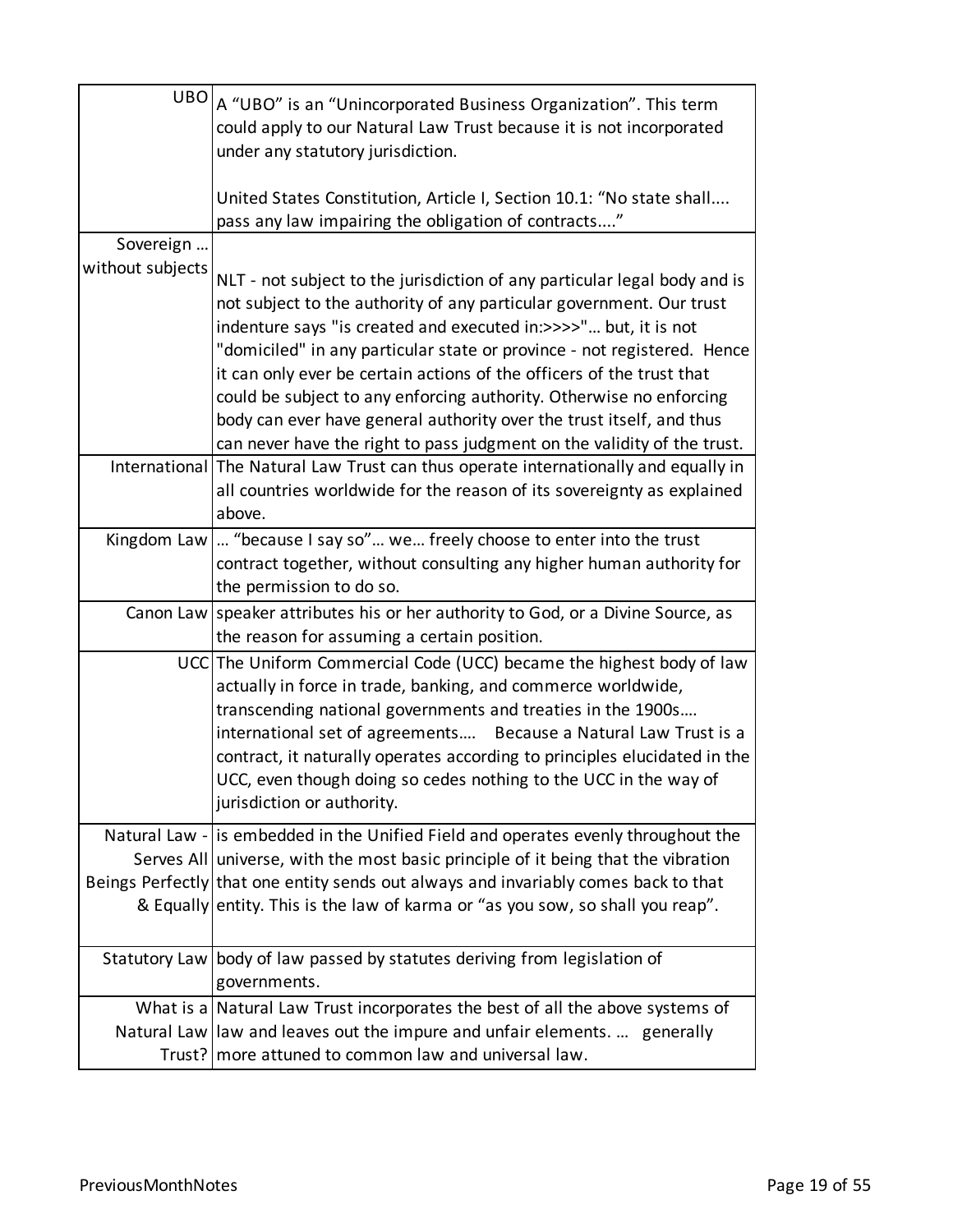|                           | In the USA, a $501(c)3$ foundation or nonprofit corporation is a<br>statutory entity that is tax exempt, but it has to file reports to the IRS<br>each year to continually re-justify its tax exempt status. Its status can<br>be revoked or challenged at any time.                                                                                                                                     |
|---------------------------|----------------------------------------------------------------------------------------------------------------------------------------------------------------------------------------------------------------------------------------------------------------------------------------------------------------------------------------------------------------------------------------------------------|
|                           | Limited Liability Companies (LLCs). Those who already have an LLC<br>and a bank account for it can greatly reduce and minimize the taxes<br>that it owes by establishing a natural law trust and having the trust<br>be 98% owner of the LLC.                                                                                                                                                            |
|                           | trust Scott on Trusts, it is established the moment that legal and equitable<br>titles are separated.  Black's Law Dictionary defines a trust as a<br>"right of property held by one party for the benefit of another."                                                                                                                                                                                  |
|                           | A trust is a contract based on the confidence that one person (the<br>Creator), places in another (the Trustee), for the benefit of a third<br>person (the Beneficiary), with respect to property (Corpus), that has<br>been placed in trust.                                                                                                                                                            |
|                           | Passed the Test 100% success rate "since the 1980s - this is based I believe on<br>of Experience Randall's experiences They quietly operate, keep their constituents<br>out of trouble, and go on benefitting the world with their coherent<br>and harmonizing influence.                                                                                                                                |
|                           | A Financially It controls its taxing process If your estate is in trust, it is free from<br>Sovereign probate and avoids inheritance tax Since a trust is a right and not a<br>Estate privilege, the government does not have the ability to have the same<br>type of control over your estate as it does with a corporation,<br>partnership, or sole proprietorship.                                    |
| doing this study<br>group | Why we are Learning how to keep it productive, protected, and private.                                                                                                                                                                                                                                                                                                                                   |
|                           | Your Right to The Founding Fathers of America  defined American Citizen as a<br>Sovereignty   "sovereign without subjects."  six (6) U.S. Supreme Court cases<br>support this Chisholm versus Georgia, 2 Dallas, 1791 one can use<br>one's sovereignty to simply live free, and voluntarily allow everyone<br>else to live free as well. Live and let live. They respected the freedom<br>of all people. |
|                           | Mantra True sovereignty doesn't rule; it serves.                                                                                                                                                                                                                                                                                                                                                         |
|                           | the power is within the hands of each of us to simply realize it, and<br>start living free.                                                                                                                                                                                                                                                                                                              |
|                           | Why the Natural The reason the tax agencies don't consider the trust to be taxable is<br>Law Trust is that they view it as a pass-through to the individuals or entities that<br>Nontaxable are taxable The sole point here is that the trust itself is a<br>nontaxable entity.                                                                                                                          |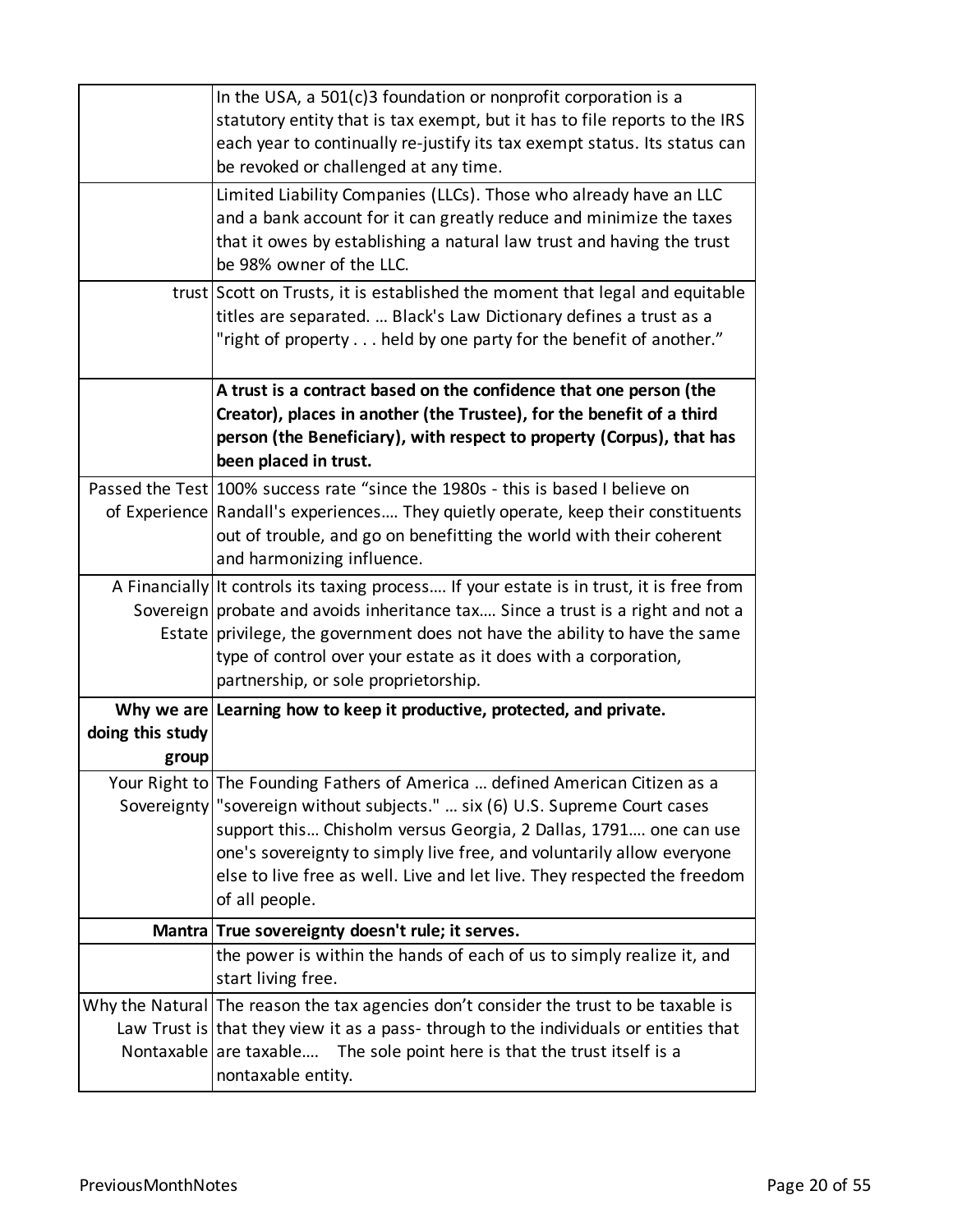| common law trusts are not created by legislative fiat, but are created<br>in the realm of Equity and under a Citizen's unalienable right to<br>contract. [SeeTheLawin this site.]<br>"A pure Trust is non-statutory. The Court holds that the Trust is<br>created under the realm of equity under common law and is not<br>created by legislative authority."<br>Croker v. MacCloy, 649 US Supp 39                                                  |
|-----------------------------------------------------------------------------------------------------------------------------------------------------------------------------------------------------------------------------------------------------------------------------------------------------------------------------------------------------------------------------------------------------------------------------------------------------|
| When a tax ID number (EIN - Employer Identification Number) is<br>applied for, for banking purposes only, for a Natural Law Trust, the<br>online letter that comes from the IRS providing the EIN states that<br>"form 1041 must be filed".                                                                                                                                                                                                         |
| "If no information or return is filed, [the] Internal Revenue Service<br>cannot assess you". - - Gary Makovski, Special IRS Agent, testifying<br>under oath in US. v. Lloyd                                                                                                                                                                                                                                                                         |
| IRS It has no category for "non-statutory" NLT constitute an<br>exception, in the sense that the statutory filing requirements don't<br>apply to them.                                                                                                                                                                                                                                                                                              |
| The right of three or four human beings to enter into a private<br>contract with each other, without interference from any outside<br>authority, is universal. This is supported, for example, by a U.S.<br>Supreme Court case called Hale vs. Henkle, 1905                                                                                                                                                                                         |
| No government in any country has the right to interfere with the<br>universal divine right of human beings to create private contracts with<br>each other and operate accordingly.                                                                                                                                                                                                                                                                  |
| Side note,  we are NOT involved with the manufacturing of<br>Alcohol, Tobacco or Firearms or any other "trade or business" that<br>might generate taxable excise income. The Parallel Tables of<br>Authority for IRS enforcement rules strangely lead directly to the<br>Bureau of Alcohol, Tobacco or Firearms (BATF), a foreign<br>organization with which Affiant has no affiliation and there are no<br>(law) enforcement statutes for the IRS. |
| Burnett v. Smith, 240 SW 1007 (1922) (US. Supreme Court): "A Pure<br>Trust is established by contract and any law or procedure in its<br>operation, denying or obstructing contract rights impairs contract<br>obligation and is therefore, in violation of the United States<br>Constitution.                                                                                                                                                      |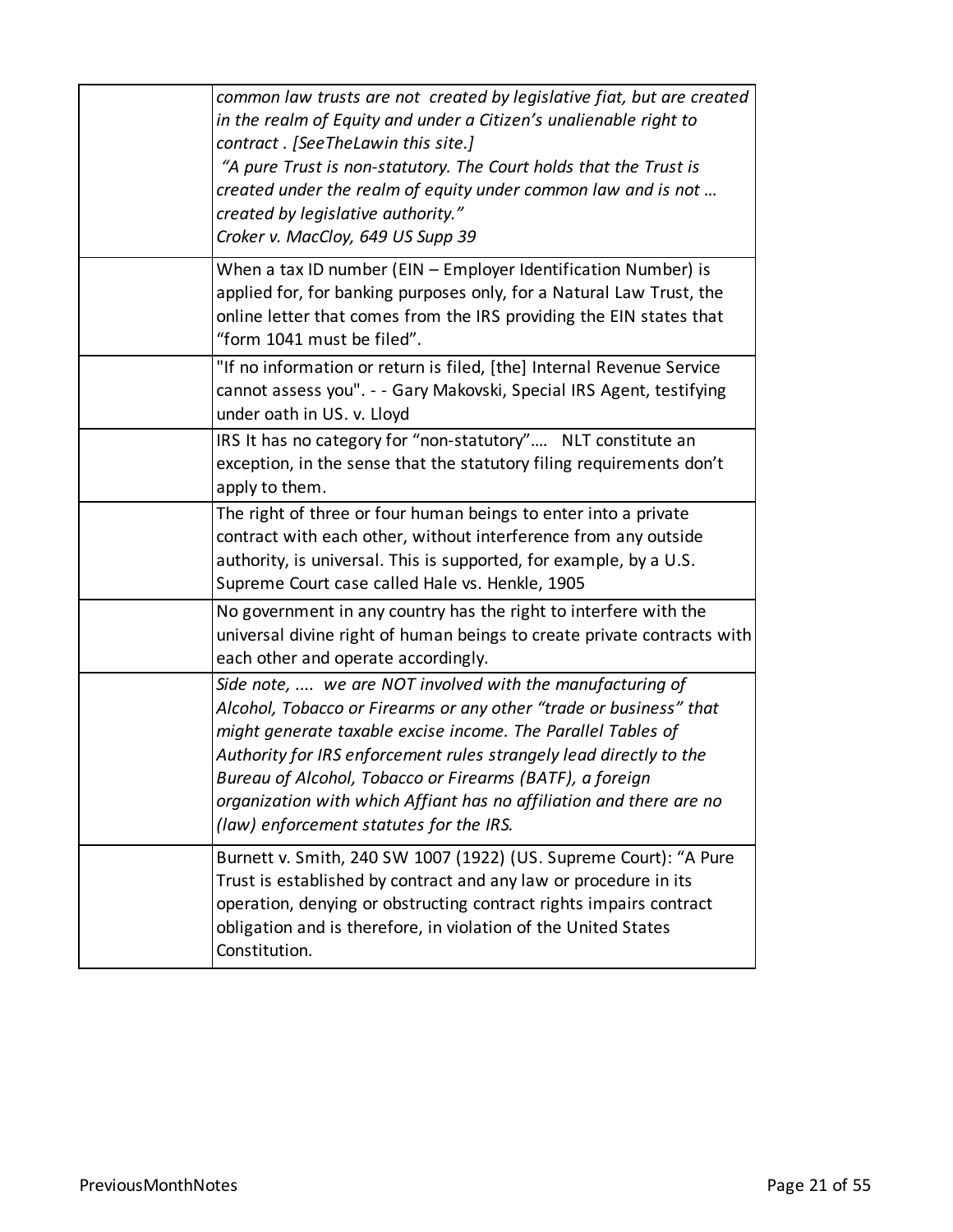|                  | "The individual may stand upon his constitutional rights as a citizen.           |
|------------------|----------------------------------------------------------------------------------|
|                  | He is entitled to carry on his private business in his own way. His              |
|                  | power to contract is unlimited. He owes no such duty [to submit his              |
|                  | books and papers for an examination] to the State, since he receives             |
|                  | nothing therefrom, beyond the protection of his life and property."              |
|                  | (See https://www.scribd.com/document/88506878/Most- Important-                   |
|                  | Supreme-Court-Case-Hale-v-Henkel)                                                |
|                  |                                                                                  |
|                  | MANTRA It is very important to understand that one is engaging in legal tax      |
|                  | avoidance, NOT tax "evasion".                                                    |
|                  | Using Sovereign Natural Law Trusts are not "offshore" trusts  Wealthy            |
|                  | Nontaxable families and businesses have been using these trusts for tax benefits |
|                  | Business as well as protection from lawsuits, probate, and all kinds of other    |
|                  | Entities things for centuries.                                                   |
|                  | Ideal Qualities Simplicity, Politeness, Elegant use of language.                 |
| to Look for in a |                                                                                  |
| Natural Law      |                                                                                  |
| Trust            |                                                                                  |
|                  | Uses and   A trust can perform legal acts A trust can avoid unnecessary          |
|                  | Applications of delays, manage personal and business affairs more efficiently,   |
|                  | the Natural Law protect loved ones against others, protect property against      |
|                  | Trust unnecessary liability, provide for better documentation and                |
|                  | bookkeeping, protect privacy, and accomplish many important                      |
|                  | objectives during one's life and beyond, in a most efficient manner.             |
|                  | can be a foundation (receive grants or make grants)                              |
|                  | can be a business                                                                |
|                  | can be a scientific institute                                                    |
|                  | can be a religious or spiritual organization                                     |
|                  | can be a holding company                                                         |
|                  | can be a family estate planning instrument                                       |
|                  | can be a personal vehicle for commerce                                           |
|                  | can be a tax shelter                                                             |
|                  |                                                                                  |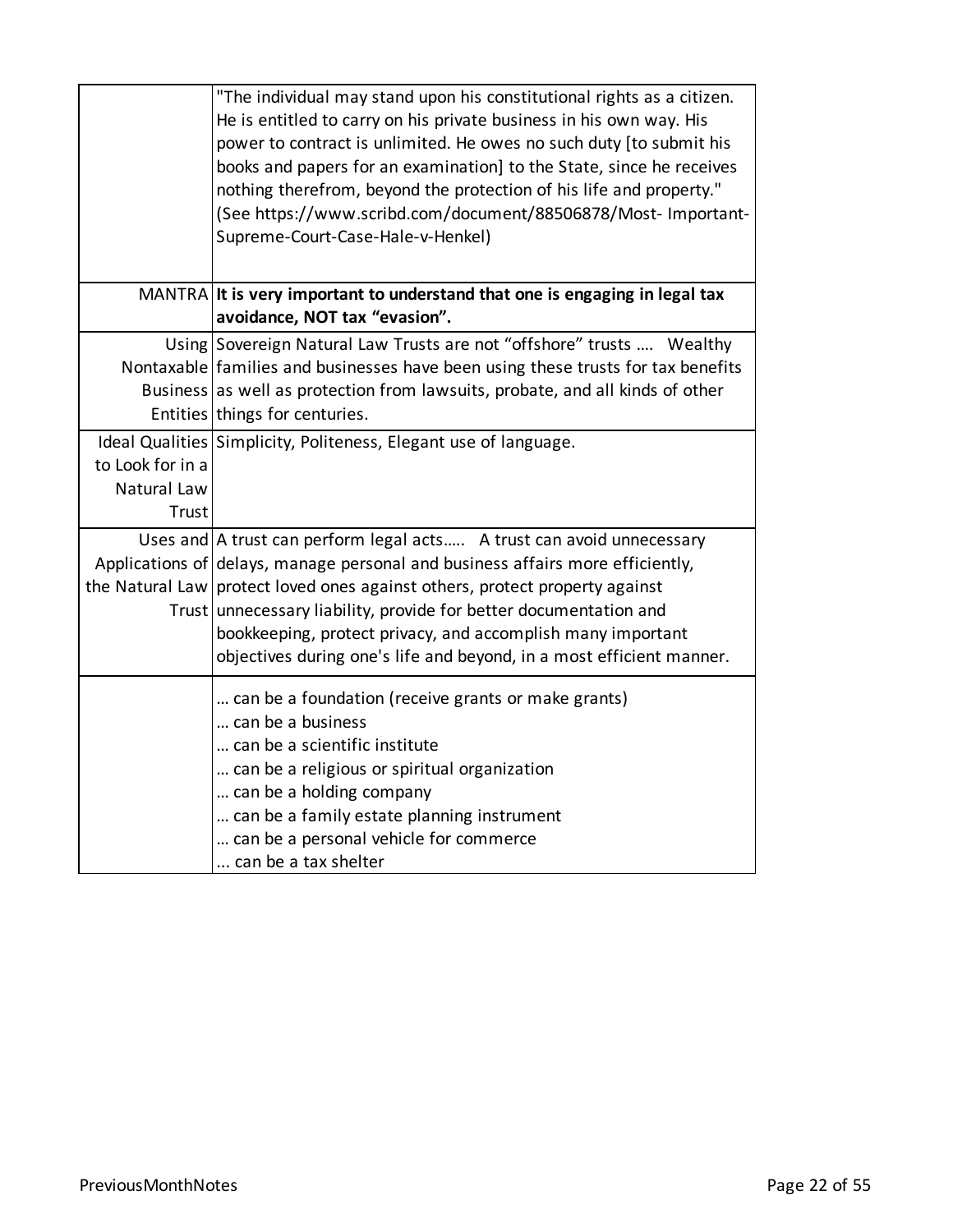|                            | The Origin and From 5000 BC until about 1250 AD - King/Emperor only individual                                                                |
|----------------------------|-----------------------------------------------------------------------------------------------------------------------------------------------|
| Uses of Trusts with power. |                                                                                                                                               |
|                            | Creative people created trusts                                                                                                                |
|                            | Plato formed a trust to create the Sovereign University in Greece 400                                                                         |
|                            | BC.                                                                                                                                           |
|                            | Romans used trusts                                                                                                                            |
|                            | England used trusts as early as 11th century                                                                                                  |
|                            | 1215 the Magna Carta, a trust, was created that for the first time                                                                            |
|                            | would give man Sovereignty and ownership over his lands - King John                                                                           |
|                            | signed.                                                                                                                                       |
|                            | Knights were using Common Law Trusts - the church or a friend would<br>hold the property rights for the benefit of his family.                |
|                            | by 15th century the Courts of Chancery were enforcing them.                                                                                   |
|                            | Trust today come from 16th century England.                                                                                                   |
|                            | Mayflower Contract was created by pilgrims                                                                                                    |
|                            | and The North American Land Company                                                                                                           |
|                            |                                                                                                                                               |
|                            | We have much to protect, but nothing to hide. We walk into the bank                                                                           |
|                            | with a few pages from the trust and open a bank account. We provide                                                                           |
|                            | our SSN as the signatory, and the EIN for the trust. The bank has all                                                                         |
|                            | the info about the trust in their computer records.                                                                                           |
|                            | Multiple Speak with Randall when you are ready for this complexity you                                                                        |
|                            | Trusts never want to put All your assets into One trustthe traditional                                                                        |
|                            | cardinal principle is, "have a different trust for each different asset"                                                                      |
|                            | Never put high-liability items like cars, trucks, boats, planes, or trains                                                                    |
|                            | into the same trust with other valuable assets. Keep them all                                                                                 |
|                            | separate.                                                                                                                                     |
|                            |                                                                                                                                               |
|                            | Bylaws? The bylaws of the trust are in the indenture, in the corpus of it.                                                                    |
|                            | They're not termed "bylaws", but that's basically what they are.                                                                              |
|                            | Shares of the trust are called "units". These are all explained in the                                                                        |
|                            | indenture and in the manual. However, the trust is not properly called<br>a "corporation". A corporation is a public entity that is generally |
|                            | statutory. That's why these trusts are sometimes called                                                                                       |
|                            | "unincorporated business organizations".                                                                                                      |
|                            | Attorney The word "Bar" derives from "British Accredited Registry", and the                                                                   |
|                            | word "attorney" means "an agent of the court who attorns (turns                                                                               |
|                            | over) the assets to the court". It is well known that in order to pass                                                                        |
|                            | the Bar, attorneys must confess their loyalty - - NOT to the paying                                                                           |
|                            | client - - but rather to the court.                                                                                                           |
|                            |                                                                                                                                               |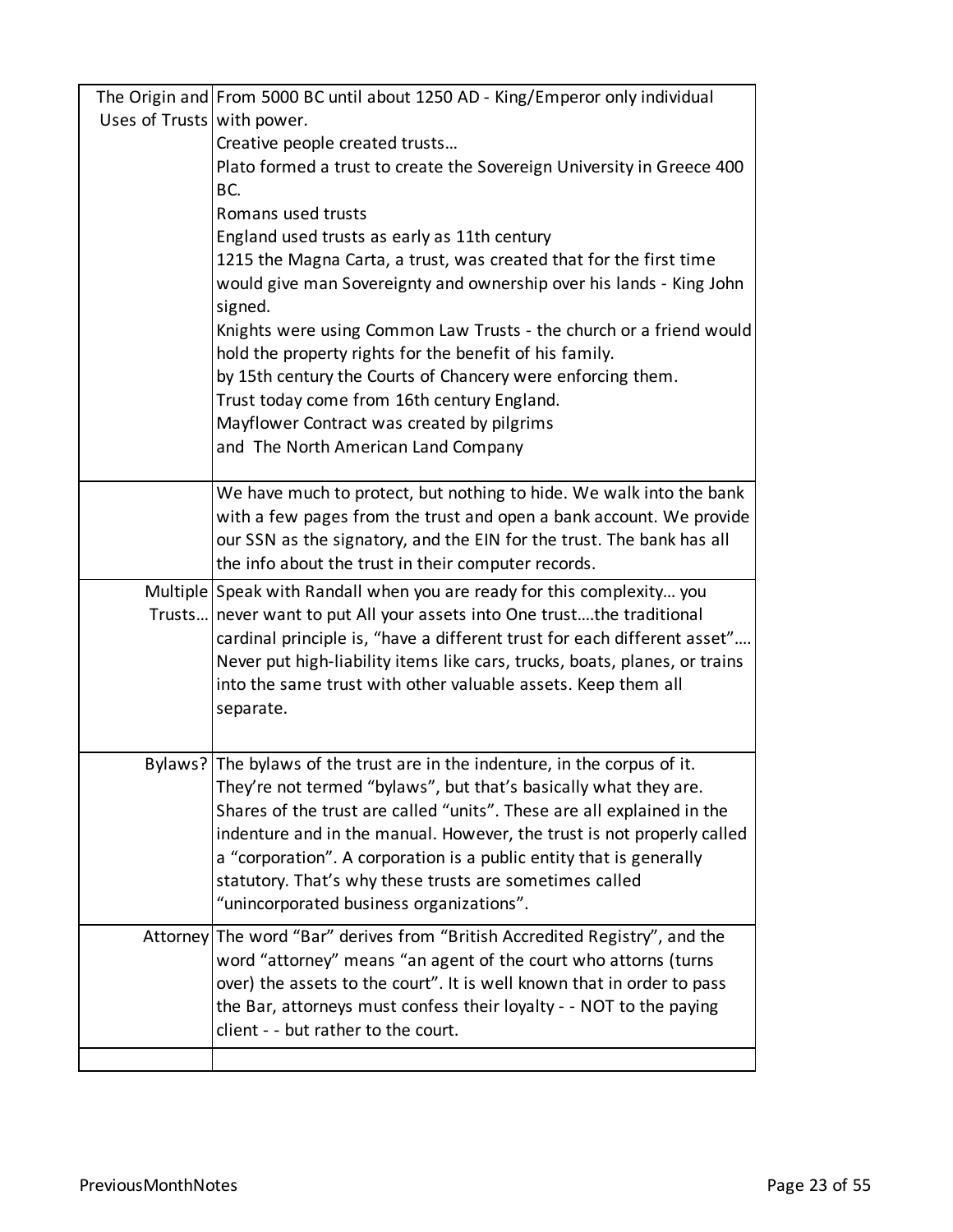| <b>Additional notes from Randall via Dominique</b><br>sharing the list of questions from May 8th group<br>study class.                                                                                                                                                                                                                                          |
|-----------------------------------------------------------------------------------------------------------------------------------------------------------------------------------------------------------------------------------------------------------------------------------------------------------------------------------------------------------------|
| Disclaimer: The NLT trustee study group is not intended as legal or<br>financial advice. I am not an Attorney or CPA and do not offer legal or<br>financial advice. We all do research and share open source<br>information. The private exchanges between us are for personal and<br>educational purposes only and are under the protection of free<br>speech. |
| Trustees want to walk through doing Trust Minutes at<br>the end of the year.                                                                                                                                                                                                                                                                                    |
| Q) How do we live anonymously with our trusts when<br>we're the trustee?<br>A) If you want to live anonymously, I would have a<br>nominee grantor, professional trustee service, And<br><u>just become a beneficiary</u>                                                                                                                                        |
| Q) Is it better to have a professional trustee service<br>rather than putting ourselves as the trustee?<br>A) Yes                                                                                                                                                                                                                                               |
| Q) The problem i see for assets protection with the<br>trust, is when you go to the bank not only is trust<br>name on the account, the trustee name is on the<br>account as well, so that isn't anonymously<br><u>A) Banks will require full identification of trustee_</u><br>names                                                                            |
| Q) Can the grantor trust EIN be used to establish the<br>EIN of the other trust?<br>A) Typically, IRS wants a persons SS# for a<br>responsible party, you can find a nominee grantor<br>and use their #, if agreeable, otherwise, how<br>anonymous do you want to be?                                                                                           |
| Q) When we get the EIN number, we give the IRS The<br>name of the Trustee and the person getting the EIN -<br>they give their SS number<br><u>A) Yes, see above</u>                                                                                                                                                                                             |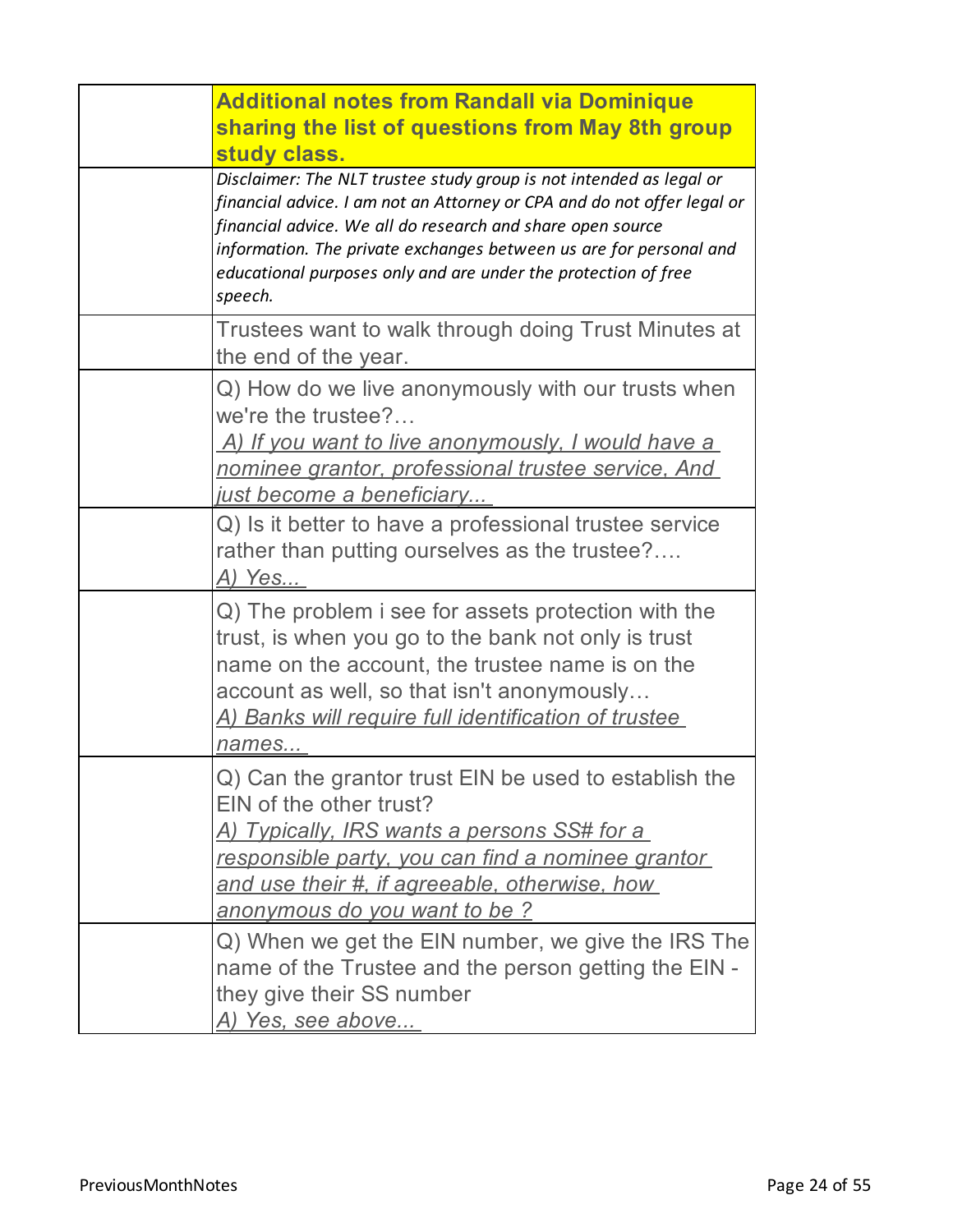| Q) Is it appropriate for a Grantor to be the one to<br>apply for an EIN (or Tax Fie Number in Australia) -<br>therefore using their own personal TFN in the<br>application process.<br><u>A) I would say that typically that's how it's done</u><br>Q) If you wanted to send funds to a charity, how would<br>you do that?<br><u>A) Cut a check to that charity</u>                                                                                                                                                                       |
|-------------------------------------------------------------------------------------------------------------------------------------------------------------------------------------------------------------------------------------------------------------------------------------------------------------------------------------------------------------------------------------------------------------------------------------------------------------------------------------------------------------------------------------------|
| Q) Sample of Trust Minutes?<br><u>A) use the "memorandum of minutes" as an-</u><br>example and also reference "A word about<br>Sample Minutes" and "Minutes" from trust doc                                                                                                                                                                                                                                                                                                                                                               |
| Q) Trustees want to walk through making a<br>beneficiary change - adding a new beneficiary (What<br>specific "power" in the indenture gives the trustees the<br>power to do this? and How to do it - walk through the<br>forms.)<br><u>A) Trust Indenture gives the power</u><br><u>A) 1st scenario: trustees decide to delete a deceased </u><br><u>beneficiary and add 1 or more new beneficiaries</u><br><u> 2nd scenario: Trustees are asked by beneficiaries to </u><br>add the names of two new grandchildren and agree<br>to do so |
| Q) Trustees want to walk through making a<br>beneficiary change - deleting a beneficiary and<br>replacing with someone else<br>A) See abovetrustees call a meeting, make a<br>decision and agree, and it becomes a minute for the<br>trust records                                                                                                                                                                                                                                                                                        |
| Q) Randal said that only one document need to be<br>notarized to open a bank account. Which document is<br>that?<br><u>A) Notarize or have 2 Witnesses: </u><br>Witness your signature on Schedule Addendum "A"<br>for foreign currency And, that document "doesn't"<br>go to bank until the RV exchange                                                                                                                                                                                                                                  |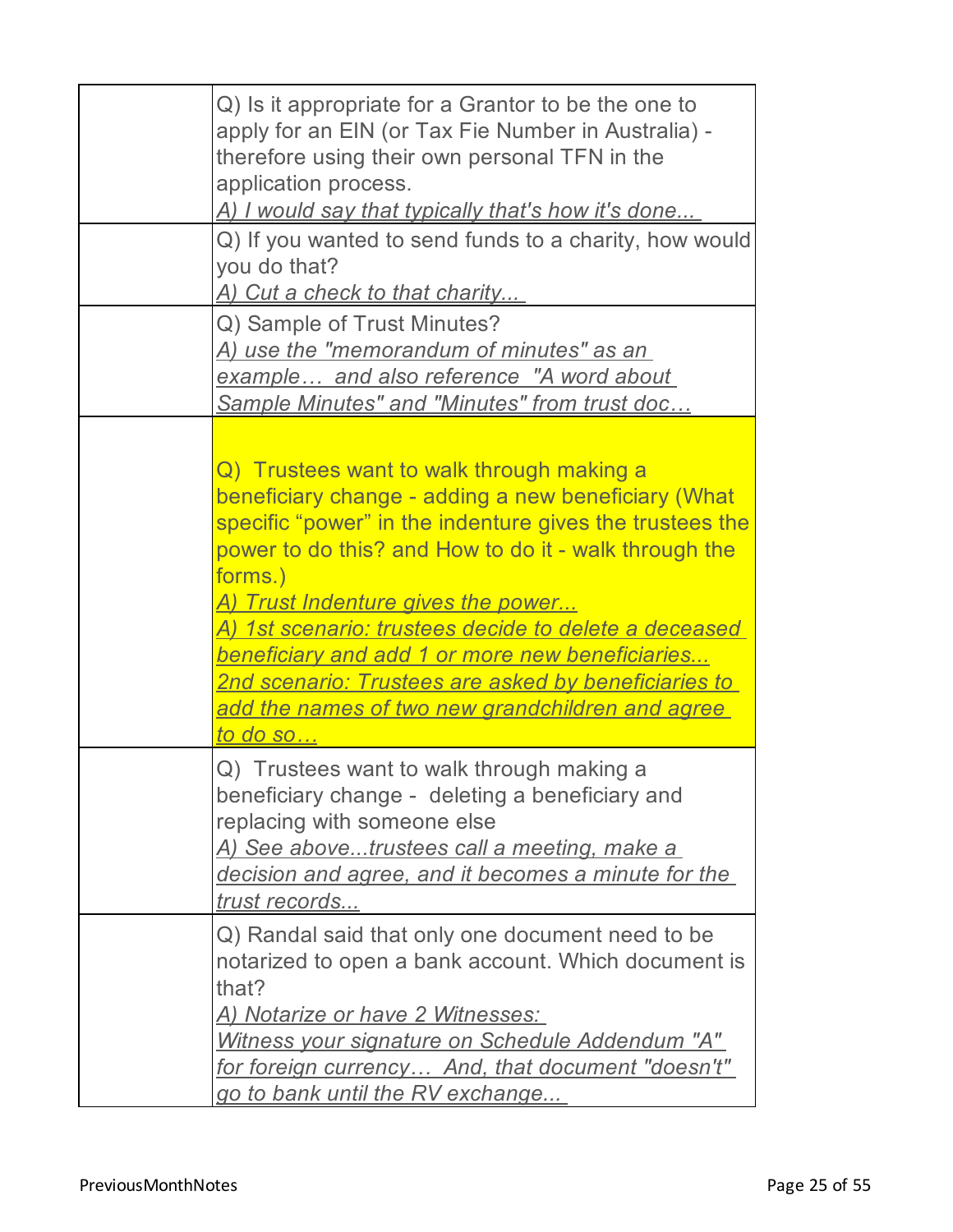| Q) Can a trust be the grantor of another trust?<br><u>A) Yes</u>                                                                                                                                                                                                                            |
|---------------------------------------------------------------------------------------------------------------------------------------------------------------------------------------------------------------------------------------------------------------------------------------------|
| Q) Does layering trust help? have a "public bank trust"<br>then layer the with private trusts only known to<br>ourselves?<br><u>A) It can, but not always necessary</u>                                                                                                                     |
| UK Client Q) I believe i need a tax form in the UK but<br>have a problem applying for one.<br><u>A) I would check with the bank first and see what they </u><br>require to open an account I have a client in<br>London, that only needed her personal ID<br>license/passport and it opened |
| Q) By getting notarization, are we not taking the trust<br>from the private realm into the Public?<br><u>A) NoNotary/Witness is only for verification of your</u><br>signature                                                                                                              |
| Q) Is member of an LLC the same as being a LLC<br>shareholder?<br><u>A) Pretty much</u>                                                                                                                                                                                                     |
| Q) Describe the difference between a living trust and<br>an irrevocable trust.<br><u>A) Living Trust: grantor is trustee is beneficiaryonly</u><br>avoids probate<br><u> Private Irrevocable Trust: separates owner from </u><br>assetsmuch more protection and privacy                     |
| Q) Is a living trust a will then and does it bypass<br>succession taxation?<br><u>A) Probably, it bypasses probate and assets go to </u><br>beneficiaries, typically tax-exempt Need to consult<br><u>with a CPA or tax professional.</u>                                                   |
| Q) Is it true that a living trust has far less asset<br>protection and is liable for taxation as it is an<br>extension of the individual?<br><u>A) Yes</u>                                                                                                                                  |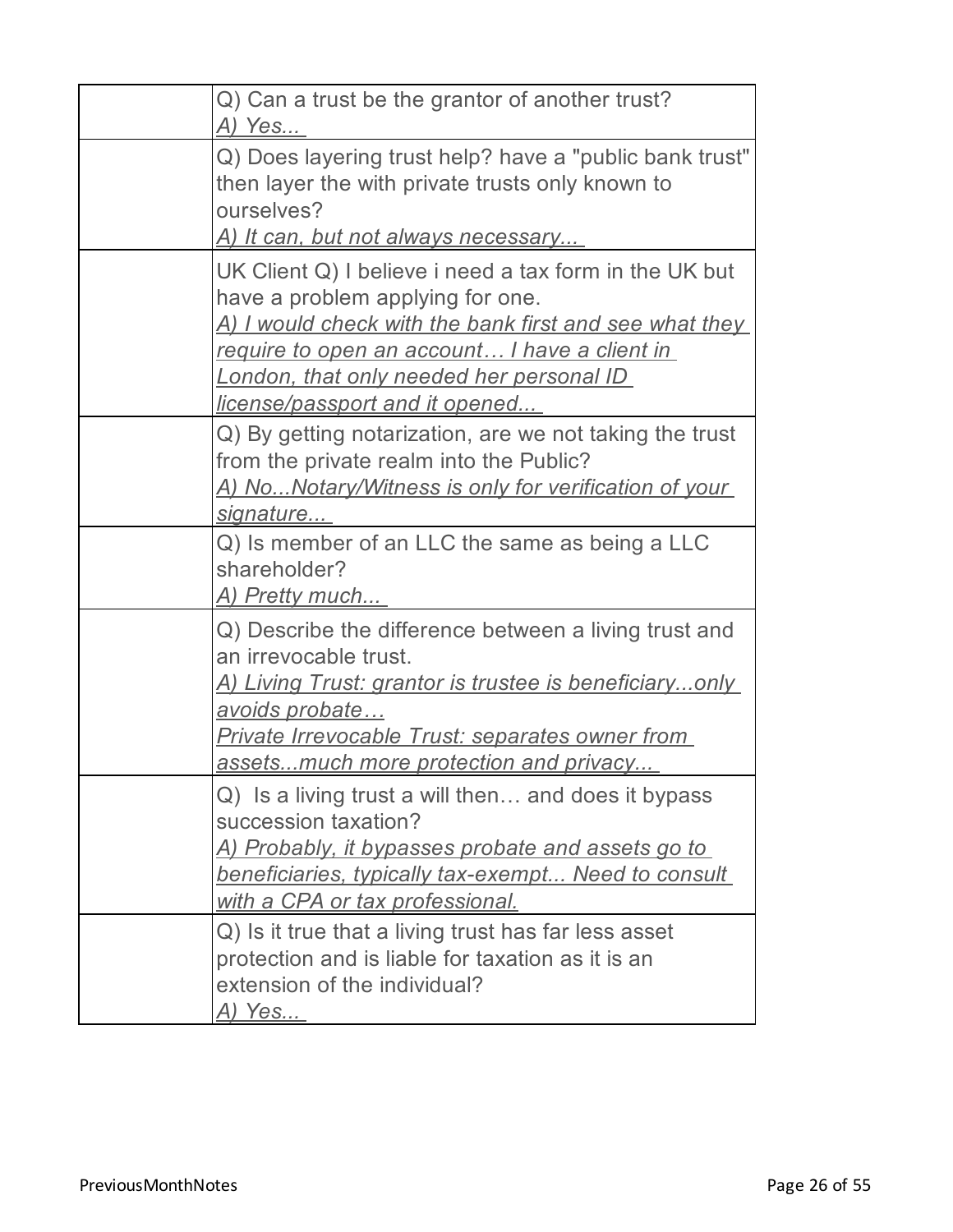| Q) Is a trust is a charity and has to be registered as<br>one? Is that correct. Would that would be the case for<br>all country's?<br><u>A) In order for a trust to be a charity is to create it so it </u><br>is a 501c3 or 508 charity<br>Lots of work involved                                                                                                                                                             |
|-------------------------------------------------------------------------------------------------------------------------------------------------------------------------------------------------------------------------------------------------------------------------------------------------------------------------------------------------------------------------------------------------------------------------------|
| Q) If the trust earns interest (say, from a bank<br>account), does it have to pay tax on the interest?<br>A) If it chooses Need to check with CPA or tax<br>professional                                                                                                                                                                                                                                                      |
| $Q$ ) So a trust is sort of like a $401(k)$ , in that any<br>interest and dividends it earns are tax deferred until<br>they are distributed to the beneficiaries?<br>A) Private irrevocable trusts If trust decides to hold<br>gaining assets until distribution and put any tax liability<br><u>on beneficiaries, That's where liability goes the </u><br><u>parties involved must consult a CPA or tax.</u><br>professional |
| Q) We are preparing gift letters for our loved ones.<br>Should we have them all done before we go to the<br>bank and should they be notarized beforehand?<br><u>A) Yes, I would highly recommend that any </u><br>assignments of foreign currency, gifting letters, or any<br>shuffling of names on receipts, be signed and<br>notarized before the RV exchange                                                               |
| Q) What is a private banker?<br>A) Hard to find these days, typically you probably<br>need more than \$10 mil to play                                                                                                                                                                                                                                                                                                         |
| Q) Why show the bank a gift letter and Schedule A?<br>A) No you don't show the banker "A" or gift letter<br>until after RV You only show these to the banking<br><u>institution you are doing your RV exchange meeting.</u>                                                                                                                                                                                                   |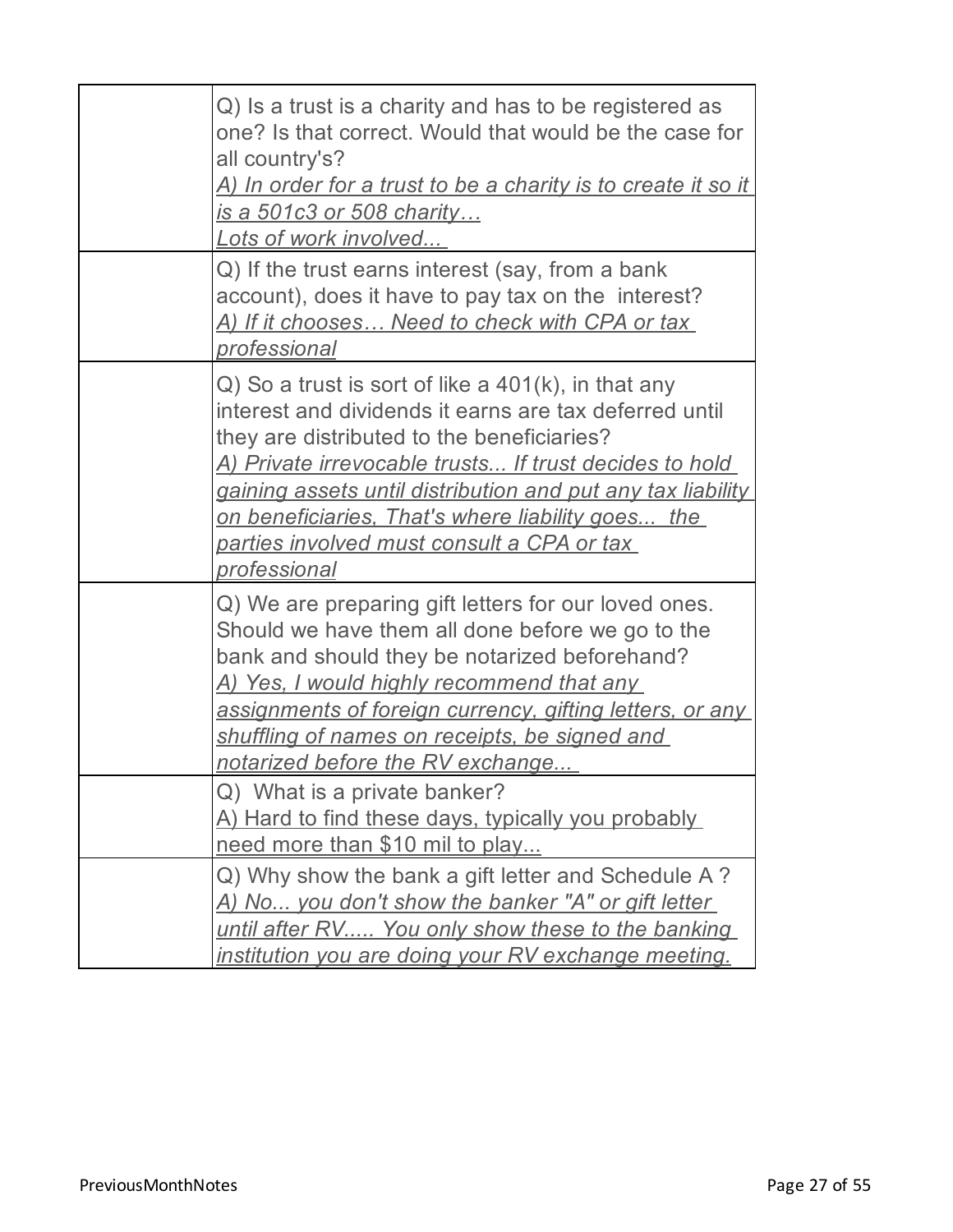|                  | Q) When we have the notary notarize the assets page<br>do they need to see the assists in add sch a?<br>A) I've covered the content and it's been ok here<br><u>And I have used this notary for a number of years, </u><br>she doesn't question content, she just asks me if I<br>understand the document, and I sign and she<br><u>stamps</u>                                                                                                                                                                           |
|------------------|--------------------------------------------------------------------------------------------------------------------------------------------------------------------------------------------------------------------------------------------------------------------------------------------------------------------------------------------------------------------------------------------------------------------------------------------------------------------------------------------------------------------------|
|                  | <b>Additional notes re Foundations: An NLT can</b><br>operate as a foundation if it wants to. A<br>foundation is, in effect, a kind of trust anyway.<br>The difference with most "foundations" is that<br>they are statutory.                                                                                                                                                                                                                                                                                            |
|                  | June 12th 4pm BIC - Irrevocable Private Trust contract - Chapters 1 & 2 of the book                                                                                                                                                                                                                                                                                                                                                                                                                                      |
|                  | The Art of Passing The Buck ~ What is a Trust                                                                                                                                                                                                                                                                                                                                                                                                                                                                            |
|                  | Trust Minutes   Brilliance In Commence ~ Randall and Taansen did a seminar last<br>month - on the importance of Trust Minutes.<br>https://www.youtube.com/watch?v=yfXeWJ6ysII&t=868s)                                                                                                                                                                                                                                                                                                                                    |
|                  | Dominique's   I've added a tab to this month's updated spreadsheet for Trust                                                                                                                                                                                                                                                                                                                                                                                                                                             |
|                  | Spreadsheet Minutes - we'll review this first.                                                                                                                                                                                                                                                                                                                                                                                                                                                                           |
| <b>Tab Trust</b> |                                                                                                                                                                                                                                                                                                                                                                                                                                                                                                                          |
| <b>Minutes</b>   |                                                                                                                                                                                                                                                                                                                                                                                                                                                                                                                          |
|                  | Respect Today we are discussing the first two chapters in The Art of Passing<br>Copyright: the Buck Vol I. The Art of Passing the Buck Vol 1 & 2 are copyrighted.<br>So what we are instructing our study group that everyone purchase<br>your own copy of the book & this group plans to discuss specific<br>topics to make sure we all understand what is being shared in this<br>book. We are engaged in this study group in Making a Life for<br>ourselves - and sharing our most important capital - Human Capital. |
| The Art of       |                                                                                                                                                                                                                                                                                                                                                                                                                                                                                                                          |
| Passing The      | Here is the link if you have not purchased your copy yet - we intend to                                                                                                                                                                                                                                                                                                                                                                                                                                                  |
|                  | Buck study Vol I and then go on to Vol II - https://passingbucks.com/                                                                                                                                                                                                                                                                                                                                                                                                                                                    |
|                  | Disclaimer: The NLT trustee study group is not intended as legal or financial<br>advice. I am not an Attorney or CPA and do not offer legal or financial<br>advice. We all do research and share open source information. The<br>private exchanges between us are for personal and educational<br>purposes only and are under the protection of free speech. We may<br>discuss ways to avoid taxes, but never suggest evading taxes.                                                                                     |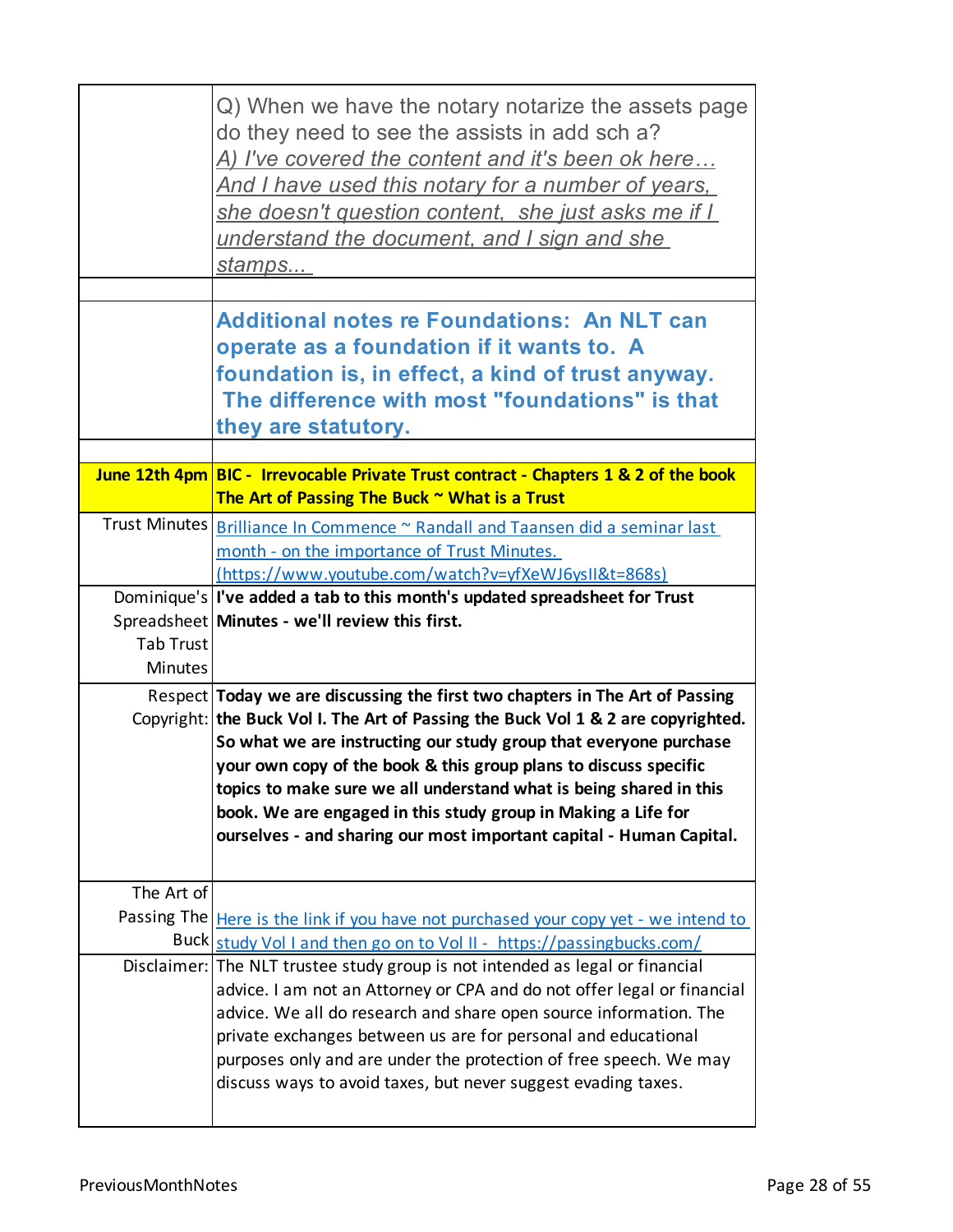|                 | eBook   also want to highly recommend a free gift the Charles Arthur                |
|-----------------|-------------------------------------------------------------------------------------|
|                 | Enterprise folks give you when you submit your email - Romance and                  |
|                 | Trust, An Educational Tale -                                                        |
|                 | https://passingbucks.com/gift/index.html                                            |
|                 | Mantra: This is my idea of why I am a trustee - From the movie:                     |
|                 | Conversations with God: If you want to create abundance for yourself,               |
|                 | create it for someone else.                                                         |
| Very Important  | Per the court case USA v. Gwenn Wycoff and Frank C. Ozak, per the                   |
| for us to study | Permanent Injunction they are required to tell us: "Under no                        |
| and learn this  | circumstances should you rely on the content of either volume of The                |
| art.            | Art of Passing the Buck in determining a trust's federal income tax                 |
|                 | liability, whether that trust presently exists or is to be created in the           |
|                 | future. For all such matters, you should instead seek appropriate                   |
|                 | professional assistance (e.g. from an attorney, certified public                    |
|                 | accountant, or otherwise properly licensed and reputable tax return                 |
|                 | preparer."                                                                          |
|                 | from page 2 of their letter - Victory for the First Amendment - "It is              |
|                 | nearly impossible to play the game of wealth without the rules of                   |
|                 | acquisition"                                                                        |
|                 | There is no information regarding taxes in The Art of Passing the                   |
|                 | Buck, Volume I - Trusts are about the Beneficiaries - NOT about                     |
|                 | Taxes Setting up a proper Trust allows the legal tax benefit                        |
|                 | Trust Mantras:   An important issue for trusts is control of assets must be clearly |
|                 | relinquished by the grantor.                                                        |
|                 | And No one person can wear more than two hats!                                      |
|                 | And keep Liabilities separate from Trust Assets.                                    |
|                 |                                                                                     |
|                 | Volume I covers the What and the Why                                                |
|                 | Volume II distills decades of Trust experience to tell us how to:                   |
|                 | Structure our trusts, transfer assets into our trusts, educate heirs &              |
|                 | beneficiaries in the proper use of our trust, make our trusts                       |
|                 | successful, create effective minutes, properly issue & exchange Trust               |
|                 | Certificates (units of beneficial interest), avoid legal problems,                  |
|                 | includes sample formats and forms.                                                  |
|                 | Volume II - We will talk about three Policies & Procedures to keep our              |
|                 | trusts updated and three Memos include commentary about Trust                       |
|                 | history and misc. information about inheritance.                                    |
|                 | Next month we will be in Chapter 3 & 4 - what life might be like as a               |
| Look Ahead:     | member of a strong trust group                                                      |
|                 | What makes a good trustee - Highly recommend you have a                             |
|                 | premium subscription to Passing The Buck newsletters -                              |
|                 | Some of these notes are from their April 2018 Newsletter - The Trick                |
|                 | is the Trustee                                                                      |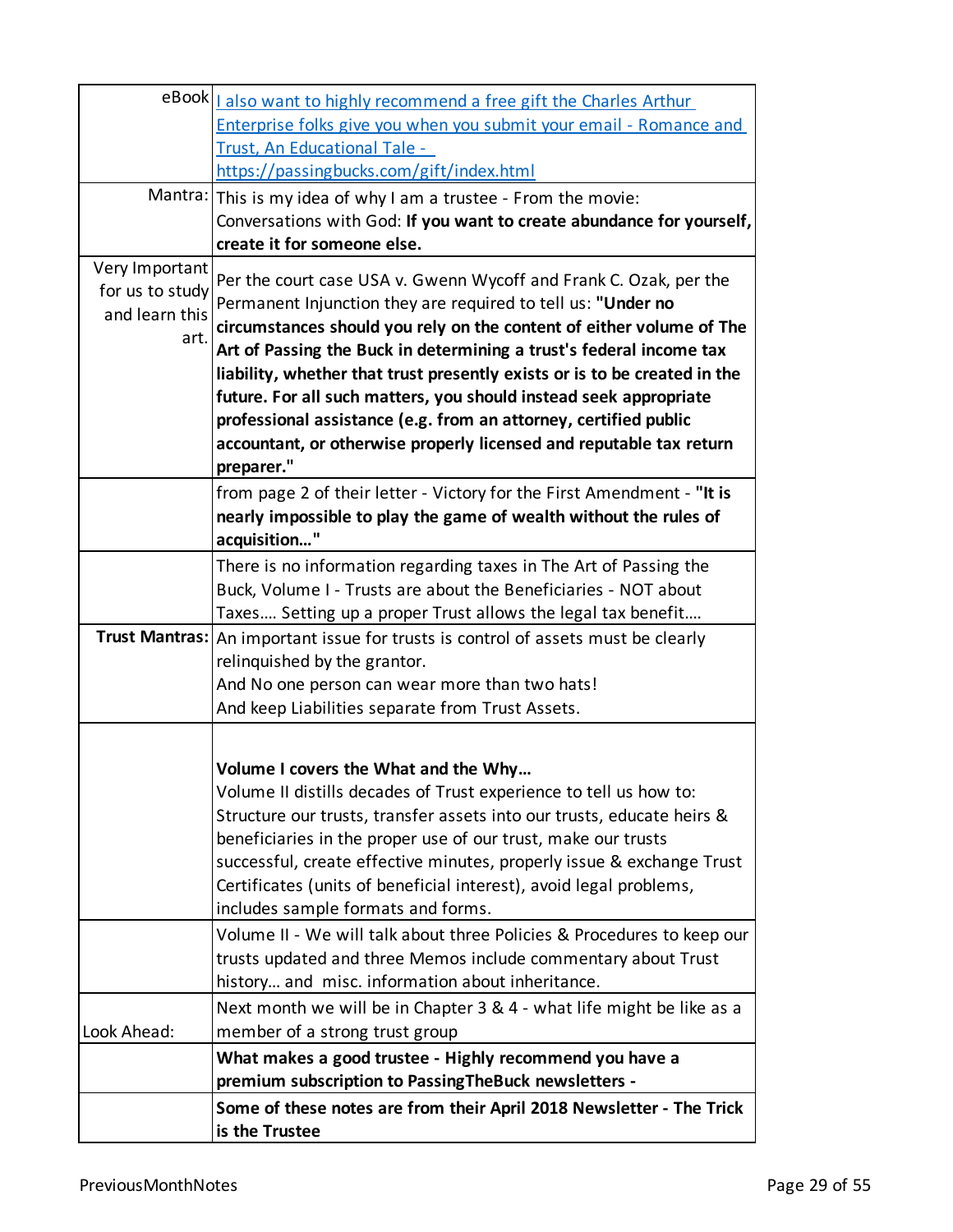|                                                                           | "Anybody with a high school education and broad exposure to the                                                                                                                                                                                                                                                                                                                                                                                                        |
|---------------------------------------------------------------------------|------------------------------------------------------------------------------------------------------------------------------------------------------------------------------------------------------------------------------------------------------------------------------------------------------------------------------------------------------------------------------------------------------------------------------------------------------------------------|
|                                                                           | intricacies of business can qualify to establish a Common Law Trust or                                                                                                                                                                                                                                                                                                                                                                                                 |
|                                                                           | to become a Trustee. You do not need to be a professional, and you                                                                                                                                                                                                                                                                                                                                                                                                     |
|                                                                           | do not need a license of any type."                                                                                                                                                                                                                                                                                                                                                                                                                                    |
|                                                                           | It is recommended to get beneficiaries involved in the trust                                                                                                                                                                                                                                                                                                                                                                                                           |
|                                                                           | management, to develop a cohesion that evolves as time passes.                                                                                                                                                                                                                                                                                                                                                                                                         |
|                                                                           | a Trustee is an uncommon combination of talents.                                                                                                                                                                                                                                                                                                                                                                                                                       |
|                                                                           | We will all be getting a law education by studying the art of being a<br>trustee, and trustees are keepers of family history and traditions. We<br>want to create leaders in the future - our greatest capital is Human<br>Capital.                                                                                                                                                                                                                                    |
| Chapter $1$                                                               | So, if you have all done your homework, the book "reads" well, but<br>giving us concepts as real life examples.                                                                                                                                                                                                                                                                                                                                                        |
| Should have<br>made both<br>wives Co-<br>Trustees - for<br>Checks&Balance | Chapter 1 we have a Trust Grantor, has divorced wife and new wife<br>when he died. New wife inherited estate as the sole trustee, and<br>since the trust indenture had no restrictions on her, she didn't share<br>any inheritance with the original beneficiaries, the children. The<br>children by suing her, got a copy of the trust, which showed she had<br>named her relatives as new beneficiaries and planned to pay the<br>children a little bit, eventually. |
|                                                                           | When the Grantor of a Revocable Living Trust dies, the trust turns into<br>an Irrevocable Trust.                                                                                                                                                                                                                                                                                                                                                                       |
|                                                                           | Instead of a Living Revocable Trust, some people choose to set up a<br>Testamentary Trust - their Will when they die, gives directions to<br>place assets into a newly created Irrevocable Trust and assigns<br>trustee(s) to care for listed beneficiaries                                                                                                                                                                                                            |
|                                                                           | Chapter $2 A$ Trust is a collection of assets transferred into financial accounts<br>under the name of a family trust and managed for the benefit of<br>family members.                                                                                                                                                                                                                                                                                                |
|                                                                           | The people who receive benefits are identified as a Beneficiary                                                                                                                                                                                                                                                                                                                                                                                                        |
|                                                                           | The collection of assets is the Trust Corpus (body)                                                                                                                                                                                                                                                                                                                                                                                                                    |
|                                                                           | The Grantor does not have to die before beneficiaries receive benefits                                                                                                                                                                                                                                                                                                                                                                                                 |
|                                                                           | Note - some people have asked me about Express Trusts - an Express<br>Trust is one that is created on purpose rather than mandated by a<br>court. Express Trusts can be irrevocable or revocable - the name is<br>simply referring to the trust being setup for a specific purpose.<br>Trust Indenture is a contract - also called Declaration of Trust                                                                                                                |
|                                                                           |                                                                                                                                                                                                                                                                                                                                                                                                                                                                        |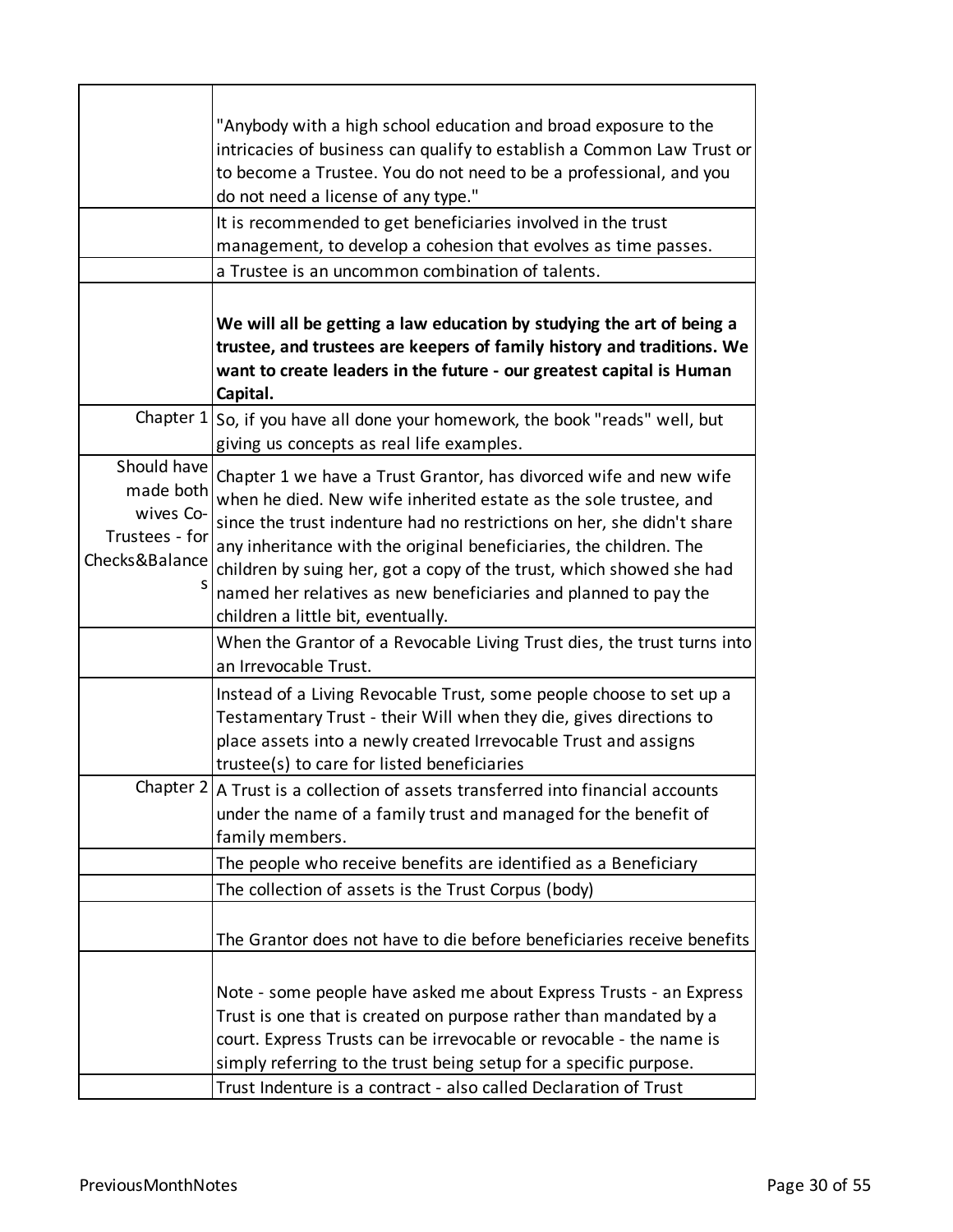|                                                                                          | So that funds will pass through probate, we have to have a successor<br>trustee if we are a sole trustee.                                                                                                                                                                                                                   |
|------------------------------------------------------------------------------------------|-----------------------------------------------------------------------------------------------------------------------------------------------------------------------------------------------------------------------------------------------------------------------------------------------------------------------------|
| What's the<br>difference<br>between Figure<br>Revocable/Livin<br>g Trust and<br>Figure 2 | Revocable: Grantor is Trustee and Beneficiary<br>Irrevocable: Trustee 2 people - the 2nd person has to be unrelated by<br>blood or marriage or employment (Can do One Trustee & Successor<br>Trustee)<br>Because of the RV - we don't recommend you having your family<br>name on your trust to help you stay more private. |
| Irrevocable<br>Trust?                                                                    | Revocable: Grantor is Beneficiary and names contingent beneficiaries<br>for after he dies<br>Irrevocable: Beneficiaries - can include you, but you can only wear two<br>hats.                                                                                                                                               |
|                                                                                          | Beneficiaries receive destructions and pay taxes on what they receive.                                                                                                                                                                                                                                                      |
|                                                                                          | With an Irrevocable Trust - if it is family oriented, we encourage the<br>education of the beneficiaries so they can participate in financial<br>decisions and interact with Trustees to help take care of their needs.                                                                                                     |
|                                                                                          | Grantor remains an advisor to the Board of Trustees, if he chooses.                                                                                                                                                                                                                                                         |
| Purpose of the<br>Trust:                                                                 | To increase assets and cash flow to care for beneficiaries. As an<br>incentive, Trustees receive a percentage of distribution as an<br>incentive. Profits are either distributed to beneficiaries and/or<br>reinvested.                                                                                                     |
|                                                                                          | Divided Title:   Full Title = Legal Title & Equitable Title                                                                                                                                                                                                                                                                 |
|                                                                                          | Legal Title technical ownership (Trustee)                                                                                                                                                                                                                                                                                   |
|                                                                                          | Equitable Title   beneficial right to possess and use (Beneficiaries)                                                                                                                                                                                                                                                       |
|                                                                                          | US Constitution   "no State shall  pass any  law impairing the obligation of<br>contracts."                                                                                                                                                                                                                                 |
|                                                                                          | The Grantor Voluntarily and Honestly contracts with Trustee(s) and<br>establishes a lawful trust.                                                                                                                                                                                                                           |
|                                                                                          | This right to contract is guaranteed by the US Constitution                                                                                                                                                                                                                                                                 |
| Dominique's<br>Observation:                                                              | When an asset serves the benefit of many, it seems to be more<br>protected.                                                                                                                                                                                                                                                 |
| Black's Law<br>Dict.                                                                     | A trust is "an equitable or beneficial right or title to land or other<br>property, held for the Beneficiary by another person, in whom resides<br>the legal title or ownership."                                                                                                                                           |
|                                                                                          | Chancery courts   courts of equity                                                                                                                                                                                                                                                                                          |
| Black's Law<br>Dict.                                                                     | Trust is "an obligation on a person, arising out of a confidence<br>reposed in him, to apply property faithfully and according to such<br>confidence."                                                                                                                                                                      |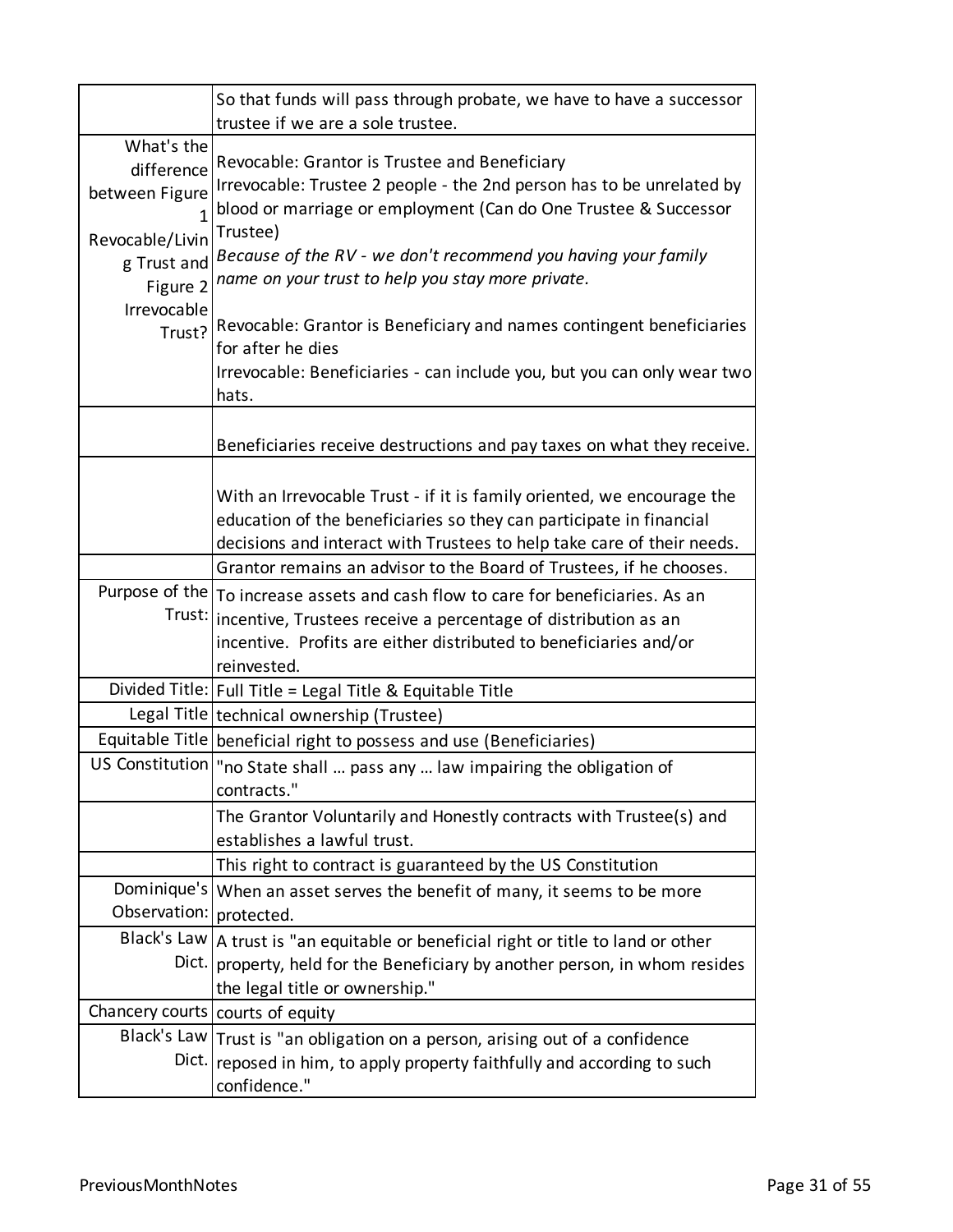|                                              | A trust can take advantage of passthrough accounting principles -<br>increases pass on to beneficiaries when distributed, thus no tax                                                                                                       |
|----------------------------------------------|---------------------------------------------------------------------------------------------------------------------------------------------------------------------------------------------------------------------------------------------|
|                                              | liability for the trust.<br>Trusts need their own income flow                                                                                                                                                                               |
|                                              | the term business is used because the authors of the book want to<br>impress the importance of handling the trust matters as a business<br>concern.                                                                                         |
|                                              | Fundamental requirement is that the trust manages and controls<br>assets, as a business using passthrough accounting.                                                                                                                       |
|                                              | Entire reason for trust is to protect the interests of the beneficiaries.                                                                                                                                                                   |
| Dominique's<br>understanding<br>of IRS Note: | Ordinary Trusts:  because the beneficiaries do not share in the<br>discharge of the responsibility of caring for trust assets they are not<br>considered as associates in a joint enterprise for the conduct of<br>business for profit.     |
|                                              | Darling v Buddy 1 S.W. 2d 163, 58 A.M 493 (1927)  The trial court's<br>ruling in favor of defendants, it is stated, was based upon a finding<br>that the agreement created a common-law trust.<br>https://casetext.com/case/darling-v-buddy |
|                                              | American Jurisprudence, Second Edition, Copyright © 2011 West<br>Group, Lucas D. Martin, J.D. Business Trusts I. Definitions and<br>Nature; Validity A. In General, 13 Am Jury 2d Business Trusts ß 2                                       |
|                                              | Ultimately, in a business trust, the relationship of the grantor to the<br>property transferred does not differ in any material aspect before and<br>n6<br>after the creation of the trust.                                                 |
|                                              | n6 Ruby Mountain Trust v. Department of Revenue of State of<br>Montana, 2000 MT 166, 300 Mont. 297, 3 P.3d 654 (2000).<br>https://casetext.com/case/ruby-mountain-trust-v-department-of-<br>revenue                                         |
|                                              | Rev. Cotton Mather: "Never entrust a man with more power than you<br>are content for him to use; for use it he will."                                                                                                                       |
|                                              | Edmund Burke: "The only thing necessary for the triumph of evil, is for<br>good men to do nothing."                                                                                                                                         |
|                                              | July 10th 4pm BIC - Irrevocable Private Trust contract - Chapters 3 & 4 of the book<br>The Art of Passing The Buck ~ Mentors, Money & Trustees &<br><b>Rethinking Ownership</b>                                                             |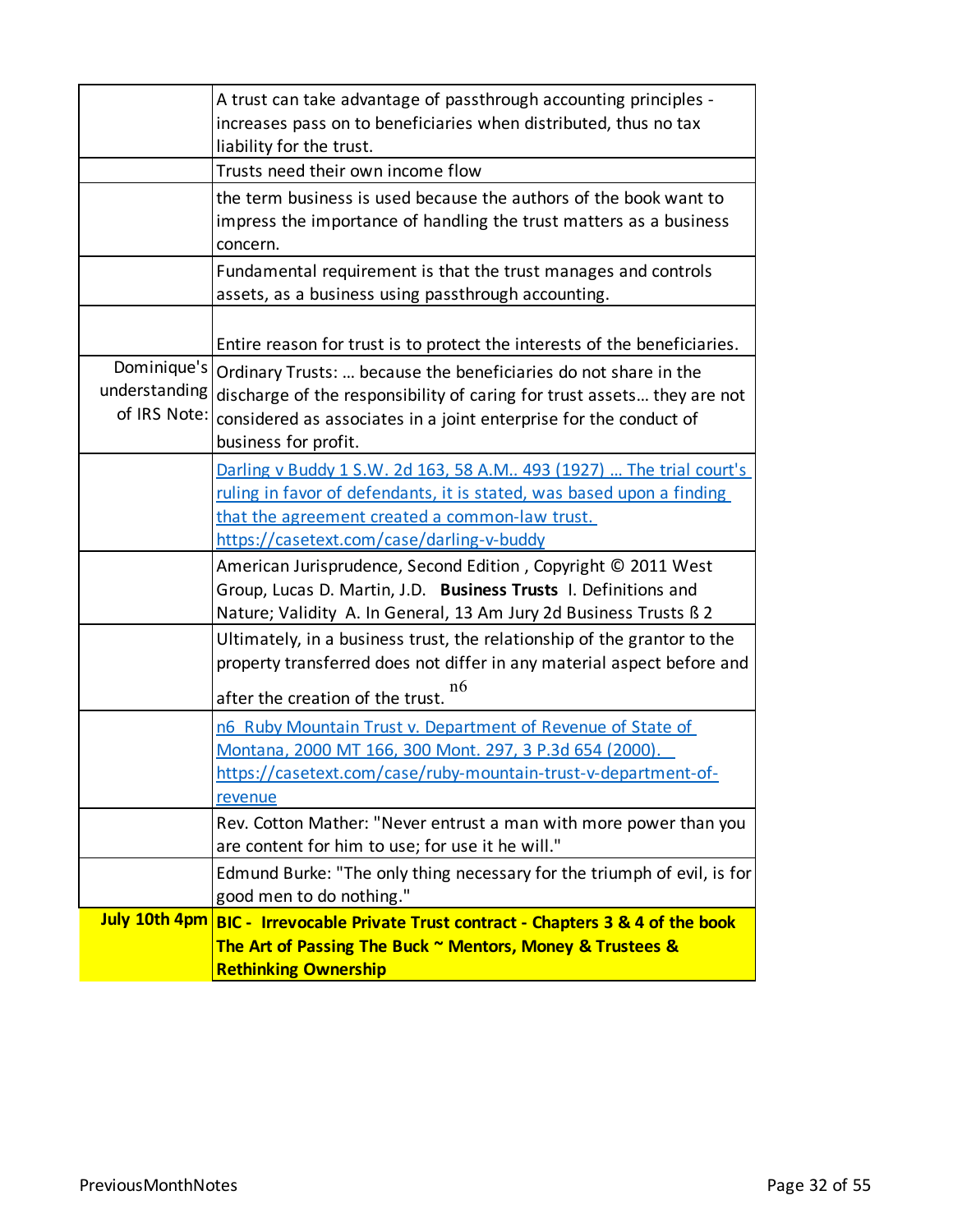|            | Spreadsheet So briefly in the spreadsheet that I keep issuing an updated edition,<br>Overview: we have a <b>document log</b> so we can track the papers that make up our<br>trust entity, we have a trust financial ledger to help us track the trust<br>corpus, increases and decreases. We have a Linked Statement of<br>Financial Position. I have put all my Previous Month's NLT Study<br>Notes into a separate tab as some people said they like to print these<br>notes out. Today's notes are here 2019.07.10 Notes. And I've added<br>some additional books to Trust Education Tab. And I have renamed a<br>tab to Tips&Tricks per the recommendation of fellow student. |
|------------|-----------------------------------------------------------------------------------------------------------------------------------------------------------------------------------------------------------------------------------------------------------------------------------------------------------------------------------------------------------------------------------------------------------------------------------------------------------------------------------------------------------------------------------------------------------------------------------------------------------------------------------------------------------------------------------|
|            | Change to NLT This month, I want to do knowledge sharing with you first, and then,                                                                                                                                                                                                                                                                                                                                                                                                                                                                                                                                                                                                |
|            | Study Group  I'll stop the recording and re-start the recording when we discuss my<br>Format excel spreadsheet offering for this month. This way, for future                                                                                                                                                                                                                                                                                                                                                                                                                                                                                                                      |
|            | reviews, we will have mini recordings of just the excel sheet tab                                                                                                                                                                                                                                                                                                                                                                                                                                                                                                                                                                                                                 |
|            | discussions separate from our Trust study notes.                                                                                                                                                                                                                                                                                                                                                                                                                                                                                                                                                                                                                                  |
|            | Respect Today we are discussing chapters 3 & 4 of The Art of Passing the                                                                                                                                                                                                                                                                                                                                                                                                                                                                                                                                                                                                          |
|            | Copyright: Buck Vol I. The Art of Passing the Buck Vol 1 & 2 are copyrighted. So<br>what we are instructing our study group that everyone purchase your<br>own copy of the book & this group plans to discuss specific topics to<br>make sure we all understand what is being shared in this book. We<br>are engaged in this study group in Making a Life for ourselves - and<br>sharing our most important capital - Human Capital.                                                                                                                                                                                                                                              |
| The Art of |                                                                                                                                                                                                                                                                                                                                                                                                                                                                                                                                                                                                                                                                                   |
|            | Passing The <u>Here is the link if you have not purchased your copy yet - we intend to</u>                                                                                                                                                                                                                                                                                                                                                                                                                                                                                                                                                                                        |
|            | Buck study Vol 1 and then go on to Vol II - https://passingbucks.com/<br>Disclaimer: The NLT trustee study group sessions are not intended as legal or                                                                                                                                                                                                                                                                                                                                                                                                                                                                                                                            |
|            | financial advice. The host is not an Attorney or CPA and does not offer<br>legal or financial advice. All of us as students do research and share<br>open source information. The private exchanges between us are for<br>personal and educational purposes only and are under the protection<br>of free speech. We may discuss ways to avoid taxes, but never<br>suggest evading taxes.                                                                                                                                                                                                                                                                                          |
|            | eBook   also want to highly recommend a free gift the Charles Arthur                                                                                                                                                                                                                                                                                                                                                                                                                                                                                                                                                                                                              |
|            | Enterprise folks give you when you submit your email - Romance and                                                                                                                                                                                                                                                                                                                                                                                                                                                                                                                                                                                                                |
|            | Trust, An Educational Tale -<br>https://passingbucks.com/gift/index.html                                                                                                                                                                                                                                                                                                                                                                                                                                                                                                                                                                                                          |
|            | Romance and   We all learn from Story Telling - so I'm going to briefly share the                                                                                                                                                                                                                                                                                                                                                                                                                                                                                                                                                                                                 |
|            | Trust golden nuggets I found in the eBook Romance and Trust:                                                                                                                                                                                                                                                                                                                                                                                                                                                                                                                                                                                                                      |
|            | Successful Business Man (Ed) with two ex-wives (Anne and Diane)<br>both with children - 3 total - child support & alimony payments                                                                                                                                                                                                                                                                                                                                                                                                                                                                                                                                                |
|            | Ed getting ready for third marriage to woman (Mary) not as<br>financially successful.                                                                                                                                                                                                                                                                                                                                                                                                                                                                                                                                                                                             |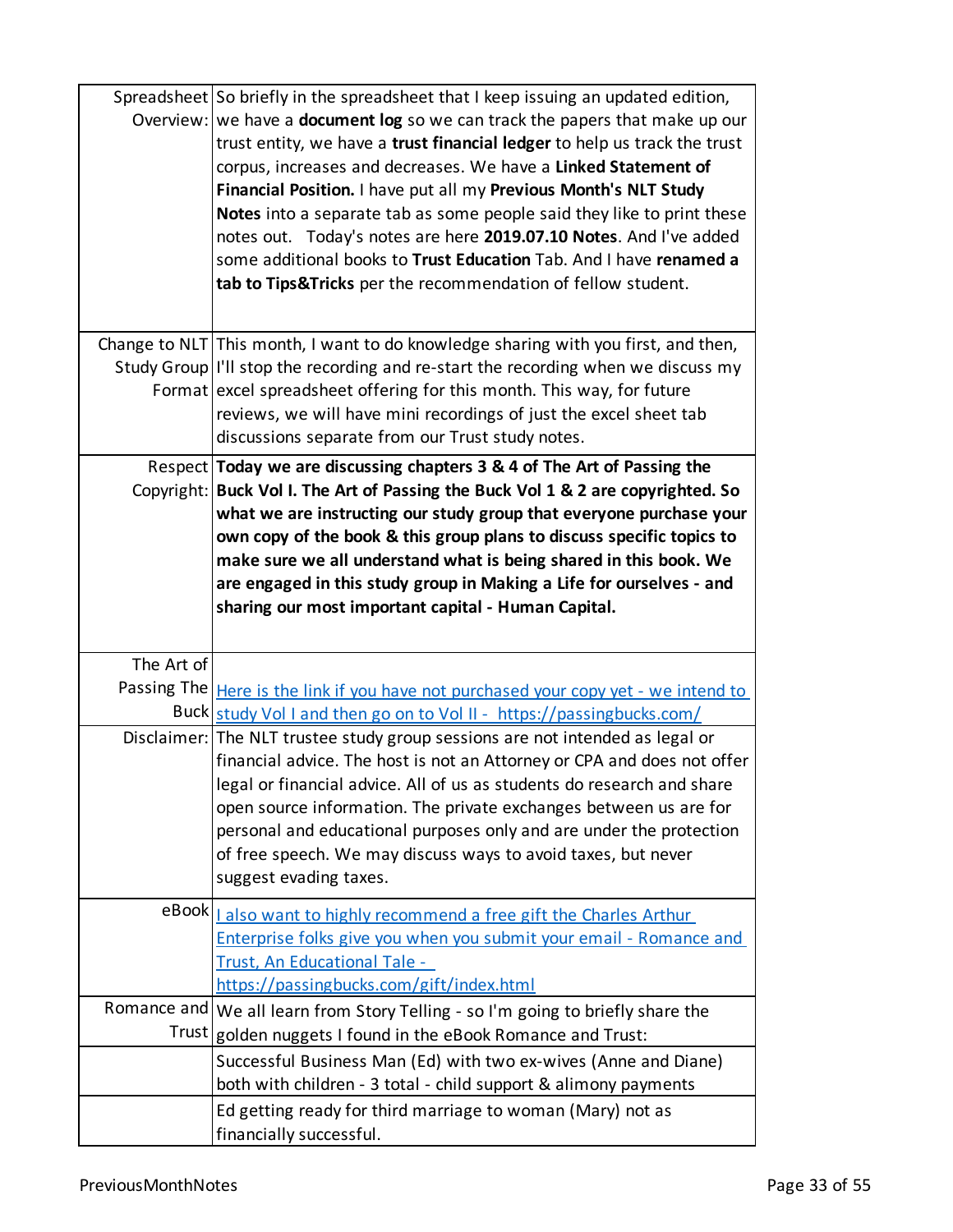| Friends recommended a pre-nupt agreement and Mary said no.                                                                                                                                                                                                                                                                                                                                                                                                                                 |
|--------------------------------------------------------------------------------------------------------------------------------------------------------------------------------------------------------------------------------------------------------------------------------------------------------------------------------------------------------------------------------------------------------------------------------------------------------------------------------------------|
| They talked to a minister and realized both of them had "trust"<br>issues.                                                                                                                                                                                                                                                                                                                                                                                                                 |
| Minister suggested a Trust might be the solution to their "trust"<br>issues.                                                                                                                                                                                                                                                                                                                                                                                                               |
| To set up a proper Trust costs not only money but TIME.                                                                                                                                                                                                                                                                                                                                                                                                                                    |
| By Ed putting his assets in a Trust before the marriage, Ed would have<br>nothing for Mary to take in the case of divorce, and Ed would not lose<br>the use of the property and other assets. The Mary would have the<br>assets she brought to the marriage & assets earned in the marriage<br>would be half hers by right of community property.                                                                                                                                          |
| Ultimately, this is what the trust specialist suggested:<br>1) 1st Trust for 1st wife Anne<br>2) 2nd Trust for 2nd wife Diane<br>3) 3rd Trust for children - he ended up setting up separate trusts for<br>each child.<br>4) 4th Trust for Ed's remaining premarriage assets<br>5) 5th Trust set up by Mary for her premarriage assets<br>6) 6th Trust setup by Ed for Ed&Mary for them to do humanitarian<br>work together.<br>and as the story evolves, other trusts are created as well |
| This set up required the ex-wives to agree that their alimony<br>payments and child support and future children's college<br>expenses/inheritance were now to be contained in trusts.                                                                                                                                                                                                                                                                                                      |
| Doing something this complex based on Ed's many financial holdings<br>would take six to nine months to get all these trusts set up correctly<br>and asset titled correctly.                                                                                                                                                                                                                                                                                                                |
| Ed was the settlor of all the trusts except Mary's premarriage asset<br>trust.                                                                                                                                                                                                                                                                                                                                                                                                             |
| Trust specialist and other people a part of her company participated<br>as trustees and also as business managers for Ed's three businesses,<br>and were there to help train the other trustees in trust<br>administration.                                                                                                                                                                                                                                                                |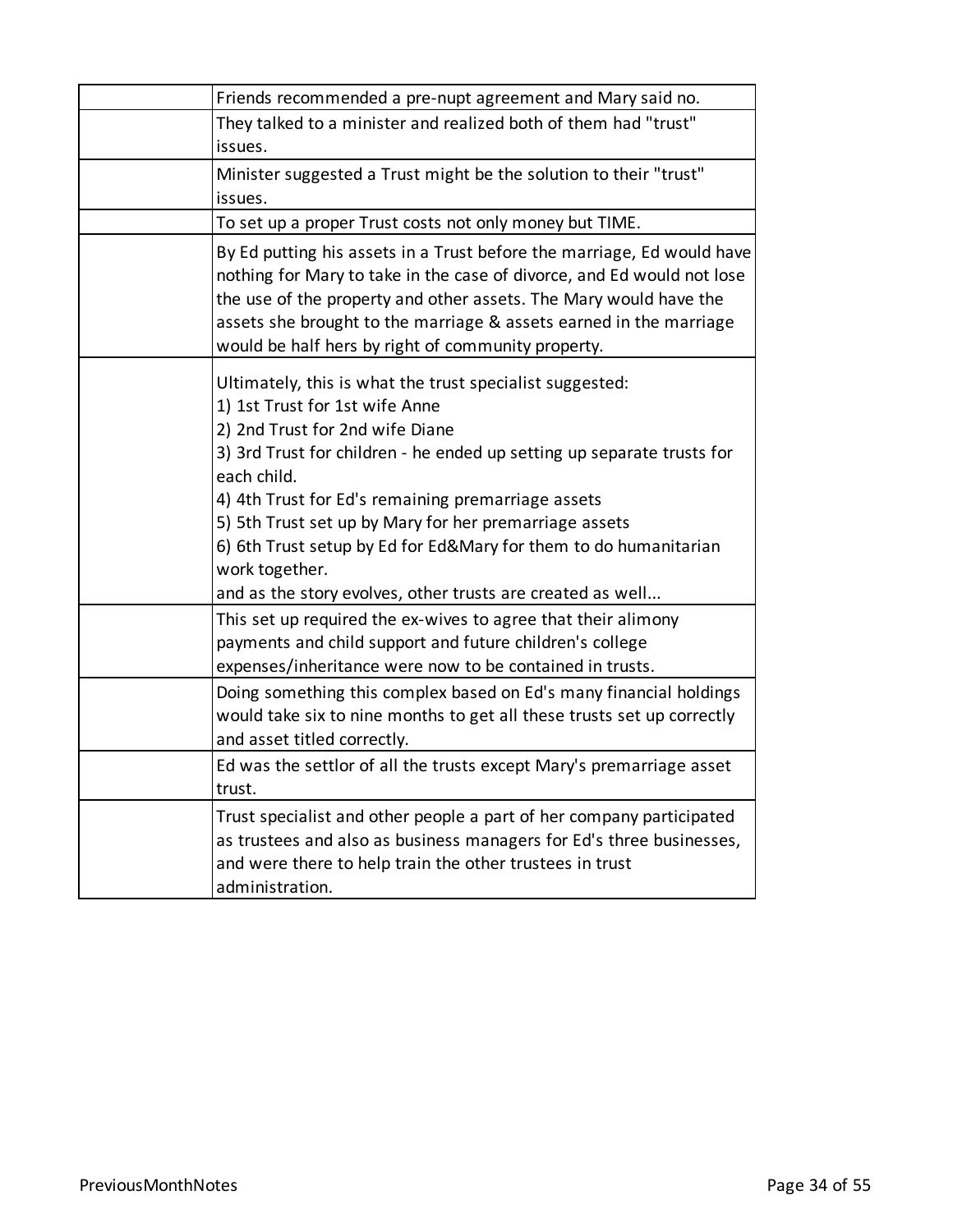| Mary's trust looks like this: Condo quick deed to Trust, Condo rent now<br>paid to trust and trust pays mortgage on condo, left over profits pay<br>trust admin expenses and beneficiaries. Mary listed Ed and her<br>favorite non profits, including the public library, as beneficiaries.<br>SubTrust set up for Mary's car with this trust being a beneficiary of<br>the Main trust (thus having TCUs or UofBI-our NLTrust from main<br>trust) thus income to cover maintenance, insurance and eventual<br>replacement of the car.<br>SubTrust set up for Mary's jewelry, artwork and other valuables with<br>this trust being a beneficiary of the Main trust thus income to cover<br>insurance.                                                       |
|------------------------------------------------------------------------------------------------------------------------------------------------------------------------------------------------------------------------------------------------------------------------------------------------------------------------------------------------------------------------------------------------------------------------------------------------------------------------------------------------------------------------------------------------------------------------------------------------------------------------------------------------------------------------------------------------------------------------------------------------------------|
| Quote from story" By naming the public libraries, the people become<br>a beneficiary and it never hurts to have the attorney general on your<br>side if someone challenges your trust in court.)                                                                                                                                                                                                                                                                                                                                                                                                                                                                                                                                                           |
| Anne's trust has Anne's house which Ed still owns 50% and Ed added<br>stocks and bonds to insure payments to cover Anne's alimony<br>payments and trust admin, with Ed having 50% of the TCUs and Anne<br>50%.                                                                                                                                                                                                                                                                                                                                                                                                                                                                                                                                             |
| Diane's trust has Diane's house which Ed still owns 50% and Ed added<br>stocks and bonds to insure payments to cover Diane's alimony<br>payments and trust admin, with Ed having 50% of the TCUs and Diane<br>50%.                                                                                                                                                                                                                                                                                                                                                                                                                                                                                                                                         |
| Each child's trust received stocks and bonds from Ed as settlor to<br>insure beneficial payments of child support and monies for college<br>and cover trust admin. costs - with their mother set up as guardian<br>until child reaches age of maturity.<br>SubTrust - Ed decided to purchase a condo near a college on each<br>child's first birthday, with a 15-year mortgage, thus the condo could<br>be used to secure a loan to pay for college education and provide a<br>place to live while in college. And the condo rent contributed income<br>to child's main trust to help pay for educational expenses.<br>And each child's trust had 15% UofBI (TCU) from their other sibling's<br>trusts so each child is vested in their sibling's success. |
| Ed had a fair amount of personal stock from his three companies (all<br>C-Corps). He assigned these corporate stocks to various trusts with<br>the stipulation that the trusts assign the chairman of the board for<br>each C-Corp their voting proxies, which allows Ed to distribute some<br>of his wealth to his children and ex-wives without giving them control<br>of his companies.                                                                                                                                                                                                                                                                                                                                                                 |
| Quote from story (Had he had the proxies assigned to himself, he<br>would have been seen as the owner of the stock for tax purposes<br>under IRS Code 675(4)(A).                                                                                                                                                                                                                                                                                                                                                                                                                                                                                                                                                                                           |

Г

Τ

٦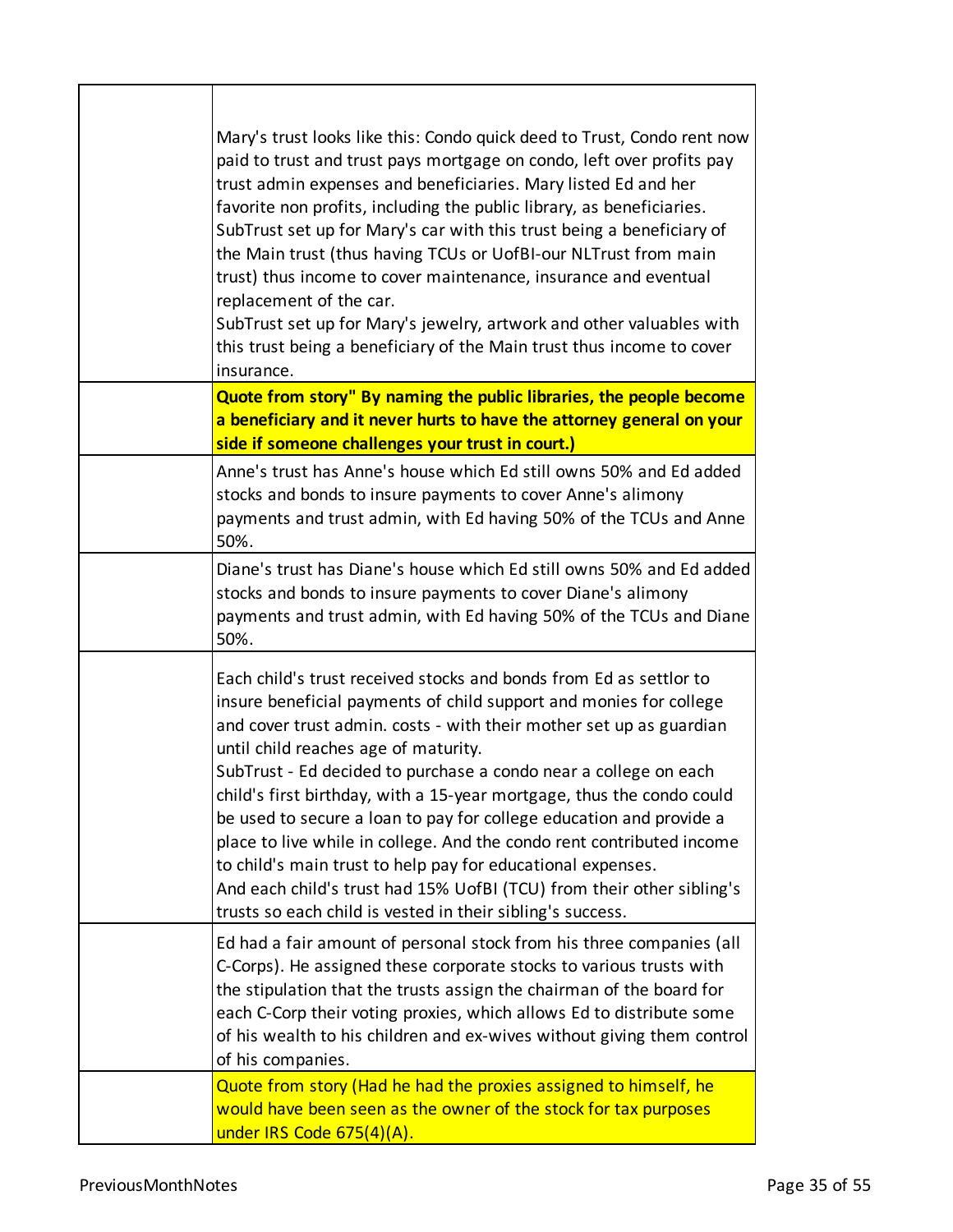| Ed created separate Sub-business trusts under his children's three<br>trusts, to buy cars and lease the cars to his three C-Corps - with each<br>trust having only two or three cars each to limit possible liability. This<br>this leasing of cars to his C-Corps. earned his children's trusts income.<br>Ed created separate Sub-business trusts under his children's three<br>trusts, to buy office equipment and lease the equipment to his three C-<br>Corps - with each trust having limited office equipment assets each.<br>This leasing of office equipment to his C-Corps earned his children's<br>trusts income. By buying the office equipment from the C-Corps it<br>gave them needed cash for R&D, and then the C-Corp simply made<br>monthly lease payments for the equipment now owned by the<br>business trust under the children's trust.<br>Ed controlled information flow to his competitors by having one of his<br>children's trusts create DBAs and purchase a needed piece of<br>equipment that cut his labor costs - as this child's trust equipment<br>purchase hid that it was Ed's company using the equipment and thus<br>gaining a financial edge in the market. (No Trustee could report who<br>the equipment was being leased to - this is private information.) |
|---------------------------------------------------------------------------------------------------------------------------------------------------------------------------------------------------------------------------------------------------------------------------------------------------------------------------------------------------------------------------------------------------------------------------------------------------------------------------------------------------------------------------------------------------------------------------------------------------------------------------------------------------------------------------------------------------------------------------------------------------------------------------------------------------------------------------------------------------------------------------------------------------------------------------------------------------------------------------------------------------------------------------------------------------------------------------------------------------------------------------------------------------------------------------------------------------------------------------------------------------------------------------------------------------|
| Quote (The car Ted Kennedy was driving at Chappaquiddick was                                                                                                                                                                                                                                                                                                                                                                                                                                                                                                                                                                                                                                                                                                                                                                                                                                                                                                                                                                                                                                                                                                                                                                                                                                      |
| owned by a trust that owned just one other car. The Kennedy family<br>owned nothing and was not sued.)                                                                                                                                                                                                                                                                                                                                                                                                                                                                                                                                                                                                                                                                                                                                                                                                                                                                                                                                                                                                                                                                                                                                                                                            |
| Ed purchased a building under another trust and his C-Corps leased<br>the building from this trust.                                                                                                                                                                                                                                                                                                                                                                                                                                                                                                                                                                                                                                                                                                                                                                                                                                                                                                                                                                                                                                                                                                                                                                                               |
| After the wedding Ed and Mary wanted to purchase a new home for<br>themselves. They talked to the trustee of Ed's Trust holding his pre-<br>marriage assets. They got three mortgage quotes to get an average<br>best rate and borrowed the money for their new home from Ed's pre-<br>marriage asset trust, thus Ed&Mary got the interest write-off and<br>Ed's trust realized profits from the loan.                                                                                                                                                                                                                                                                                                                                                                                                                                                                                                                                                                                                                                                                                                                                                                                                                                                                                            |
| Quote (quotes from three established lenders. This eliminated<br>questions regarding the legitimacy of the loan.)                                                                                                                                                                                                                                                                                                                                                                                                                                                                                                                                                                                                                                                                                                                                                                                                                                                                                                                                                                                                                                                                                                                                                                                 |
| Ed talked with his friend Rick, explaining the trust setups replaced the<br>renuptial agreement as a better alternative as the trust protected his<br>assets without subconsciously setting the marriage up to fail by<br>saying what would happen if it did.                                                                                                                                                                                                                                                                                                                                                                                                                                                                                                                                                                                                                                                                                                                                                                                                                                                                                                                                                                                                                                     |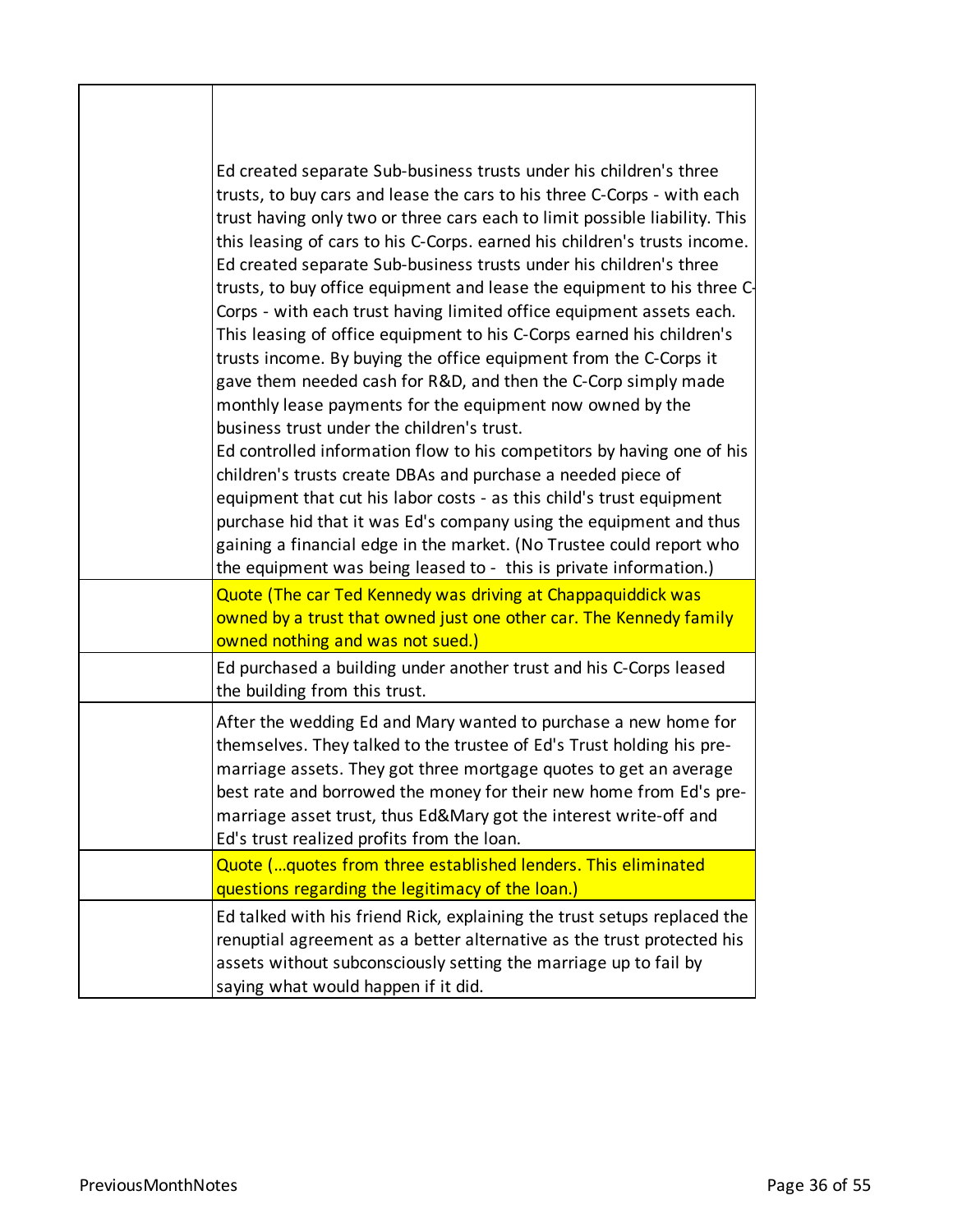| Rick's experience of trusts did not work out well. Rick had a windfall<br>of money and heard about trusts and had his lawyer draft a statutory<br>trust, even though the lawyer didn't have any experience with trusts.<br>The lawyer named Rick's banker the trustee and himself as the trust<br>protector with a nice annual fee for doing do. Rick's account realized<br>that the trust setup would have lost Rick his money within ten years.<br>Luckily this trust was revocable and Rick was able to undo it.            |
|--------------------------------------------------------------------------------------------------------------------------------------------------------------------------------------------------------------------------------------------------------------------------------------------------------------------------------------------------------------------------------------------------------------------------------------------------------------------------------------------------------------------------------|
| Rick then went and googled trusts and estate planning and ordered a<br>"do-it-your-self" trust kit online after asking many questions Rick<br>realized the company was being investigated by the IRS and he sent a<br>letter certified mail asking for a refund.                                                                                                                                                                                                                                                               |
| Rick ended up working with a college buddy who helped him put his<br>windfall into an IRA and manage stocks and bonds in this account<br>after listening to what Ed was doing with his many trusts, Rick asked<br>for Ed's trust specialist to speak with them.                                                                                                                                                                                                                                                                |
| Will and Marlene, a second couple with similar circumstances as Ed<br>and Mary go into setting up trusts, with Will having a few more<br>complications.                                                                                                                                                                                                                                                                                                                                                                        |
| Will was looking at paying alimony for another three years. His oldest<br>daughter wanted all her money as soon as she turned 18 The story<br>lists lots of things Will does and says in his relationships that makes a<br>trust Not work - good read. Finally the story shares Will working with<br>his step-son's father Jim to set up a trust with Jim as one of the<br>trustee and this helps to heal their relationship.                                                                                                  |
| Marlene is not trained for business and has inherited a lot of money<br>and has a trust setup, with Marlene choosing her uncle Dave as her<br>trustee with a co-trustee from the trust specialist company. Marlene<br>wanted her assets to benefit humanitarian projects.                                                                                                                                                                                                                                                      |
| Quote ( that the courts have held creation of a trust to lessen take<br>liability is legal if the transfer of the property is permanent and made<br>in good faith. Therefore, by placing her inheritance into a trust (i.e.<br>giving it away) Marlene would no longer have the tax liability from<br>the income generated by the assets.                                                                                                                                                                                      |
| IRS Code 674(b) allows for exceptions: Power to apply income to<br>support a dependent; Power to allocate amount charitable<br>beneficiaries; Power to distribute corpus; Power to withhold income<br>temporarily; Power to withhold income during disability of a<br>beneficiary (if the beneficiary is under the age of 21 - the assets can<br>grow); Power to allocate between corpus and income (trust expenses<br>can be paid with trust asset income and corpus can be allocated -<br>reduces beneficiary tax liability) |

 $\mathbf{r}$ 

T

 $\overline{\phantom{0}}$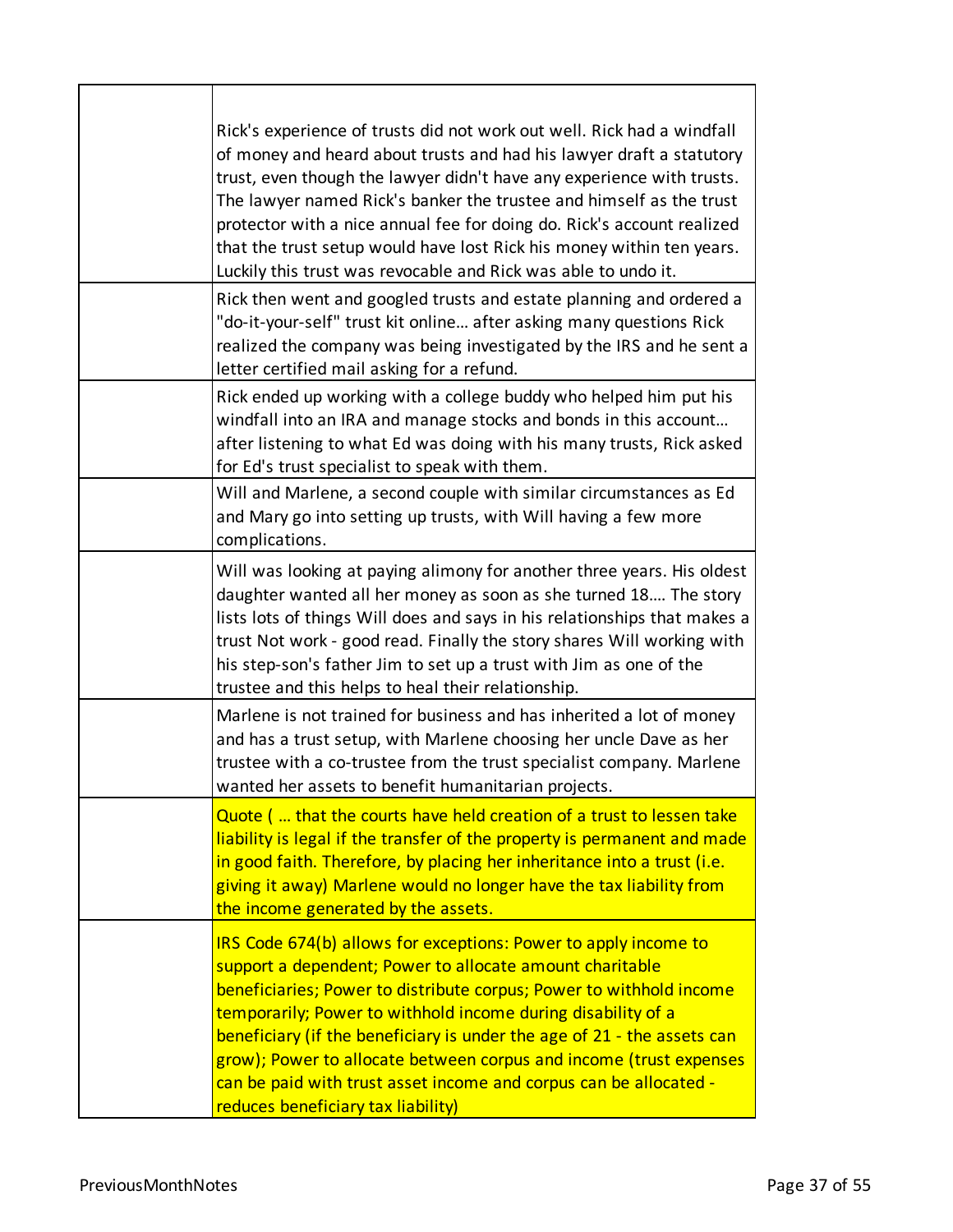|                                     | Marlene's uncle Dave suggested some of the trust income be saved<br>for any future children who can become beneficiaries of the trust in<br>the future.                                                                                                                                                                                                                                           |
|-------------------------------------|---------------------------------------------------------------------------------------------------------------------------------------------------------------------------------------------------------------------------------------------------------------------------------------------------------------------------------------------------------------------------------------------------|
|                                     | Note - in all these trusts, the trustees receive a % fee based on trust<br>assets, thus the trustees have an incentive to make the trust assets<br>grow.                                                                                                                                                                                                                                          |
| <b>Mentors, Money</b><br>& Trustees | Passing the Buck Chapter 3 (This summary DOES NOT IN ANY WAY<br>replace you reading the book for yourself - to honor copywrite laws, I<br>insist you buy the book or borrow a copy from your library, but please -<br>read this book for yourself to absorb the wisdom shared. My summary<br>is to inspire us all to sincere inquiry, which will bring about more<br>shared wisdom for our group. |
|                                     | NLT is a Private   Private Irrevocable Trusts (Common-Law-Trust) not dependent on<br>Irrevocable court-appointed Trustees, not registered or recorded anywhere, the<br>Trust beneficial interest is more flexible.                                                                                                                                                                                |
|                                     | Irrevocable Statutory Trusts are compared with Private Irrevocable<br>Trusts as two asset-protection modalities.                                                                                                                                                                                                                                                                                  |
|                                     | Windfalls - out of 300 people 299 lose it all within a short amount of<br>time.                                                                                                                                                                                                                                                                                                                   |
|                                     | We need mentors - read about JP Morgan and how his dad trained his<br>children.                                                                                                                                                                                                                                                                                                                   |
|                                     | Managing large sums of money is a full time job.                                                                                                                                                                                                                                                                                                                                                  |
|                                     | Buying support - this consists of several people who have an interest<br>in seeing that you are successful.                                                                                                                                                                                                                                                                                       |
|                                     | Build your trust with built in mentors. Mentors have long range view<br>in mind and these are people in your life who have helped you<br>personally succeed.                                                                                                                                                                                                                                      |
|                                     | Mantra Quote from book (Contrary to popular opinion, the cash flow comes<br>from people. It is other people who create money. Money does not<br>happen by itself, so you need to hook up with people who know how<br>to create money to get cash flow.                                                                                                                                            |
|                                     | Story example of Mentors: Dr. Stevens - his father guided him in<br>taking college classes, and thus Dr. Steven became a surgeon.                                                                                                                                                                                                                                                                 |
|                                     | If we don't have a dad or mother mentor, we have to strategically<br>build our own foundation by finding people interested in our goals.                                                                                                                                                                                                                                                          |
|                                     | We have to find people who know how to create "cash flow".                                                                                                                                                                                                                                                                                                                                        |
|                                     | We need to take risks to try our hand with people and cash flow<br>ideas.                                                                                                                                                                                                                                                                                                                         |
|                                     | Knowing what to invest in and what to avoid takes experience.                                                                                                                                                                                                                                                                                                                                     |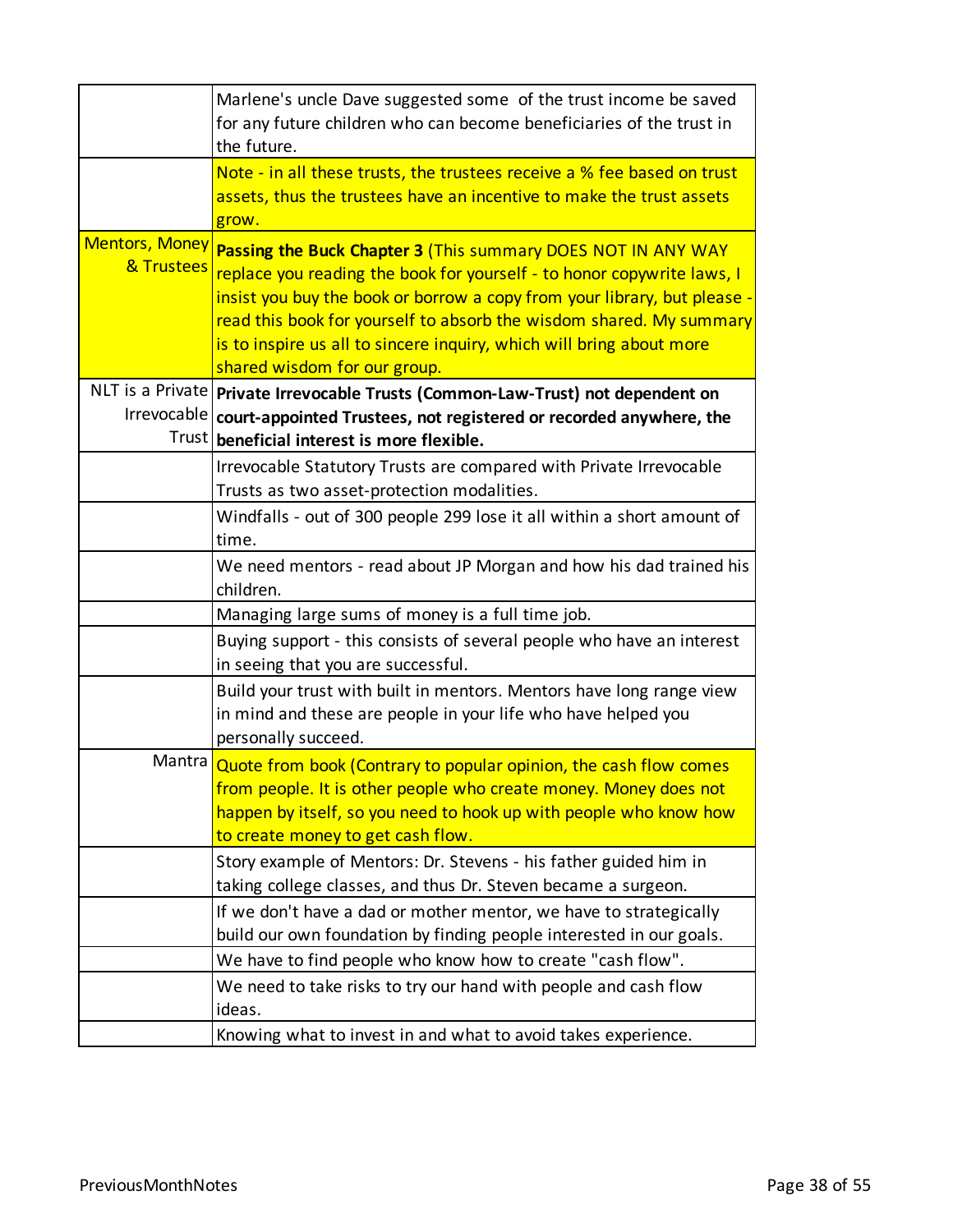| What a perfect<br>support<br>structure might<br>look like | Loving and attentive parents, trustworthy brothers and sisters,<br>parents have business connections that you can work with/for and<br>"learn the ropes", parents have international connections and you<br>travel, your family shares stories of family history and family's<br>interaction with various governments, you go to school with future<br>heirs of fortunes making connections, in other words, you are born<br>into a network that will likely provide you with many mentors. |
|-----------------------------------------------------------|---------------------------------------------------------------------------------------------------------------------------------------------------------------------------------------------------------------------------------------------------------------------------------------------------------------------------------------------------------------------------------------------------------------------------------------------------------------------------------------------|
|                                                           | If we did not experience this kind of growing up, we can visualize this<br>for our family's next generations.                                                                                                                                                                                                                                                                                                                                                                               |
|                                                           | We need multiple mentors in our lives. We recognize their qualities:<br>substantial life experiences; have the motivation to see you succeed.<br>We need to be generous with our time and information and also                                                                                                                                                                                                                                                                              |
|                                                           | mentor others - we learn from teaching.                                                                                                                                                                                                                                                                                                                                                                                                                                                     |
|                                                           | Take a survey of your current family and friends and see if you can<br>determine what would help; them move forward in their lives.                                                                                                                                                                                                                                                                                                                                                         |
| willing to learn<br>and change                            | We must be   Most mentors who are good teachers have lost something along the<br>way. They understand overcoming hardships and can lovingly tell you -<br>you must change.                                                                                                                                                                                                                                                                                                                  |
| Private Trust                                             | More likely to have built in Mentors. To create a trust, the grantor<br>needs two trustees - one related and one not related, thus two<br>signatures are needed on financial documents which builds in<br>safeguards,                                                                                                                                                                                                                                                                       |
|                                                           | There is some "retained powers" allowed by the IRS code for<br>grantors, such that grantors are allowed to advise Trustees.                                                                                                                                                                                                                                                                                                                                                                 |
|                                                           | Trustees have to have beneficiaries, and if its family related, the<br>beneficiaries can benefit from learning strategic investment planning.<br>Beneficiaries are rewarded with their efforts as trust assets grow and<br>their beneficial disbursement grows.                                                                                                                                                                                                                             |
|                                                           | Trustees should have at least bi-annual meetings, educating the other<br>trustees and participating beneficiaries, sharing long term goals, so<br>all learn trust accounting and the psychology to do well in business<br>and personal relationships.                                                                                                                                                                                                                                       |
|                                                           | Overtime, Trustees become "broad-based" persons who keep the best<br>interest of the Trust and the Beneficiaries at heart.                                                                                                                                                                                                                                                                                                                                                                  |
|                                                           | Whether the trust members are related by blood, marriage, or<br>employment or are a gathering of like minded people, a family is<br>formed, through your willingness to risk your assets to set up the<br>trust, and your willingness to develop leadership qualities.                                                                                                                                                                                                                      |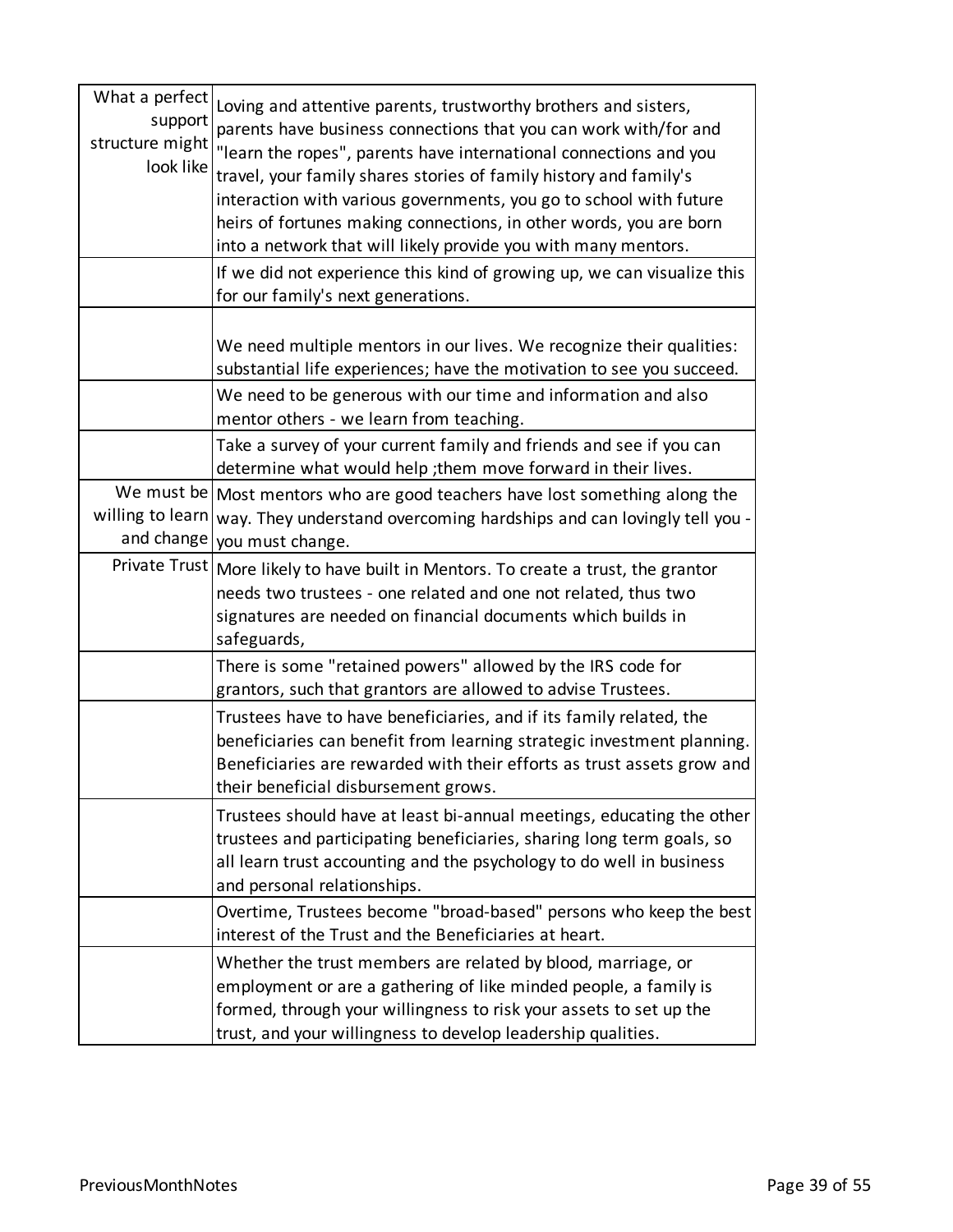|                                | Our Natural Law Trusts provide the frame work for families to evolve<br>and grow, and as the "family" members have business ideas, the<br>trust can help fund and participate in profits. This Private Irrevocable<br>Trust is setup so everyone benefits when everyone succeeds.<br>Please Note:   It may take years or even generations before the trust has excellent<br>built in mentors, but Human Capital is the most important capital of<br>our trusts.<br>Life Example Your family has a trust, your sister gets divorced, her inheritance is<br>secure though as it is held in the family trust since she was born, and |
|--------------------------------|-----------------------------------------------------------------------------------------------------------------------------------------------------------------------------------------------------------------------------------------------------------------------------------------------------------------------------------------------------------------------------------------------------------------------------------------------------------------------------------------------------------------------------------------------------------------------------------------------------------------------------------|
| Life Examples                  | she had the trust legal counsel to help her and the emotional support<br>of her family.                                                                                                                                                                                                                                                                                                                                                                                                                                                                                                                                           |
|                                | If two people getting married have unequal financial means, a<br>separate Trust maybe set up for the wife so he receives a distribution<br>whether she is married or not - this way she does not "stay" in a bad<br>marriage for the money.                                                                                                                                                                                                                                                                                                                                                                                       |
|                                | $G$ lue The glue in the private trust is a vested interest in the success of the<br>group, which includes motive to stay together and enrich your shared<br>Human Capital and the financial capital gains are secondary. If<br>finances strangely evaporated, we would be doing bartering and<br>trading and Still, this our private trust is Best.                                                                                                                                                                                                                                                                               |
| <b>Rethinking</b><br>Ownership | Passing the Buck Chapter 4 (This summary DOES NOT IN ANY WAY<br>replace you reading the book for yourself - to honor copywrite laws, I<br>insist you buy the book or borrow a copy from your library, but please -<br>read this book for yourself to absorb the wisdom shared. My summary<br>is to inspire us all to sincere inquiry, which will bring about more<br>shared wisdom for our group.                                                                                                                                                                                                                                 |
| Question?                      | Can I give up control?                                                                                                                                                                                                                                                                                                                                                                                                                                                                                                                                                                                                            |
|                                | Sad facts of our current 3D world - the assets we own personally can<br>be taken away from us if we do not obey.                                                                                                                                                                                                                                                                                                                                                                                                                                                                                                                  |
|                                | Fee Simple Sad fact - we do not own our homes- if we do not pay property taxes,<br>it can be taken from us Property transferred in fee simple allows it<br>to be inherited, but not owned.                                                                                                                                                                                                                                                                                                                                                                                                                                        |
|                                | Land held in a   Free; not holden of any lord or superior, owned without obligation of                                                                                                                                                                                                                                                                                                                                                                                                                                                                                                                                            |
|                                | Allodial Title: vassalage or fealty; the opposite of feudal                                                                                                                                                                                                                                                                                                                                                                                                                                                                                                                                                                       |
|                                | Unless we can pay for all the benefits o county services, fee simple is                                                                                                                                                                                                                                                                                                                                                                                                                                                                                                                                                           |
|                                | the way we all have our homes currently.                                                                                                                                                                                                                                                                                                                                                                                                                                                                                                                                                                                          |
|                                | History Kings bribed ordinary people with titles and land, if you are a part of<br>the King's army - noble slavery.                                                                                                                                                                                                                                                                                                                                                                                                                                                                                                               |
|                                | Use is Better   With the Assets in our trust - Trustee has title in the name of the                                                                                                                                                                                                                                                                                                                                                                                                                                                                                                                                               |
| than Ownership                 | Trust and the Beneficiaries have equitable interest. - this is a<br>"Divided" title and no One person/entity owns the asset. The Trust<br>removed Direct Ownership.                                                                                                                                                                                                                                                                                                                                                                                                                                                               |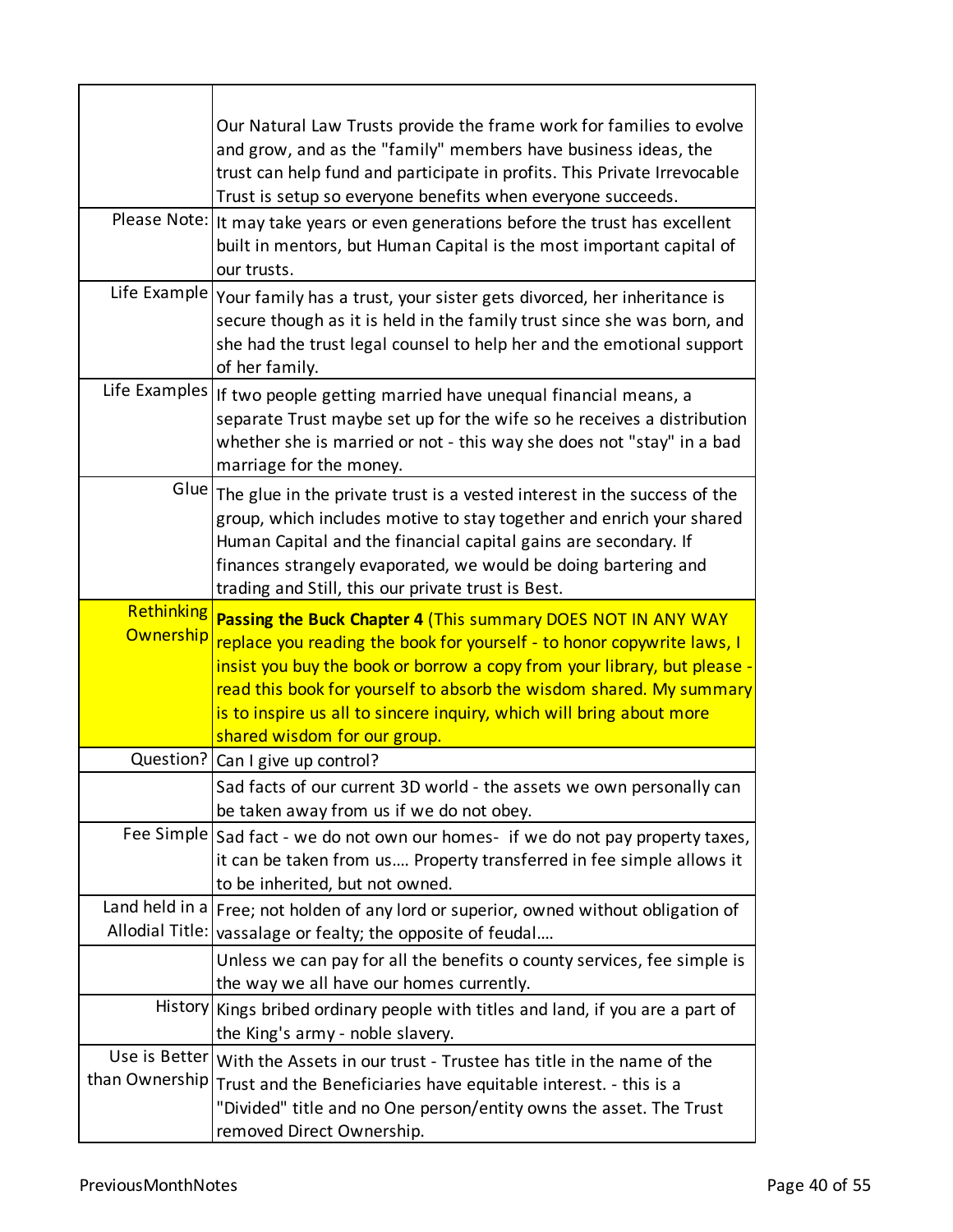| Politicians put their assets into Blind Trusts. High officials in our<br>government cannot be sued for anything substantial, as they have<br>little in their names.                     |
|-----------------------------------------------------------------------------------------------------------------------------------------------------------------------------------------|
| Need to verify - for IRS purposes - when your home has been in your<br>trust for 18 months past an "event", it considered removed from you,<br>and the transaction can not be reversed. |
| Marriage - assets put into an Irrevocable trust before the wedding do<br>not belong to the bride or groom. After the marriage the communal                                              |
| property gained in the marriage could be put into another trust.                                                                                                                        |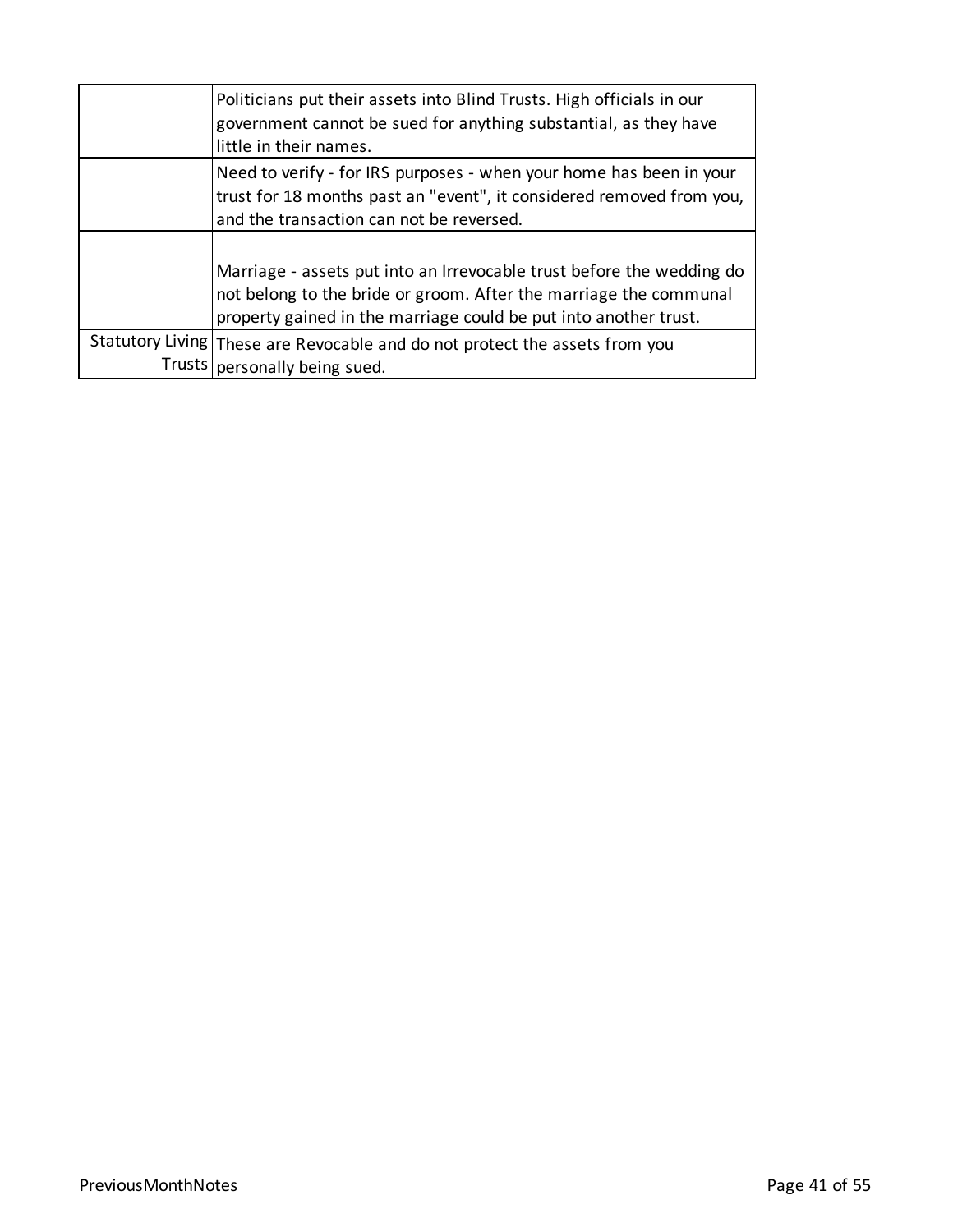| <b>Trust Name:</b> |                                                       |                                                                    |                  | <b>Trust Creation Date:</b> |      |                            |                                          |                                                           |
|--------------------|-------------------------------------------------------|--------------------------------------------------------------------|------------------|-----------------------------|------|----------------------------|------------------------------------------|-----------------------------------------------------------|
|                    | <b>Trust Document Log</b>                             |                                                                    |                  |                             |      |                            | <b>Section 5 Board</b><br><b>Minutes</b> | <b>Section 2 (Appointments &amp;</b><br><b>Schedules)</b> |
| <b>Doc Date</b>    | <b>Document Type</b>                                  | <b>Trust Binder</b><br>Section(s)                                  | <b>Signed by</b> | <b>Notarized by</b>         | Date | <b>Actions Taken Notes</b> | <b>Board Minute</b>                      | <b>Sch A Personal Property</b>                            |
|                    | <b>Trust Abstract</b>                                 | 3, 4, 5                                                            |                  |                             |      |                            |                                          |                                                           |
|                    | Memorandum of Irrevocable Trust                       | 3,5                                                                |                  |                             |      |                            |                                          |                                                           |
|                    | Addendum Sch A                                        | 2,3                                                                |                  |                             |      |                            |                                          |                                                           |
|                    | Letter of Authority                                   | 3, 5                                                               |                  |                             |      |                            |                                          |                                                           |
|                    | Trust Indenture                                       | $\mathbf{1}$                                                       |                  |                             |      |                            |                                          |                                                           |
|                    | Trust Indenture Acknowledgement                       | $\mathbf{1}$                                                       |                  |                             |      |                            |                                          |                                                           |
|                    | Acceptance of Trust by Frist<br>Trustee               | $\mathbf 1$                                                        |                  |                             |      |                            |                                          |                                                           |
|                    | Acceptance of Trust by Second or<br>Successor Trustee | $\mathbf 1$                                                        |                  |                             |      |                            |                                          |                                                           |
|                    | Relinquishment of Authority                           | $\mathbf 1$                                                        |                  |                             |      |                            |                                          |                                                           |
|                    | Sch A Personal Property                               | $\overline{2}$                                                     |                  |                             |      |                            |                                          |                                                           |
|                    | Sch B Real Property                                   | $\overline{2}$                                                     |                  |                             |      |                            |                                          |                                                           |
|                    | Sch C Register of Beneficiaries                       | $\overline{2}$                                                     |                  |                             |      |                            |                                          |                                                           |
|                    | UofBI #001                                            | $\overline{2}$                                                     |                  |                             |      |                            |                                          |                                                           |
|                    |                                                       |                                                                    |                  |                             |      |                            |                                          |                                                           |
|                    |                                                       |                                                                    |                  |                             |      |                            |                                          |                                                           |
|                    | Deed of Transfer                                      | 2, 5                                                               |                  |                             |      |                            |                                          |                                                           |
|                    | Protectors Agreement                                  | 2,5                                                                |                  |                             |      |                            |                                          |                                                           |
|                    | <b>First Board Minutes</b>                            | $5\phantom{.0}$                                                    |                  |                             |      |                            |                                          |                                                           |
|                    | <b>Trust Abstract (For Banking</b>                    |                                                                    |                  |                             |      |                            |                                          |                                                           |
|                    | Purposes)                                             | 3, 4, 5                                                            |                  |                             |      |                            |                                          |                                                           |
|                    | Memorandum of Irrevocable Trust                       | 3,5                                                                |                  |                             |      |                            |                                          |                                                           |
|                    | <b>Banking Resolution Minute</b>                      | 3,5                                                                |                  |                             |      |                            |                                          |                                                           |
|                    | Executive Manager's Agreement<br>Minute               | 2, 3, 5                                                            |                  |                             |      |                            |                                          |                                                           |
|                    | <b>Trust Certification Minute</b>                     | 3,5                                                                |                  |                             |      |                            |                                          |                                                           |
|                    | Addendum Sch A                                        | 2, 3, 5                                                            |                  |                             |      |                            |                                          |                                                           |
|                    |                                                       |                                                                    |                  |                             |      |                            |                                          |                                                           |
|                    |                                                       | Sec 1 (Trust<br>Indenture)                                         |                  |                             |      |                            |                                          |                                                           |
|                    |                                                       | Sec 2<br>(Appointment<br>& Schedules)                              |                  |                             |      |                            |                                          |                                                           |
|                    |                                                       | Sec 3 (Bank<br>Paperwork-<br>Copies of<br>Minutes &<br>Add. Sch A) |                  |                             |      |                            |                                          |                                                           |
|                    |                                                       | Sec 4<br>(Addendums<br>to Schedules<br>& Trust<br>Amendments)      |                  |                             |      |                            |                                          |                                                           |
|                    |                                                       | Sec 5 (Board<br>Minutes)                                           |                  |                             |      |                            |                                          |                                                           |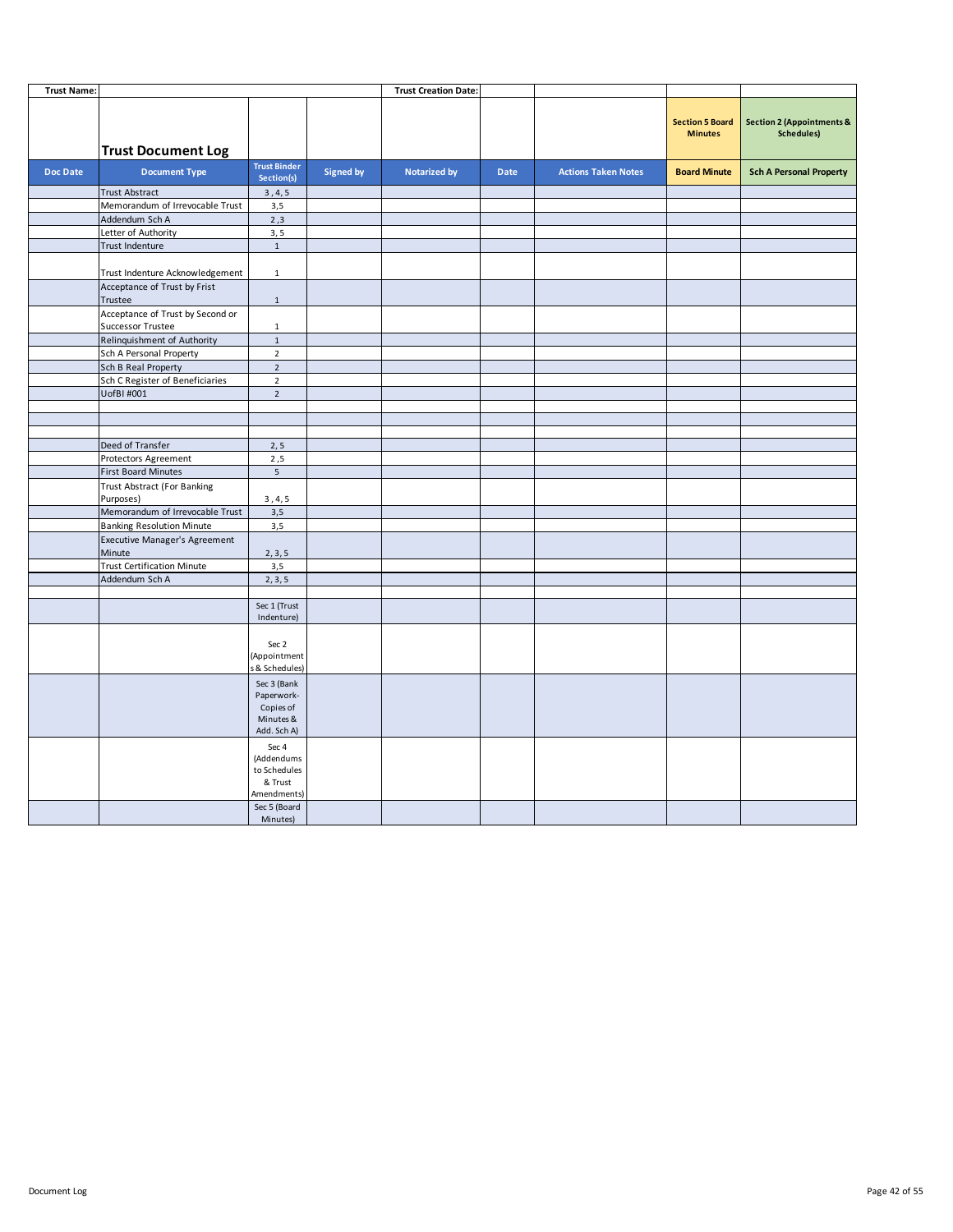|                                                   |                                                          | 100 Total              |                                                           |                                            |                                            |                                            |                                          |                                                                                      |                                |
|---------------------------------------------------|----------------------------------------------------------|------------------------|-----------------------------------------------------------|--------------------------------------------|--------------------------------------------|--------------------------------------------|------------------------------------------|--------------------------------------------------------------------------------------|--------------------------------|
| Section 2<br>(Appointments &<br><b>Schedules)</b> | <b>Section 2</b><br>(Appointments &<br><b>Schedules)</b> | $\mathbf 0$            | <b>Section 2 (Appointments &amp;</b><br><b>Schedules)</b> | Section 2<br>(Appointments &<br>Schedules) | Section 2<br>(Appointments &<br>Schedules) | Section 2<br>(Appointments &<br>Schedules) | <b>Section 5 Board</b><br><b>Minutes</b> | <b>Section 3 (Bank</b><br>Paperwork-<br><b>Copies of</b><br>Minutes & Add.<br>Sch A) | <b>Section 5 Board Minutes</b> |
| <b>Sch B Real Property</b>                        | <b>Sch C UBI Names</b>                                   | <b>Sch C UBI Units</b> | <b>Sch F UBI Disburse-ments</b>                           | Sch D Income                               | <b>Sch E Expenses</b>                      | <b>Sch G Liabilities</b>                   | <b>Other notes</b>                       | <b>Bank Notes</b>                                                                    | <b>Income/ Business Notes</b>  |
|                                                   |                                                          |                        |                                                           |                                            |                                            |                                            |                                          |                                                                                      |                                |
|                                                   |                                                          |                        |                                                           |                                            |                                            |                                            |                                          |                                                                                      |                                |
|                                                   |                                                          |                        |                                                           |                                            |                                            |                                            |                                          |                                                                                      |                                |
|                                                   |                                                          |                        |                                                           |                                            |                                            |                                            |                                          |                                                                                      |                                |
|                                                   |                                                          |                        |                                                           |                                            |                                            |                                            |                                          |                                                                                      |                                |
|                                                   |                                                          |                        |                                                           |                                            |                                            |                                            |                                          |                                                                                      |                                |
|                                                   |                                                          |                        |                                                           |                                            |                                            |                                            |                                          |                                                                                      |                                |
|                                                   |                                                          |                        |                                                           |                                            |                                            |                                            |                                          |                                                                                      |                                |
|                                                   |                                                          |                        |                                                           |                                            |                                            |                                            |                                          |                                                                                      |                                |
|                                                   |                                                          |                        |                                                           |                                            |                                            |                                            |                                          |                                                                                      |                                |
|                                                   |                                                          |                        |                                                           |                                            |                                            |                                            |                                          |                                                                                      |                                |
|                                                   |                                                          |                        |                                                           |                                            |                                            |                                            |                                          |                                                                                      |                                |
|                                                   |                                                          |                        |                                                           |                                            |                                            |                                            |                                          |                                                                                      |                                |
|                                                   |                                                          |                        |                                                           |                                            |                                            |                                            |                                          |                                                                                      |                                |
|                                                   |                                                          |                        |                                                           |                                            |                                            |                                            |                                          |                                                                                      |                                |
|                                                   |                                                          |                        |                                                           |                                            |                                            |                                            |                                          |                                                                                      |                                |
|                                                   |                                                          |                        |                                                           |                                            |                                            |                                            |                                          |                                                                                      |                                |
|                                                   |                                                          |                        |                                                           |                                            |                                            |                                            |                                          |                                                                                      |                                |
|                                                   |                                                          |                        |                                                           |                                            |                                            |                                            |                                          |                                                                                      |                                |
|                                                   |                                                          |                        |                                                           |                                            |                                            |                                            |                                          |                                                                                      |                                |
|                                                   |                                                          |                        |                                                           |                                            |                                            |                                            |                                          |                                                                                      |                                |
|                                                   |                                                          |                        |                                                           |                                            |                                            |                                            |                                          |                                                                                      |                                |
|                                                   |                                                          |                        |                                                           |                                            |                                            |                                            |                                          |                                                                                      |                                |
|                                                   |                                                          |                        |                                                           |                                            |                                            |                                            |                                          |                                                                                      |                                |
|                                                   |                                                          |                        |                                                           |                                            |                                            |                                            |                                          |                                                                                      |                                |
|                                                   |                                                          |                        |                                                           |                                            |                                            |                                            |                                          |                                                                                      |                                |
|                                                   |                                                          |                        |                                                           |                                            |                                            |                                            |                                          |                                                                                      |                                |
|                                                   |                                                          |                        |                                                           |                                            |                                            |                                            |                                          |                                                                                      |                                |
|                                                   |                                                          |                        |                                                           |                                            |                                            |                                            |                                          |                                                                                      |                                |
|                                                   |                                                          |                        |                                                           |                                            |                                            |                                            |                                          |                                                                                      |                                |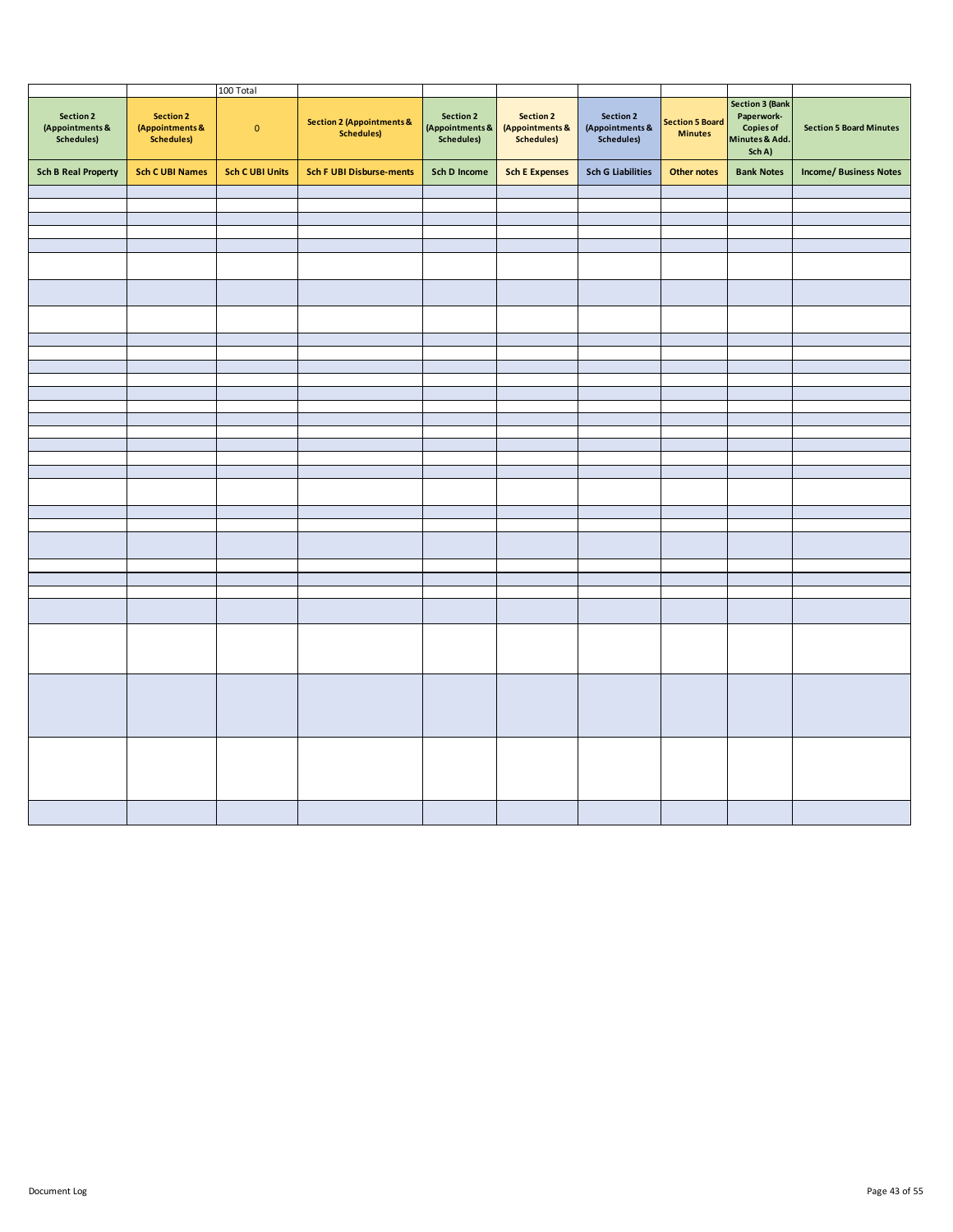| For Calendar Year: 2019<br>Name of Trust: NLT<br>Name & Title of Fiduciary: DH<br>Street Address: 11<br>City, State, Zip SB |                                        |           |                          |                                                |                                                        |                                                    | <b>Trust Accounting Terms</b>                                              | EIN#<br>Charges<br>Assets<br>$5$ 2,521.00 | Trust Financial Ledger / Trust Expense Sheet<br>Date Report Created: 8/14/19 14:17<br>$=$ | Credits<br><b>Liabilities</b><br>-S.<br>$\sim 100$ | $+$                             | <b>Total Charge</b><br>Equity<br>\$2,521.00 |            |  |  |  |  |
|-----------------------------------------------------------------------------------------------------------------------------|----------------------------------------|-----------|--------------------------|------------------------------------------------|--------------------------------------------------------|----------------------------------------------------|----------------------------------------------------------------------------|-------------------------------------------|-------------------------------------------------------------------------------------------|----------------------------------------------------|---------------------------------|---------------------------------------------|------------|--|--|--|--|
|                                                                                                                             | Month: May                             |           |                          |                                                |                                                        |                                                    |                                                                            | <b>Assets = Liabilities + Equity</b>      |                                                                                           |                                                    |                                 |                                             |            |  |  |  |  |
|                                                                                                                             | Details:                               |           |                          |                                                | <b>Charges:</b>                                        |                                                    |                                                                            |                                           | <b>Increases - Receipts &amp; Gains</b><br>on Sales:                                      |                                                    |                                 |                                             |            |  |  |  |  |
|                                                                                                                             | <b>Trust Financial Ledger</b>          |           | <b>Schedule C</b>        | <b>Schedule A</b><br><b>Personal Property</b>  | <b>Schedule B Real</b><br>Property                     | <b>Board Minutes</b><br>Sch H                      | Addendum to Sch A<br>/or Addendum to<br>Sch B                              | <b>Schedule D</b>                         |                                                                                           |                                                    |                                 |                                             |            |  |  |  |  |
| Date:                                                                                                                       | <b>Description:</b>                    | Ref:      | <b>UBI Record (Total</b> | Grantor<br>100 Units) Notes Surrendered Assets | Grantor<br><b>Surrendered Assets</b><br>$\overline{ }$ | <b>Loans Received -</b><br>(also see<br>Liability) | <b>Other Corpus</b><br><b>Exchanged for No</b><br>TCU - gifted to<br>Trust | Sch D1<br><b>Receipts</b>                 | Sch D <sub>2</sub><br><b>Gain on sales</b>                                                | Subtotal<br>Currency<br>Received                   | <b>Total Assets</b><br>Received | <b>Bank</b><br><b>Charges</b>               | Phone      |  |  |  |  |
|                                                                                                                             |                                        |           |                          |                                                |                                                        |                                                    |                                                                            |                                           |                                                                                           |                                                    |                                 |                                             |            |  |  |  |  |
|                                                                                                                             | <b>TOTALS:</b>                         |           |                          | $2,521.00$ \$<br>Ŝ.                            | $\sim$                                                 | ۱s<br>$\overline{\phantom{a}}$                     | ١s<br>$\sim$                                                               | \$<br>$\sim$                              | l \$<br>$\overline{\phantom{a}}$                                                          | ١s                                                 | $21.00$ \$ 2,521.00 \$          | $\sim$                                      | $\vert$ \$ |  |  |  |  |
|                                                                                                                             | 1/1/19 Grantor Initial Corpus          | Sch A     |                          | $21.00$ \$<br>$\zeta$                          | $\sim$                                                 | S.<br>$\overline{\phantom{a}}$                     |                                                                            |                                           |                                                                                           | $21.00$ \$<br>$\hat{\zeta}$                        | 21.00                           |                                             |            |  |  |  |  |
|                                                                                                                             | 1/1/19 Trust Indenture Document        | Sch A     |                          | $2,500.00$ \$<br>¢                             | $\sim$                                                 | -Ś<br>$\sim$                                       |                                                                            |                                           |                                                                                           |                                                    | \$2,500.00                      |                                             |            |  |  |  |  |
|                                                                                                                             | 1/1/19 Exchange of Currency into trust | Add Sch A |                          |                                                | <b>S</b><br>$\sim$                                     | Ŝ.<br>$\sim$                                       |                                                                            |                                           |                                                                                           |                                                    | S.<br>$\sim$                    |                                             |            |  |  |  |  |
|                                                                                                                             |                                        |           |                          |                                                | $\sim$                                                 | <sub>S</sub><br>$\overline{\phantom{a}}$           |                                                                            |                                           |                                                                                           |                                                    | $\mathsf{S}$<br>$\sim$          |                                             |            |  |  |  |  |
|                                                                                                                             |                                        |           |                          |                                                | <sup>5</sup><br>$\sim$                                 | $\mathsf{S}$<br>$\overline{\phantom{a}}$           |                                                                            |                                           |                                                                                           |                                                    | Ŝ<br>$\sim$                     |                                             |            |  |  |  |  |
|                                                                                                                             |                                        |           |                          |                                                | .S<br>$\sim$                                           | <b>S</b><br>$\overline{\phantom{a}}$               |                                                                            |                                           |                                                                                           |                                                    | $\mathsf{S}$<br>$\sim$          |                                             |            |  |  |  |  |
|                                                                                                                             |                                        |           |                          |                                                | $\sim$                                                 | $\zeta$<br>$\sim$                                  |                                                                            |                                           |                                                                                           |                                                    | S.<br>$\sim$                    |                                             |            |  |  |  |  |
|                                                                                                                             |                                        |           |                          |                                                | -S<br>$\sim$<br>$\sim$                                 | <b>S</b><br>$\sim$<br>$\sim$                       |                                                                            |                                           |                                                                                           |                                                    | S.<br>$\sim$<br>-Ś<br>$\sim$    |                                             |            |  |  |  |  |
|                                                                                                                             |                                        |           |                          |                                                | ÷<br>$\sim$                                            | .s<br>$\overline{\phantom{a}}$                     |                                                                            |                                           |                                                                                           |                                                    | $\mathsf{S}$                    |                                             |            |  |  |  |  |
|                                                                                                                             |                                        |           |                          |                                                | $\sim$                                                 | $\mathsf{S}$<br>$\sim$                             |                                                                            |                                           |                                                                                           |                                                    | $\mathsf{S}$<br>$\sim$          |                                             |            |  |  |  |  |
|                                                                                                                             |                                        |           |                          |                                                | .S<br>$\sim$                                           | .s<br>$\overline{\phantom{a}}$                     |                                                                            |                                           |                                                                                           |                                                    | Ŝ<br>$\sim$                     |                                             |            |  |  |  |  |
|                                                                                                                             |                                        |           |                          |                                                |                                                        |                                                    |                                                                            |                                           |                                                                                           |                                                    |                                 |                                             |            |  |  |  |  |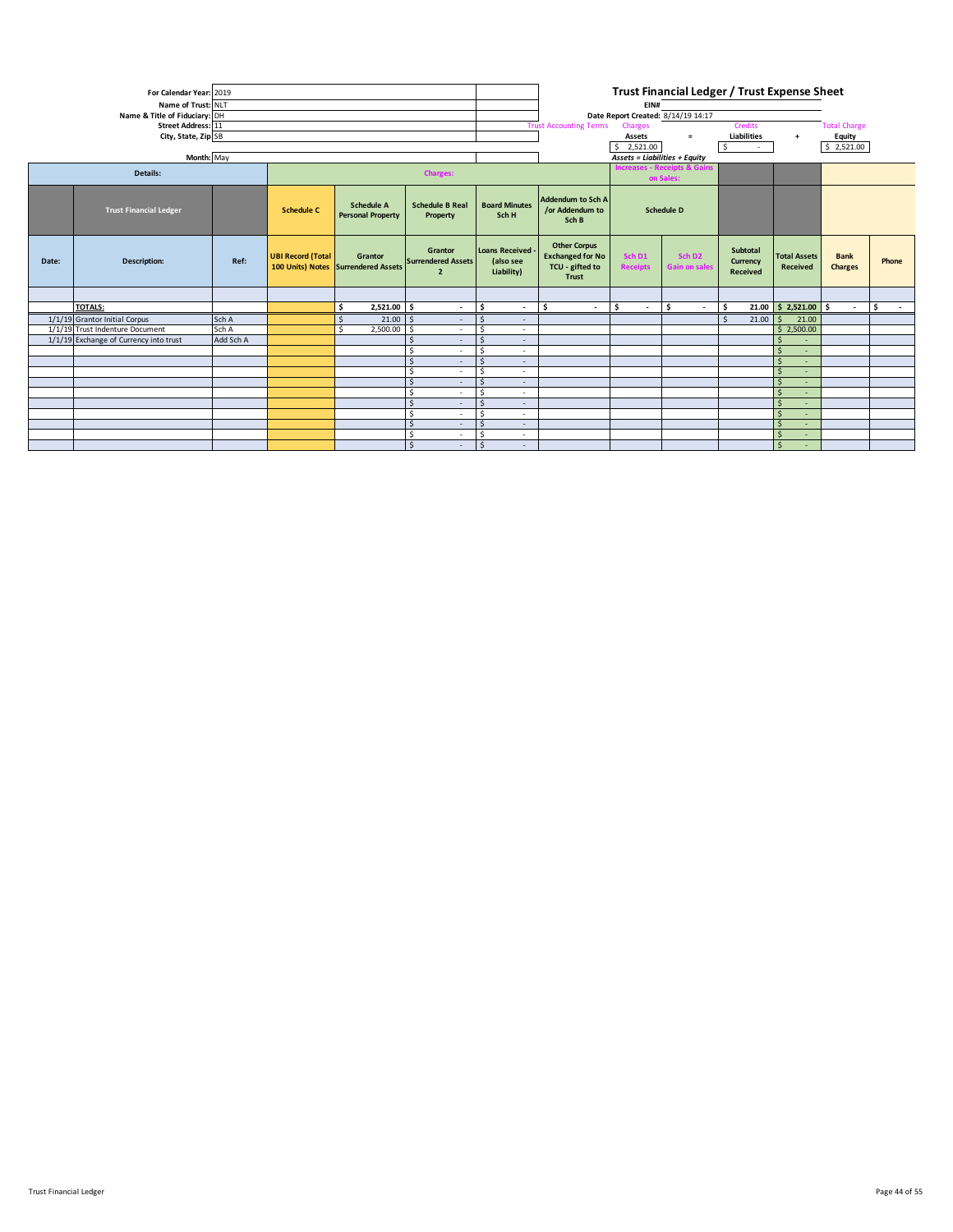| <b>Credits: Trust Expenses</b> |                           |                                    |                            |                                         |                                         |                                                    |                      |                             |                                           |                            |                                                                 | <b>Credits: Liabilities</b>            |                                | <b>Equity</b>               |               |
|--------------------------------|---------------------------|------------------------------------|----------------------------|-----------------------------------------|-----------------------------------------|----------------------------------------------------|----------------------|-----------------------------|-------------------------------------------|----------------------------|-----------------------------------------------------------------|----------------------------------------|--------------------------------|-----------------------------|---------------|
| <b>Schedule E</b>              |                           |                                    |                            |                                         | <b>Board</b><br><b>Minutes Sch</b><br>н | Per Sch C/<br><b>Board Minutes</b><br>/ Schedule F | <b>Board Minutes</b> | <b>Board Minutes</b>        | <b>Board Minutes</b>                      |                            | <b>Schedule G</b>                                               |                                        | <b>Board</b><br><b>Minutes</b> |                             |               |
| <b>Stationary</b>              | Vehicle<br><b>Expense</b> | <b>Trustee</b><br><b>Fees paid</b> | Internet<br><b>Expense</b> | <b>Trust Assets</b><br>related expenses | <b>Loss of Sale</b><br>of Asset         | Legal /<br>Professional<br><b>Expense</b>          | Loan Re-<br>payment  | UBI<br><b>Distributions</b> | <b>Total Currency</b><br><b>Disbursed</b> | Currency<br><b>Balance</b> | <b>Total Assets Less</b><br><b>Currency</b><br><b>Disbursed</b> | <b>Liabilities (Loans</b><br>Received) | <b>Liabilities</b><br>Others   | Total<br><b>Liabilities</b> | <b>Equity</b> |
|                                |                           |                                    |                            |                                         |                                         |                                                    |                      |                             |                                           |                            | Assets $=$                                                      |                                        |                                | Liabilities +               | <b>Equity</b> |
| \$<br>$\sim$                   | $\sqrt{2}$                | $ s -  s $                         | $\sim$                     | l s<br>$\sim$                           | l \$<br>$\sim$                          | \$<br>$\sim$                                       | \$<br>$\sim 10^{-1}$ | l \$<br>$\sim$              | -Ś<br>$\sim$                              | $21.00$   \$<br>ŝ.         | $2,521.00$ \$                                                   | $\sim$                                 | \$.<br>$\sim$                  | \$<br>$\sim$                | \$2,521.00    |
|                                |                           |                                    |                            |                                         |                                         |                                                    |                      |                             |                                           | Ŝ.<br>21.00                |                                                                 |                                        |                                |                             |               |
|                                |                           |                                    |                            |                                         |                                         |                                                    |                      |                             |                                           |                            |                                                                 |                                        |                                |                             |               |
|                                |                           |                                    |                            |                                         |                                         |                                                    |                      |                             |                                           |                            |                                                                 |                                        |                                |                             |               |
|                                |                           |                                    |                            |                                         |                                         |                                                    |                      |                             |                                           |                            |                                                                 |                                        |                                |                             |               |
|                                |                           |                                    |                            |                                         |                                         |                                                    |                      |                             |                                           |                            |                                                                 |                                        |                                |                             |               |
|                                |                           |                                    |                            |                                         |                                         |                                                    |                      |                             |                                           |                            |                                                                 |                                        |                                |                             |               |
|                                |                           |                                    |                            |                                         |                                         |                                                    |                      |                             |                                           |                            |                                                                 |                                        |                                |                             |               |
|                                |                           |                                    |                            |                                         |                                         |                                                    |                      |                             |                                           |                            |                                                                 |                                        |                                |                             |               |
|                                |                           |                                    |                            |                                         |                                         |                                                    |                      |                             |                                           |                            |                                                                 |                                        |                                |                             |               |
|                                |                           |                                    |                            |                                         |                                         |                                                    |                      |                             |                                           |                            |                                                                 |                                        |                                |                             |               |
|                                |                           |                                    |                            |                                         |                                         |                                                    |                      |                             |                                           |                            |                                                                 |                                        |                                |                             |               |
|                                |                           |                                    |                            |                                         |                                         |                                                    |                      |                             |                                           |                            |                                                                 |                                        |                                |                             |               |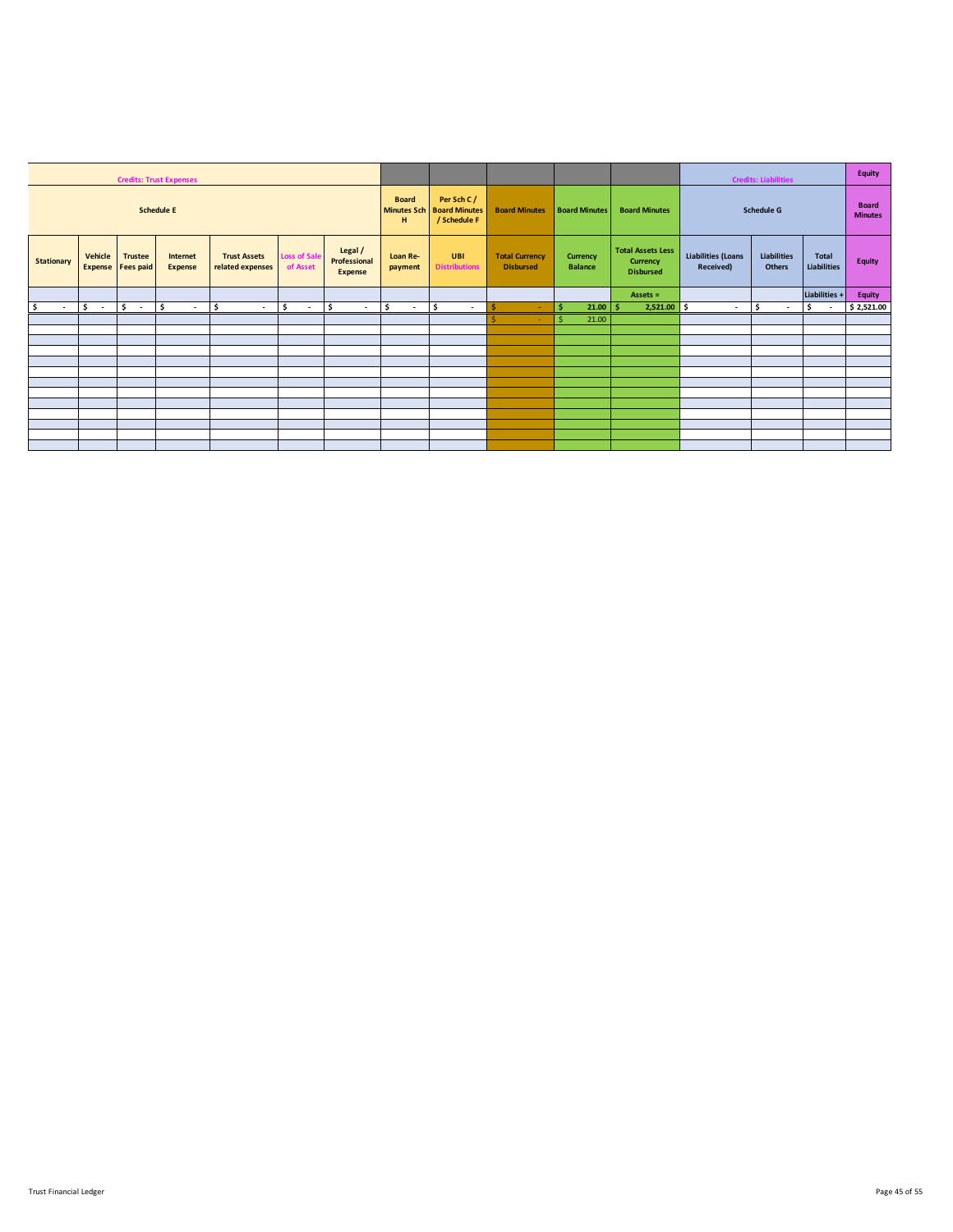| For Calendar Year: 2019       |  |
|-------------------------------|--|
| Name of Trust: NLT            |  |
| Name & Title of Fiduciary: DH |  |
| Street Address: 11            |  |
| City, State, Zip SB           |  |

| <b>Print Date</b>                                      | 8/14/19 14:17                                                                       |      |                |                        |              |            |
|--------------------------------------------------------|-------------------------------------------------------------------------------------|------|----------------|------------------------|--------------|------------|
|                                                        | NLT<br><b>Schedule I Statement of Trust Financial Position</b>                      |      |                |                        |              |            |
|                                                        | Date of last day of accounting period - ex June, 31,2019                            |      |                |                        |              |            |
| <b>Charges:</b>                                        |                                                                                     |      |                |                        |              |            |
| <b>Trust Corpus Assets</b>                             |                                                                                     | Cash |                | Other                  | <b>Total</b> |            |
|                                                        | <b>Schedule A Personal Property</b>                                                 | \$   |                | $$2,521.00 \$2,521.00$ |              |            |
|                                                        | <b>Schedule B Real Property</b>                                                     |      |                | Ś.<br>$\mathbf{r}$     | \$           |            |
|                                                        |                                                                                     |      |                |                        |              |            |
| <b>Trust Other Funds</b><br><b>Board Minutes Sch H</b> |                                                                                     |      |                |                        |              |            |
|                                                        | Loans Received - (also see Liability)                                               | \$   |                |                        | \$           |            |
|                                                        | Addendum to Sch A /or Addendum to Sch B                                             |      |                |                        |              |            |
|                                                        | Other Corpus Exchanged for No TCU -                                                 |      |                |                        |              |            |
|                                                        | gifted to Trust                                                                     | \$   |                |                        | \$           |            |
|                                                        |                                                                                     |      |                |                        |              |            |
|                                                        | Total Charges at end of accounting period S                                         |      | $\blacksquare$ | \$2,521.00             |              | \$2,521.00 |
| Credits:                                               |                                                                                     |      |                |                        |              |            |
| <b>Trust Liabilities</b>                               |                                                                                     |      |                |                        |              |            |
| Schedule G                                             |                                                                                     |      |                |                        |              |            |
|                                                        | Liabilities (Loans Received)                                                        | \$   |                |                        |              |            |
|                                                        | Liabilities Others                                                                  |      |                |                        |              |            |
|                                                        | <b>Total Trust Liabilities</b>                                                      |      |                | Ś                      | \$           |            |
|                                                        | <b>Current Year Increase or (Decrease)</b>                                          |      |                |                        | \$           |            |
|                                                        | <b>Previous Years Trust Charge</b>                                                  |      |                |                        |              | \$2,521.00 |
|                                                        |                                                                                     |      |                |                        |              |            |
| Schedule I                                             | <b>Total Trust Charge</b>                                                           |      |                |                        |              | \$2,521.00 |
| <b>Print Date</b>                                      | 8/14/19 14:17                                                                       |      |                |                        |              |            |
|                                                        | <b>NLT</b>                                                                          |      |                |                        |              |            |
|                                                        | <b>Summary of Trust Account</b>                                                     |      |                |                        |              |            |
|                                                        | (Dates of the beginning & ending of accounting period ex. July 1,2018-June 30,2019) |      |                |                        |              |            |
| <b>Charges:</b>                                        |                                                                                     |      |                |                        |              |            |
|                                                        | Property on hand at beginning of accounting period                                  |      |                |                        |              | \$2,521.00 |
|                                                        | (Schedule A, B, H, plus any addendums)                                              |      |                |                        |              |            |
|                                                        | (From previous finance summary -Schedule I - Total Assets at end of last period)    |      |                |                        |              |            |
|                                                        |                                                                                     |      |                |                        |              |            |
| Receipts during period of account<br>(Schedule D1)     |                                                                                     |      |                |                        | \$           |            |
|                                                        |                                                                                     |      |                |                        |              |            |
| Gain on sales during period of account                 |                                                                                     |      |                |                        | \$           |            |
| (Schedule D2)                                          |                                                                                     |      |                |                        |              |            |
|                                                        |                                                                                     |      |                |                        |              | \$2,521.00 |
|                                                        |                                                                                     |      |                |                        |              |            |
|                                                        |                                                                                     |      |                |                        |              |            |
| <b>Credits:</b>                                        |                                                                                     |      |                |                        |              |            |
|                                                        | <b>Disbursements during period of account</b>                                       |      |                |                        | \$           |            |
| (Schedule E & F)                                       |                                                                                     |      |                |                        |              |            |
|                                                        | Property on hand at end of account period                                           |      |                |                        |              | \$2,521.00 |
| (Schedule I)                                           |                                                                                     |      |                |                        |              |            |
|                                                        |                                                                                     |      |                |                        |              | \$2,521.00 |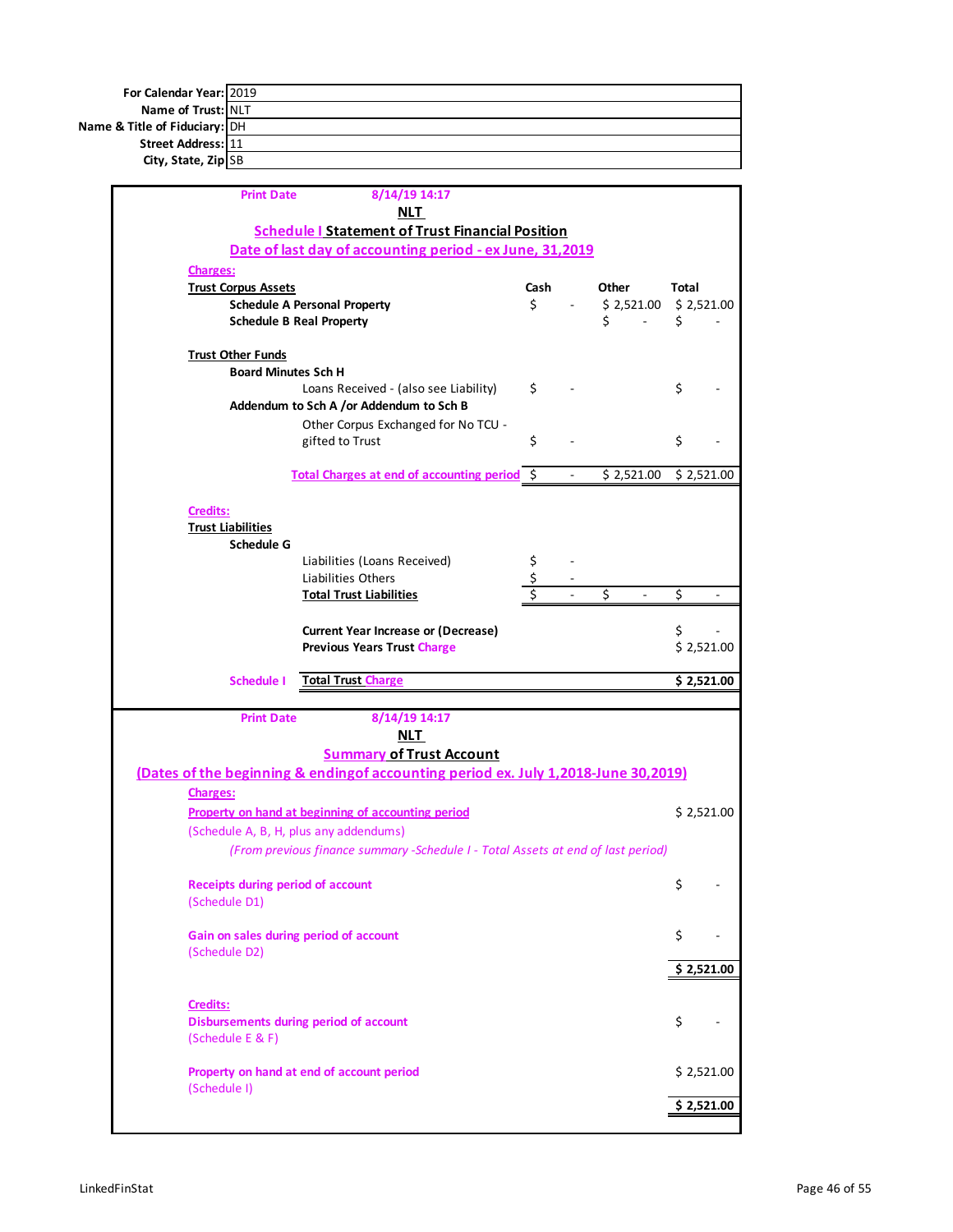| 8/14/19 14:17<br><b>Print Date</b>                                                  |           |                          |                                 |  |
|-------------------------------------------------------------------------------------|-----------|--------------------------|---------------------------------|--|
| <u>NLT</u>                                                                          |           |                          |                                 |  |
| Details of Trust Current Activities for the Year                                    |           |                          |                                 |  |
| <b>Statement of Cashflow included</b>                                               |           |                          |                                 |  |
| (Dates of the beginning & ending of accounting period ex. July 1,2018-June 30,2019) |           |                          |                                 |  |
| <b>Charges:</b>                                                                     |           |                          |                                 |  |
| Cash at beginning of period $\Diamond$                                              |           | 21.00                    |                                 |  |
| <b>Trust Corpus Increase durning period of account</b>                              |           |                          |                                 |  |
| <b>Schedule D</b>                                                                   |           |                          |                                 |  |
| Sch D1 Receipts                                                                     | \$        |                          | \$                              |  |
| Sch D <sub>2</sub> Gain on sales                                                    | \$        |                          | \$                              |  |
| <b>Total Charges during period of account:</b>                                      |           |                          | $\overline{\boldsymbol{\zeta}}$ |  |
|                                                                                     |           |                          |                                 |  |
| <b>Credits:</b>                                                                     |           |                          |                                 |  |
| <b>Trust Expenses &amp; Disbursements durining period of account</b>                |           |                          |                                 |  |
| Schedule E                                                                          |           |                          |                                 |  |
| <b>Bank Charges</b>                                                                 | \$        |                          | \$                              |  |
| Phone                                                                               |           |                          | \$                              |  |
| Stationary                                                                          |           |                          | \$                              |  |
| Vehicle Expense                                                                     |           |                          | \$                              |  |
| Trustee Fees paid                                                                   |           |                          | \$                              |  |
| <b>Internet Expense</b>                                                             |           |                          | \$                              |  |
| Trust Assets related expenses                                                       |           | $\overline{\phantom{a}}$ | \$                              |  |
| Loss of Sale of Asset                                                               |           |                          | \$                              |  |
| Legal / Professional Expense                                                        | やややかな ややや |                          | \$                              |  |
| Interest from Loan Repayment Sch H Notes                                            |           |                          | \$                              |  |
| Per Sch C / Board Minutes / Schedule F                                              |           |                          |                                 |  |
| <b>UBI Distributions</b>                                                            |           |                          | \$                              |  |
| <b>Total Credits during period of account:</b>                                      |           |                          | \$                              |  |
|                                                                                     |           |                          |                                 |  |
| Net Increase or Decrease from                                                       |           |                          |                                 |  |
| <b>Currently Trust Activity (see Sch D &amp;</b>                                    |           |                          |                                 |  |
| Sch E & Sch F below)                                                                |           |                          |                                 |  |
|                                                                                     |           |                          |                                 |  |
| Cash at end of period $\oint$                                                       |           | 21.00                    |                                 |  |
| Check for Net Trust Activity                                                        | \$        |                          |                                 |  |
| Notes: See various schedules more for details.                                      |           |                          |                                 |  |
| Additional Notes: Description of any adjustments:                                   |           |                          |                                 |  |
|                                                                                     |           |                          |                                 |  |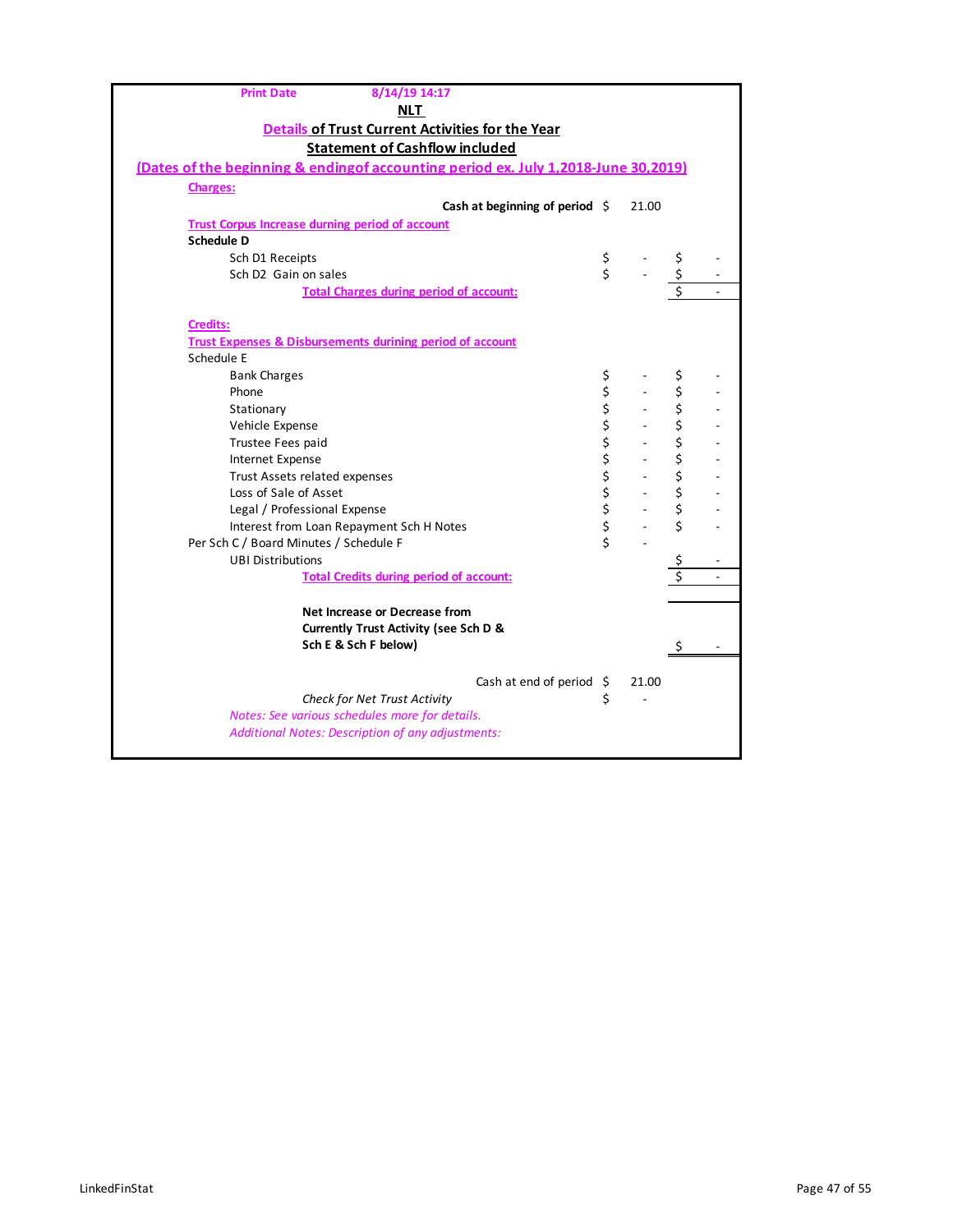| Print Date 8/14/19 14:17                                                                         |             |
|--------------------------------------------------------------------------------------------------|-------------|
| <b>Name of Trust</b><br><b>Summary of Trust Account</b><br><u>(ex. July 1,2018-June 30,2019)</u> |             |
| Charges:                                                                                         |             |
| Property on hand at beginning of accounting period<br>(Schedule A, B, H, plus any addendums)     | \$2,521.00  |
| Receipts during period of account<br>(Schedule D1)                                               | \$          |
| Gain on sales during period of account<br>(Schedule D2)                                          | \$          |
|                                                                                                  | \$2,521.00  |
| Credits:<br>Disbursements during period of account                                               | \$          |
| (Schedule E & F)                                                                                 |             |
| Property on hand at end of account period<br>(Schedule I)                                        | \$2,521.00  |
|                                                                                                  | \$ 2,521.00 |
|                                                                                                  |             |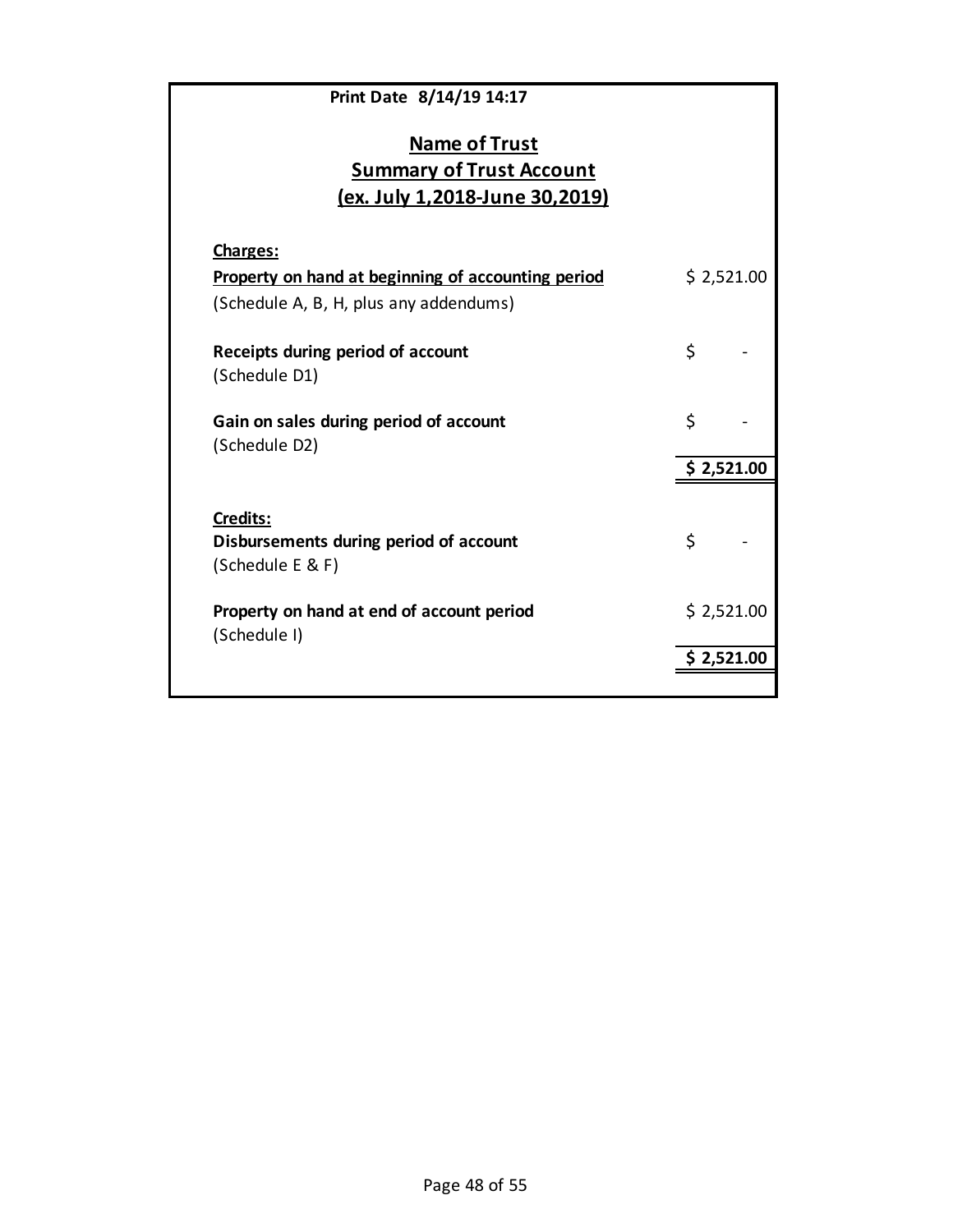# **Minutes Trust Name Here**

| A meeting of the Board of Trustees of the       | was held by<br>(trust name) |  |
|-------------------------------------------------|-----------------------------|--|
| electronic conference on June 21, 2019. (date). |                             |  |
|                                                 |                             |  |

Present were trustees \_\_\_\_\_(trustee name), \_\_\_\_\_(trustee name), and \_\_\_(trustee name).

Two million Dinars and two million Dong were conveyed to the trust.

There being no further business, the meeting was adjourned.

Dated: June 21, 2019

Signed by \_\_\_\_\_\_\_\_\_\_\_\_\_\_\_\_\_\_\_\_\_\_\_\_\_\_\_\_\_\_-Trustee

| Signed by |  |  |
|-----------|--|--|
| Trustee   |  |  |

| Signed by |  |
|-----------|--|
| Trustee   |  |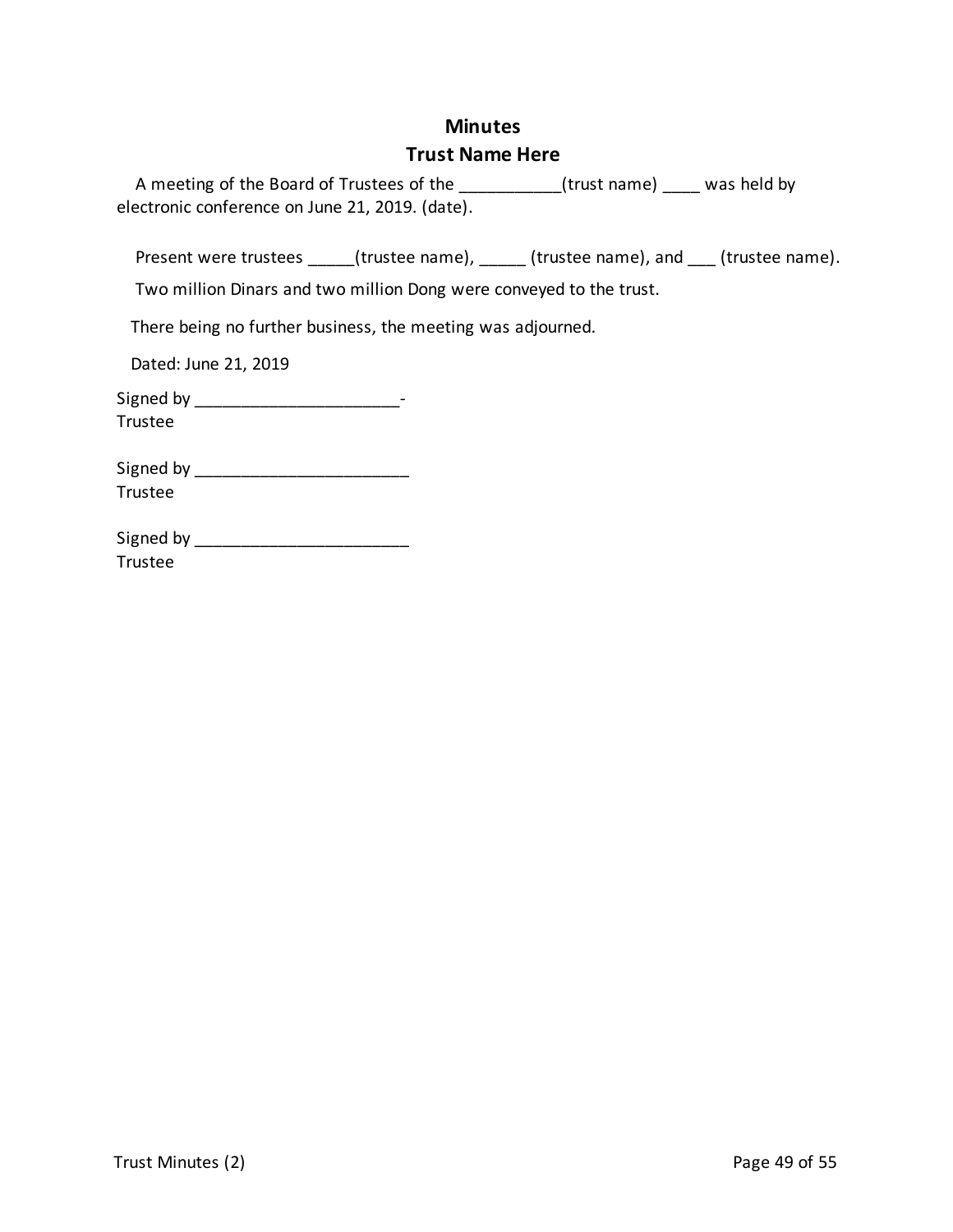#### **Minutes**

#### **Trust Name Here**

 June 12, 2019 meeting held at Santa Barbara Botanic Gardens, Santa Barbara, California. Attendees included D Hackett, ----, and ---- the Trustees.

At this time no additional Trustee, Managers, Officers, Secretaries, etc. were appointed.

 Current Trustees continue to act within the authority and with the responsibilities previously documented in the trust indenture and previous minutes, with no changes of this date.

No additional trust contracts have been reviewed.

 Please see attached revised Schedule A, Schedule B for updated transfers of property (real or personal) into the trust and the updated Schedule of Units of Beneficial Interest. No additional actions have been taken at this time.

 Old business consisted of opening a bank account and there is nothing new to report. At this time there is no new business before the Trustees to consider.

 At this time there are no actions to be taken regarding the purchase, sale, or lease of real or personal property.

At this time there are no actions to be taken regarding the purchase of an insurance policies.

 At this time there are no changes to the Trust management system for recording information and recording accounting data.

 At this time there are no decisions to borrow or lend money, and no additional investments have been purchased.

 Please see attached financial summary and attached schedules a summary of Trust's corpus, increases and decreases.

There being no more business at hand, the meeting was adjourned.

| Dated:    |  |
|-----------|--|
| Signed by |  |
| Trustee   |  |
| Signed by |  |
| Trustee   |  |
| Signed by |  |
| Trustee   |  |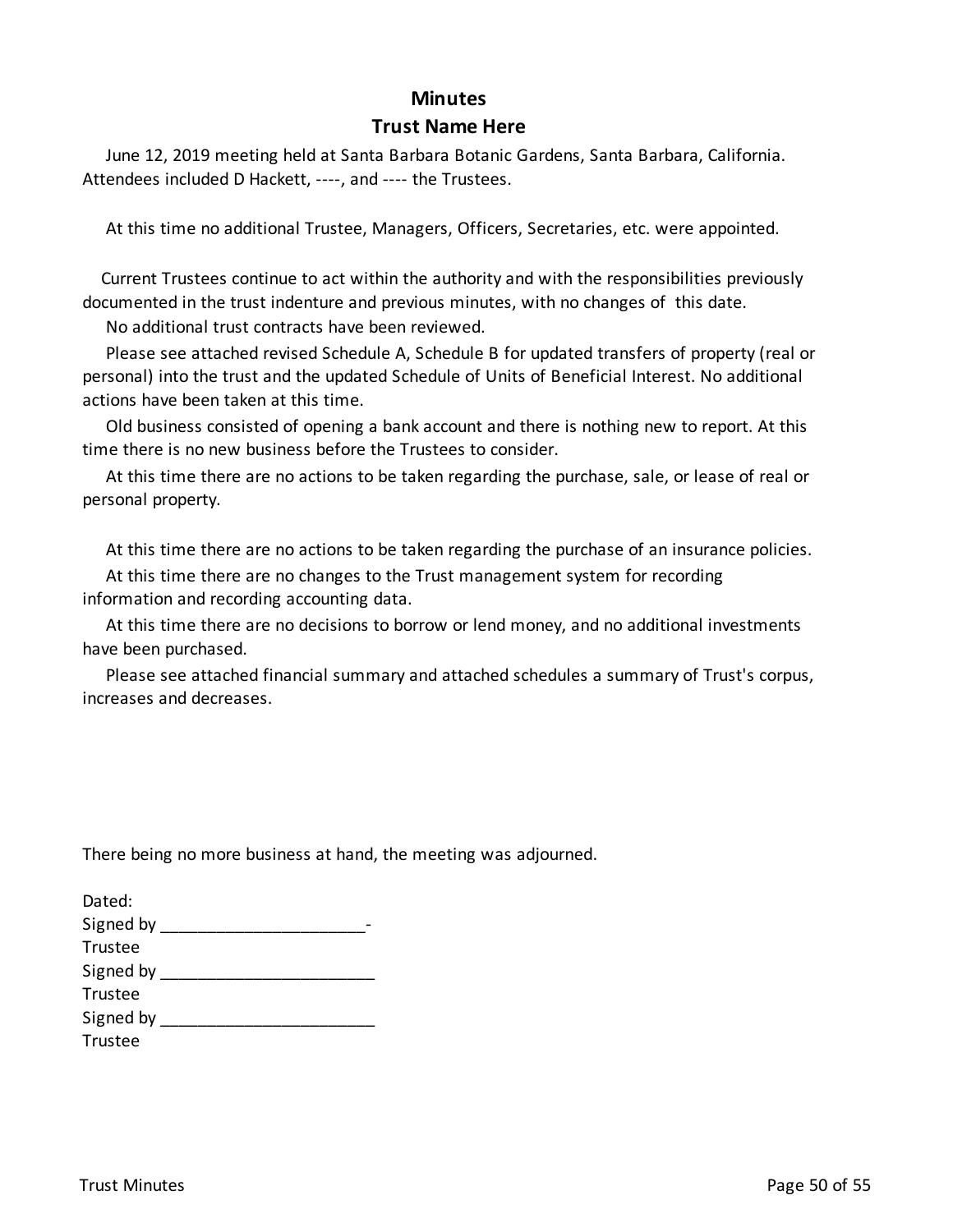## NLT STUDY GROUP SUGGESTED READING LIST

Randall**'**s The Trust Manual **(**included in your trust**)** https://brillianceincommerce.com/house-of-freedom-natural-law-trust

Charles Arthur Newsletters (available at http://passingbucks.com/newsletter)

Passing the Buck Volumes 1 & 2 **(**available at http**://**passingbucks**.**com**/**vol**1/**index**.**html or on Amazon at this link**)**

How To Win In Court - at this link

Black's Law Dictionary 6th Edition - Amazon link

Law of Trusts – George G. Bogert et al. Foundation Press, 2012 - Amazon link Trusts – Edward C. Halbach Gilbert Law Summaries 2008 Restatement of the Law - Trusts - American Law Institute, Vol. 1-5, 2012 -Amazon link

SCOTT ON TRUSTS - Restatement (2d) of Trusts

Family Wealth - James E. Hughes Jr. https://www.amazon.com/Family-Wealth-Family-How-Intellectual-Generations-ebook/dp/B003O86FB8

Gilbert Law Summaries on Trusts

"The Creature from Jekyll Island", by G. Edward Griffin,

Doing Good Better - effective altuism - Amazon Link - It is also an audio book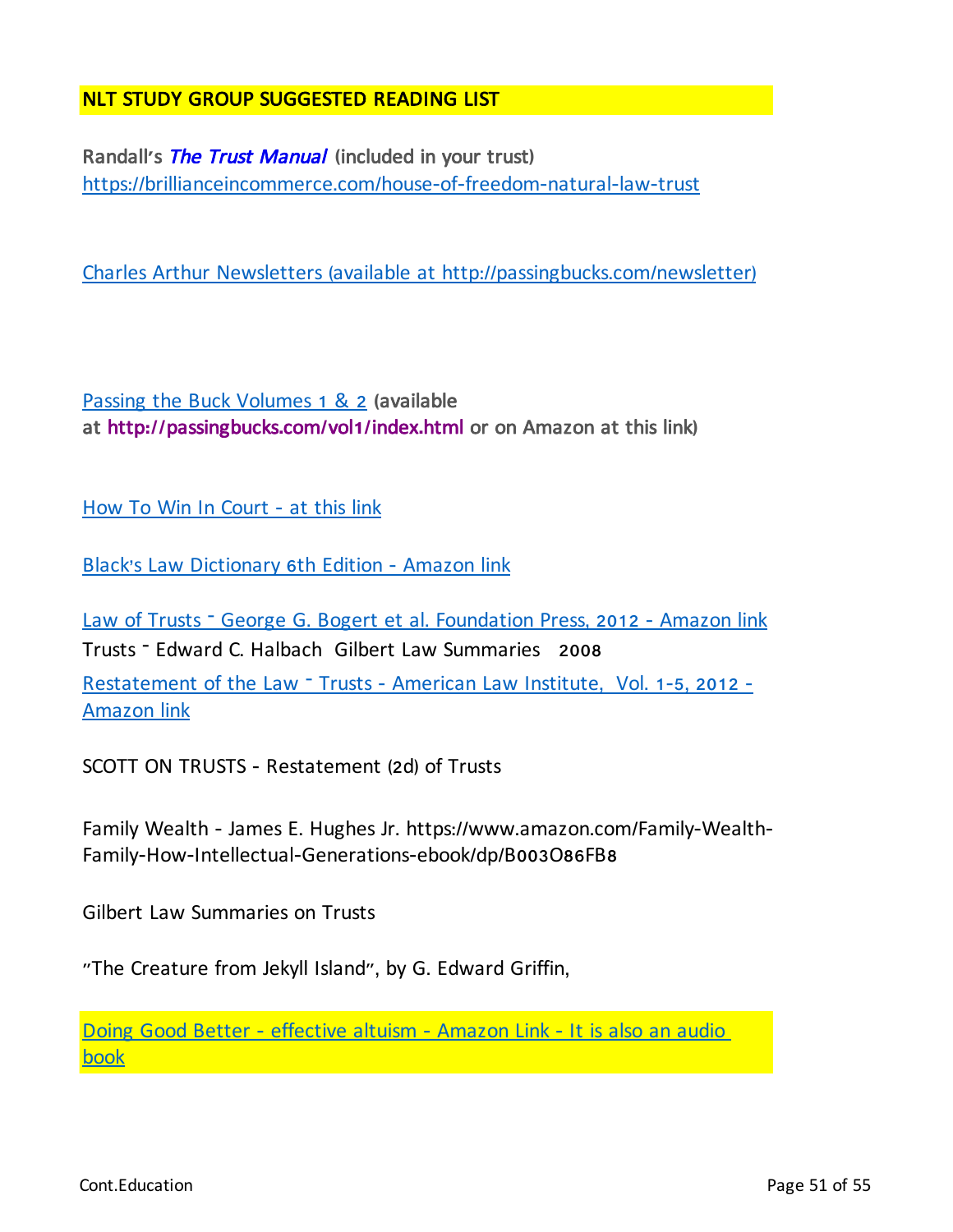James Mathers, The Constitutional Common-Law Trust, Renaissance Publishers, Tulsa, OK (1997)

Wills, Trusts, and Estates, Dukeminier/Sitkoff/Lindgren , 2009

Waters Law of Trusts in Canada Donovan Waters, 2012

Corporation Sole, Kenny-Greenwood, Overseer, 2013 - can read on Kindle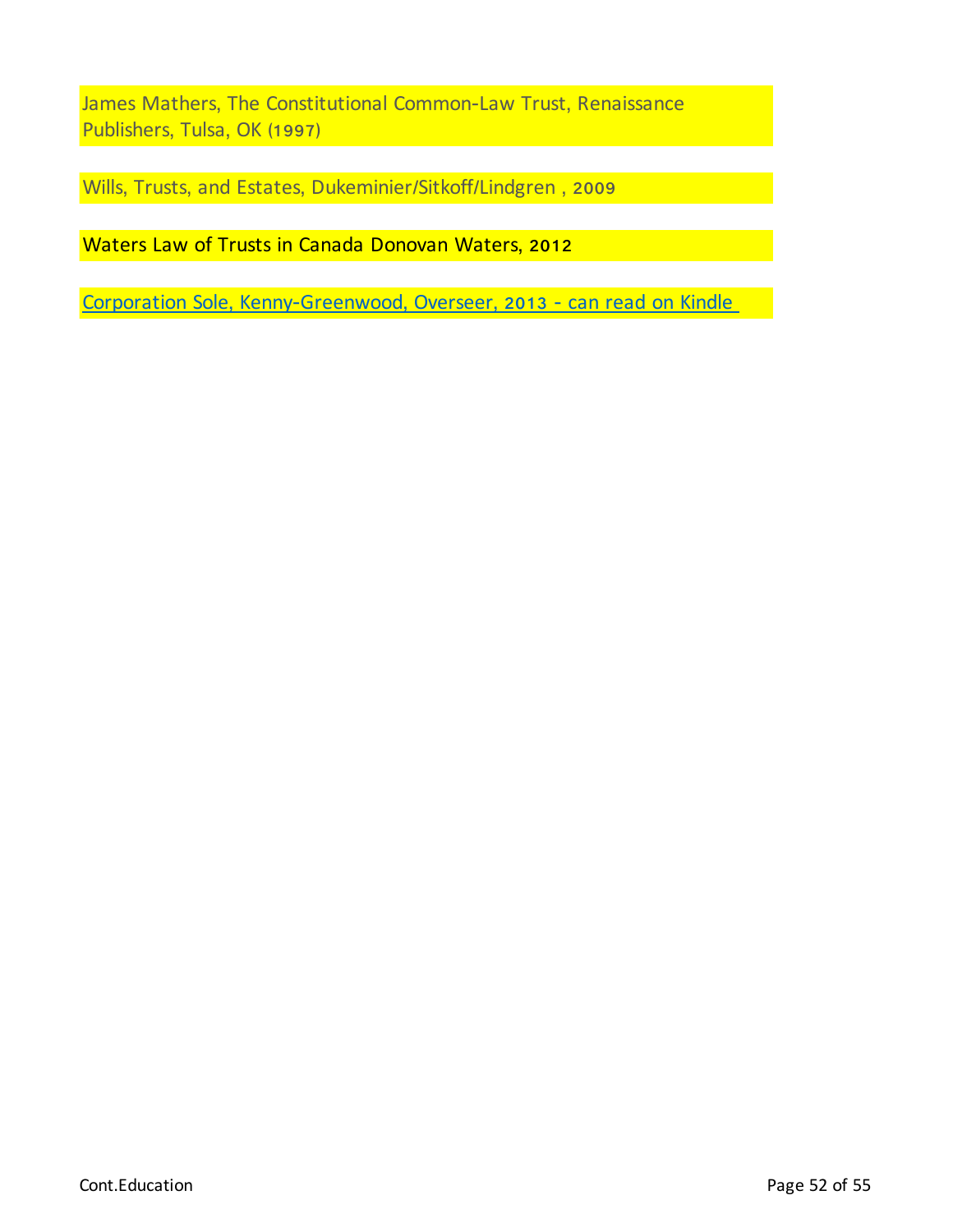## **Tips & Tricks**

Hire people you are considering for a co-trustee position as "managers" first and try them out before giving them the position.

Use programs such as eChecks for your operating bank account, instead of having a physical checkbook.

" -- EChecks \$65/per 100 checks

Forming LLCs - recommend WY Agents - read their about us, and then read their whole website - full of information https://www.wyomingagents.com/about

#### **Software Programs:**

Gmail Google Drive ProtonMail - free version or 100/year \$? Paid subscription Evernote 100/year Evernote Scannable App \$? Drop Box 100/year - this links is for MAC iCloud \$?/mo. 365MicrosoftOffice 100/year (Word, Excel, …) OneDrive 6.99/mo. Audible - listen to books for life long learning Adobe suites InDesign \$/mo. Fax Burner 10/mo. (faxes to your phone/email) Local Community Banks that invests in local community EChecks \$65/per 100 checks DocuSign 10/mo. Grammarly 100/year YouTube 12.99/mo. fewer commercials Word Press websites - SiteGround hosting The Grid websites - have not used much yet, watching Meetings Zoom LawDepot for legal forms Business-in-a-Box for legal forms Business Astrology/Good Timing Guide 49-60/year (depending if you buy early) Madeline Gerwick - Today's Business Astrology Guide Vedic Business Astrologer - need to ask Taansen & Randall VPN - for all electronic devices 0 ExpressVPN or ProtonVPN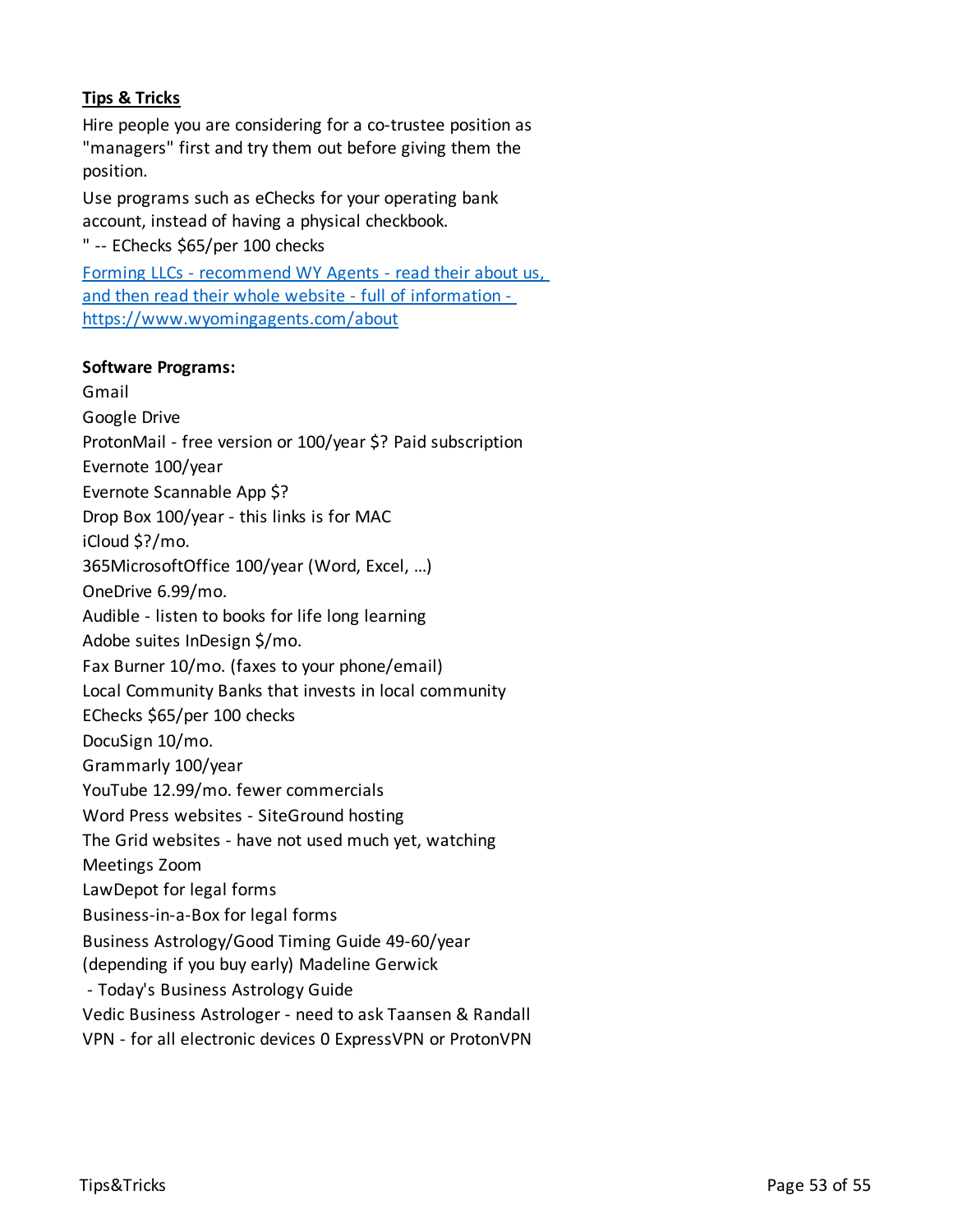# **Communication Preferences**

Clear communication is key to a successful relationship. This questionnaire will give us a little insight into how to

best communicate with you.

#### 1. Preferred communication style (check only those that strongly apply to you)

- $\Box$  I will almost always tell you what's on my mind.
- $\Box$  I prefer visual presentations (e.g., graphics, pictures, illustrations, flowcharts).
- $\Box$  I'm more of a numbers/data person.
- $\Box$  I'm more of a words/language person.
- $\Box$  I love getting caught up in ideas and possibilities.
- $\Box$  I want to hear the bottom line as soon as possible.
- $\Box$  I want to be part of the process.
- $\Box$  I build relationships quickly.
- $\Box$  I have a reputation for saying what I think, simply and directly.
- $\Box$  I often find that actions based on feelings or instinct are as sound as those based on careful thought and analysis.
- $\Box$  I make decisions slowly and after much thought and consideration.
- $\Box$  I get on best with logical, analytical people.
- $\Box$  I like to reach a decision carefully after weighing many alternatives.
- $\Box$  I pay meticulous attention to detail before coming to a conclusion.
- $\Box$  I believe in coming to the point immediately.
- $\Box$  I prefer to have as many sources of information as possible the more data to think over the better.
- $\Box$  I tend to be open about how I'm feeling.
- $\Box$  I often get irritated by people who want to rush things.
- $\Box$  I tend to be a perfectionist.
- $\Box$  I think written reports should be short and to the point.
- $\Box$  I like meetings to be run efficiently, sticking to a set agenda, etc.
- $\Box$  I like to hear all the options before making a decision.
- $\Box$  It takes me time to trust others.
- $\Box$  I'd rather hear the overview than to hear the details.
- $\Box$  I want to hear the details.
- $\Box$  I prefer slow and thoughtful communication.
- $\Box$  I prefer faster and more animated communication.
- $\Box$  I like to be in control.

#### 2. Communication type preferred? Rate 1 (worst) to 10 (best)

#### 3. How often (at a minimum/maximum) would you like to be contacted?